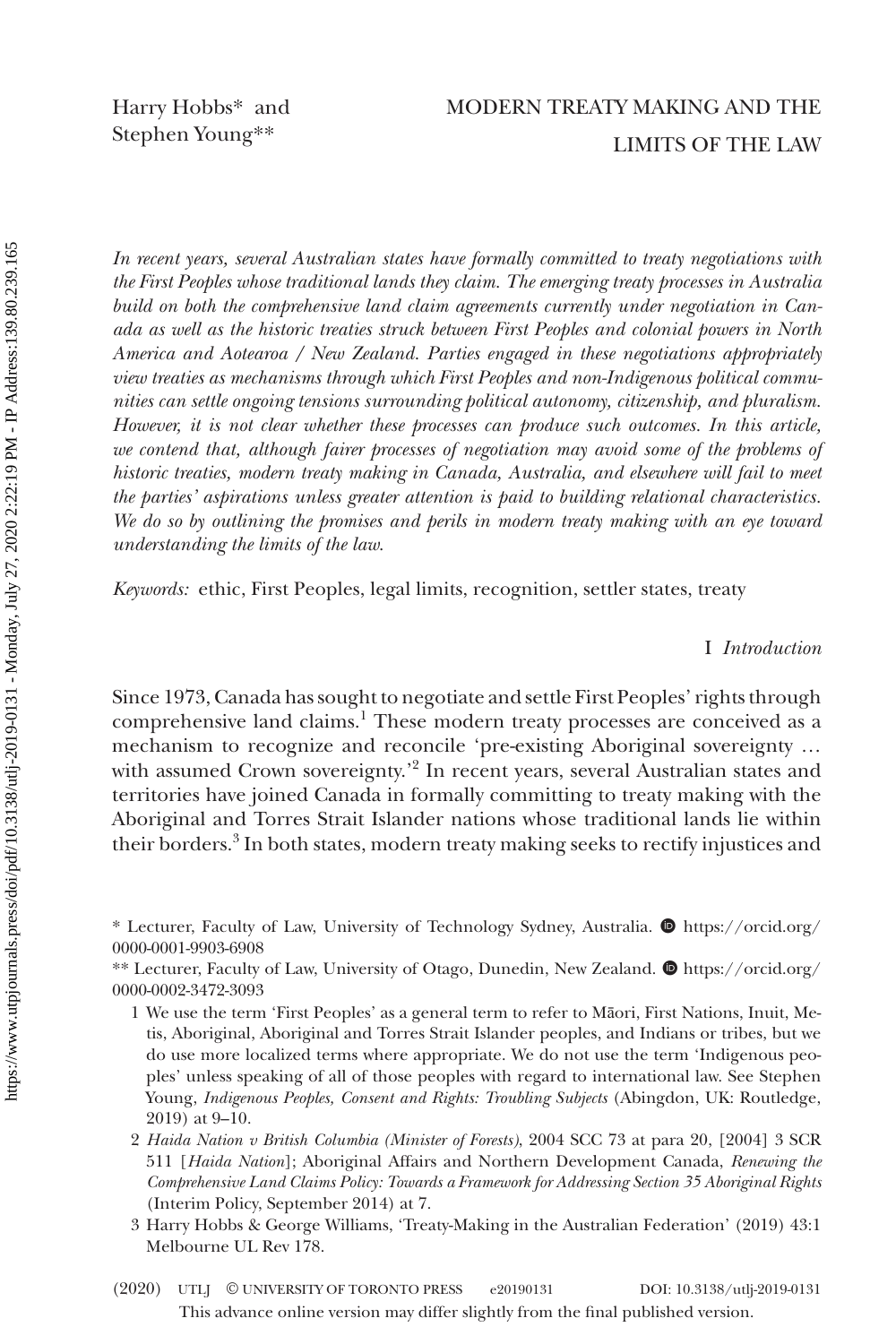respond to generations of First Peoples' advocacy. In both cases, modern treaty making reveals the limits of the law.

First Peoples' demands for renewed treaty-making processes are, in part, a product of the contemporary legal context in which Indigenous peoples and communities live. Colonial massacres, dispossession, and marginalization have alienated many First Peoples from their traditional governance systems while disempowering them from structures of settler state political power. If effective, modern treaty making offers the potential to rebuild and re-empower First Peoples, enabling them to play a meaningful role in the development and implementation of solutions to problems faced by their communities. Institutional and structural reform to the state is therefore an integral element of treaty, but modern treaties can have broader significance. In encouraging and stimulating conversations, treaties can provide a common language for citizens within and across diverse political communities to engage and learn from each other.<sup>4</sup> In doing so, they may help build a culture of respect that takes seriously the interests and aspirations of First Peoples.

These are lofty ambitions. It is not clear whether they can always be realized. The lengthy history of treaty making between First Peoples and colonial powers in North America and Aotearoa / New Zealand suggests that, even if there are 'glimmers of hope' in contemporary practices,<sup>5</sup> modern treaty making should be approached with a degree of caution. As First Peoples have long argued, historical treaties failed to generate or produce the outcomes desired by the Indigenous signatories.<sup>6</sup> Treaties were often negotiated on an inequitable basis, and states largely, though not entirely, avoided and downplayed the commitments that they made. How can modern treaty making avoid these challenges? Is modern treaty making simply 'an advanced form of control, manipulation, and assimilation'?<sup>7</sup>

- 4 Jeremy Webber, *Reimagining Canada: Language, Culture, Community and the Canadian Constitution* (Montreal & Kingston: McGill-Queen's University Press, 1994) at 192–3; Harry Hobbs, 'Constitutional Recognition and Reform: Developing an Inclusive Australian Citizenship through Treaty' (2018) 53:2 Australian Journal of Political Science 176.
- 5 Jacinta Ruru, 'A Treaty in Another Context: Creating Reimagined Treaty Relationships in Aotearoa New Zealand' in John Borrows & Michael Coyle, eds, *The Right Relationship: Reimagining the Implementation of Historic Treaties* (Toronto: University of Toronto Press, 2017) 306 at 332 [Ruru, 'Treaty in Another Context'].
- 6 The modern treaty process emerged in Canada in 1973. We define historic treaties as those negotiated prior to this date. In North America, this includes early treaties negotiated by the Dutch, the Peace and Friendship Treaties negotiated in the early eighteenth century by the British and French, treaty making following the American Revolution in both the United States and Canada, and the Numbered Treaties, which concluded with Treaty 11 in 1921. It also includes the 1840 Treaty of Waitangi in Aotearoa / New Zealand. We recognize that this covers a vast period, which was often marked by very different attitudes and approaches to treaty making, but have adopted this definition in order to distinguish between the contemporary period where the state is more concerned with adopting fairer negotiation procedures than previously.
- 7 Taiaiake Alfred, *Peace, Power, Righteousness* (Toronto: Oxford University Press, 1999) at 119–20.
- This advance online version may differ slightly from the final published version. (2020) UTLJ © UNIVERSITY OF TORONTO PRESS e20190131 DOI: 10.3138/utlj-2019-0131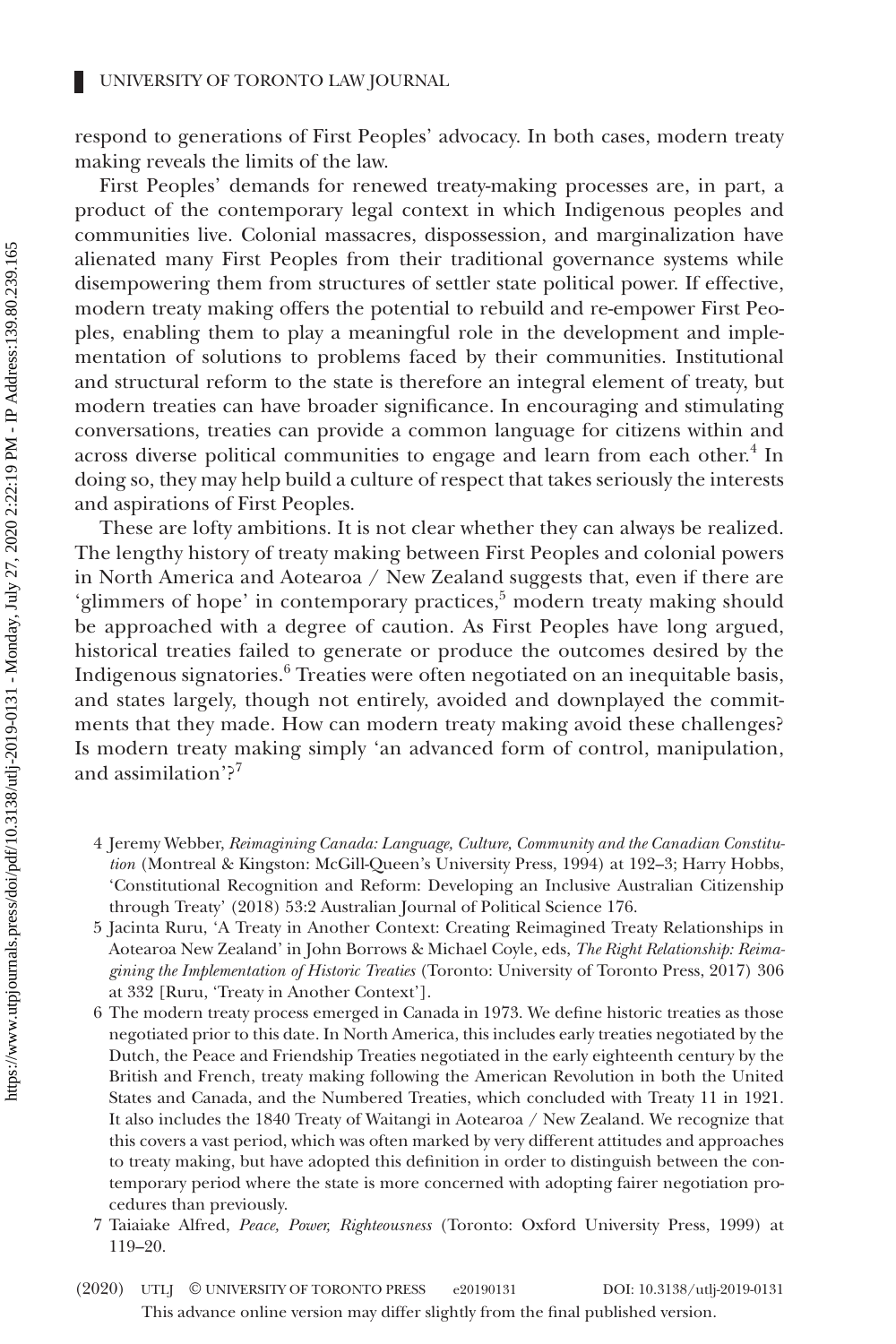It is generally assumed that designing fairer processes of negotiations can address and rectify the problems that marred historic treaties. In this article, we challenge that assumption. We argue that if modern treaty making is to realize its promise, it must confront a broader challenge. Treaties between First Peoples and settler states are both legal and relational instruments, but because modern treaty making occurs within the framework of the state, the relational dimension can be overlooked. Without greater focus on rebuilding (or building) genuine relationships between First Peoples and settler states – both inside and outside treaty negotiation processes – the outcome of any negotiation may be to simply encourage First Peoples to 'fit into' the cultural normative ordering of the dominant society rather than to promote and protect their distinct normative orders and ways of living.<sup>8</sup>

Our argument proceeds in four parts. We begin in Part II, by outlining the dual legal and relational character of treaties between First Peoples and settler states. As we explain, treaties are legal texts to the extent that the parties accept a series of enforceable obligations and responsibilities that are intended to bind them to the agreement that they made. At the same time, treaties are relational documents, for they are not envisaged 'as a finite contract but as the foundation for a developing social contract.<sup>'9</sup> A treaty will only be effective and meaningful if it is able to realize both legal and relational goals. Where one party is unable to secure recourse for the other's routine failure to uphold its obligations, that party may question whether a 'shared understanding of and commitment to a normative framework for cross-cultural relationships' has truly emerged.10 Similarly, if that agreement fails to build trust and mutual respect between the parties and, instead, is treated in sparing terms as a particular type of legal contract, the deeper value of the document is limited.<sup>11</sup>

Modern treaty making is informed by its historic antecedents. For this reason, it is valuable to explore how the participants in historic treaty practices sought to meet the relational and legal dimensions of treaty. In Part III, we explore a snapshot of historic treaty making in North America and Aotearoa / New Zealand. Our review of the negotiation and implementation of historic treaties suggests two major challenges for contemporary treaty making. In some cases, inequitable negotiating processes meant that the agreement was never built on a firm base of trust and mutual respect. Without that base, many treaties failed to engender right relations. In other cases, while the parties may have initially committed to

- 8 Michael Coyle, 'Establishing Indigenous Governance: The Challenge of Confronting Mainstream Cultural Norms' in Ghislain Otis & Martin Papilllon, eds, *Fédéralisme et Gouvernance Autochtone: Federalism and Aboriginal Governance* (Quebec City: Presse de Université Laval, 2013) 141 at 142 [Coyle, 'Establishing Indigenous Governance'].
- 9 Waitangi Tribunal, *Motunui Waitara Report* (Wai 6, 1983) at 52 [Waitangi Tribunal, *Motunui Waitara Report*].
- 10 Mark Walters, 'Brightening the Covenant Chain: Aboriginal Treaty Meanings in Law and History after *Marshall*' (2001) 24:2 Dal LJ 75 at 78 [Walters, 'Brightening the Covenant Chain'].
- 11 *Simon v The Queen*, [1985] 2 SCR 387 at 404; Brian Slattery, 'Making Sense of Aboriginal and Treaty Rights' (2000) 79 Can Bar Rev 196.
- This advance online version may differ slightly from the final published version. (2020) UTLJ © UNIVERSITY OF TORONTO PRESS e20190131 DOI: 10.3138/utlj-2019-0131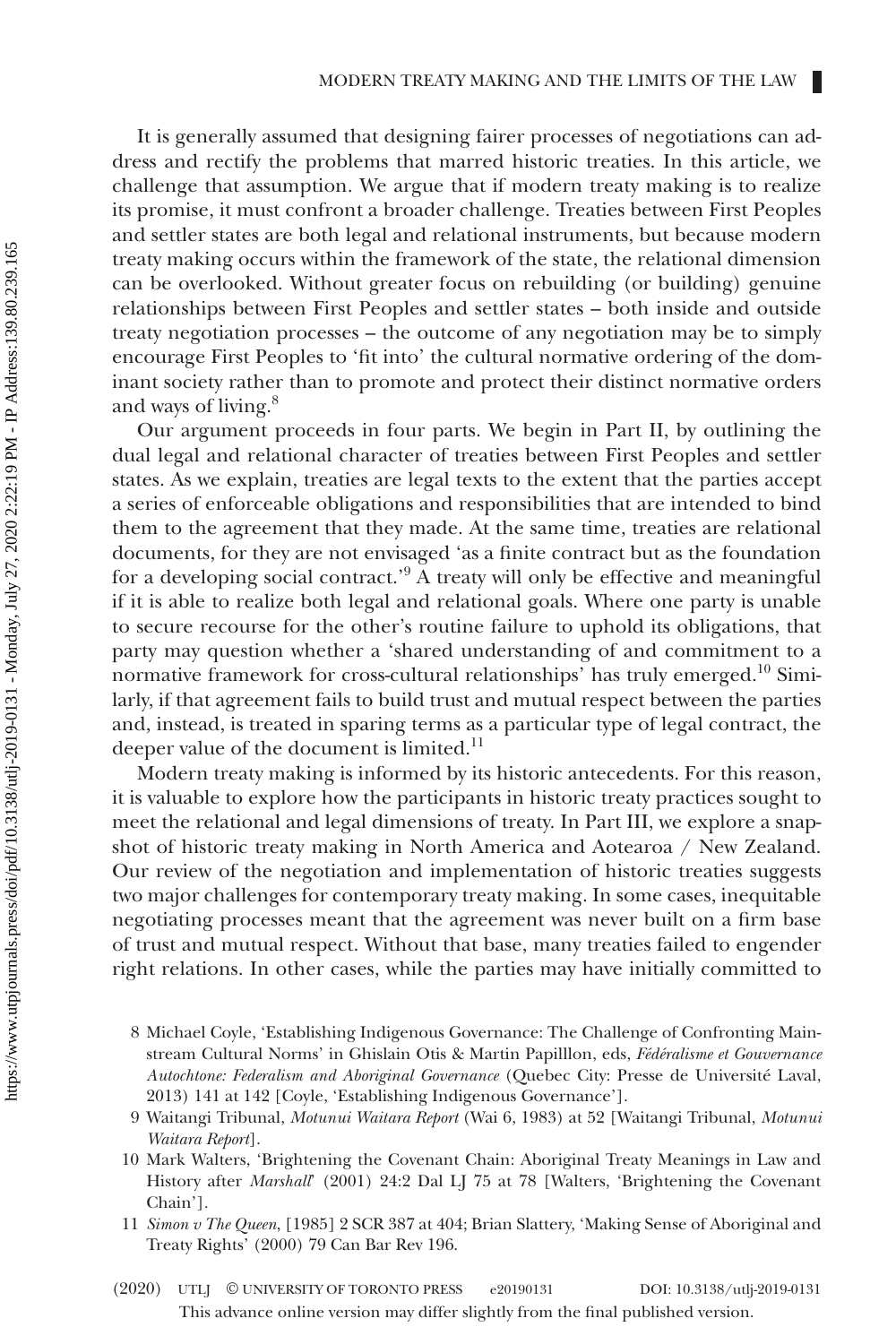a just relationship, state building shifted the broader power dynamics between the parties. As a result of this shift, the colonial power qua state no longer felt relationally bound by their obligations. States disregarded their obligations in different ways in different places at different times. In Aotearoa / New Zealand, the treaty itself was declared to be of no legal effect.<sup>12</sup> In Canada, promises made in the 1763 Royal Proclamation were dismissed.<sup>13</sup> In the United States, treaties remained law, but the state assumed the power to abrogate their terms at its pleasure.14 Notwithstanding this diversity in practice, common to all three cases is the fact that these nation-to-nation agreements were domesticated within the state's legal system.

The process of domestication allowed the state to remove 'the Indigenous question' 'from the sphere of international law' and place it within its own exclusive competence.<sup>15</sup> In doing so, colonial powers could then seek to strip First Peoples of most of their attributes of sovereignty, including the control of land, the operation of their governing structures, as well as their status under international law.<sup>16</sup> Significantly, however, this process had a particular effect on treaty making. By pivoting from its role as treaty partner and assuming the position of treaty adjudicator, the state displaced the fundamental relational character of treaty.<sup>17</sup> As treaty adjudicator, the state was able to prioritize its own understanding of the instrument and downplay or ignore its obligations. The breakdown in the relational character of treaty thus inexorably affected its legal dimension.

In Part IV, we examine modern treaty practices in Canada, Australia, and Aotearoa / New Zealand and assess how they respond to the two challenges we identified. As we demonstrate, modern processes are cognizant of the relational character of treaty; states have worked to address key problems arising from treaty negotiation processes. However, because treaties between First Peoples and the state remain domesticated, modern processes have not been able to tackle the second challenge. Modern treaties may be appropriately characterized as 'nation-to-nation' agreements, but they secure their legal force through enactment of state legislation.<sup>18</sup> Consequently, the terms of that agreement are ultimately defined and adjudicated by and under state law. Even if fair and equitable negotiation processes are established – and many First Peoples contend that this is not the case – the outcome of those negotiations empowers states with the legal

- 12 *Wi Parata v Bishop of Wellington*, (1877) 3 NZ Jur (NS) 72 (SC) [*Wi Parata*].
- 13 *St Catherine's Milling and Lumber v R*, [1888] UKPC 70, 14 App Cas 46 [*St Catherine's Milling*].
- 14 *Lone Wolf v Hitchcock*, (1903) 187 US 553 [*Lone Wolf*].
- 15 Miguel Alfonso Martinez, Special Rapporteur, *Studies on Treaties, Agreements and Other Constructive Arrangements between States and Indigenous Populations*, UN Doc E/CN.4/Sub.2/1999/20 (22 June 1999) at 24, para 192.

- 17 John Borrows, 'Origin Stories and the Law: Treaty Metaphysics in Canada and New Zealand' in Mark Hickford & Carwyn Jones, eds, *Indigenous Peoples and the State: International Perspectives on the Treaty of Waitangi* (Abingdon, UK: Routledge, 2018) 30 [Borrows, 'Origin Stories'].
- 18 See e.g. *Nisga'a Final Agreement*, 4 May 1999 (entered into force 11 May 2000); *Nisga'a Final Agreement Act*, SBC 1999, c 2; *Nisga'a Final Agreement Act*, SC 2000, c 7.

<sup>16</sup> Ibid at 18, para 110.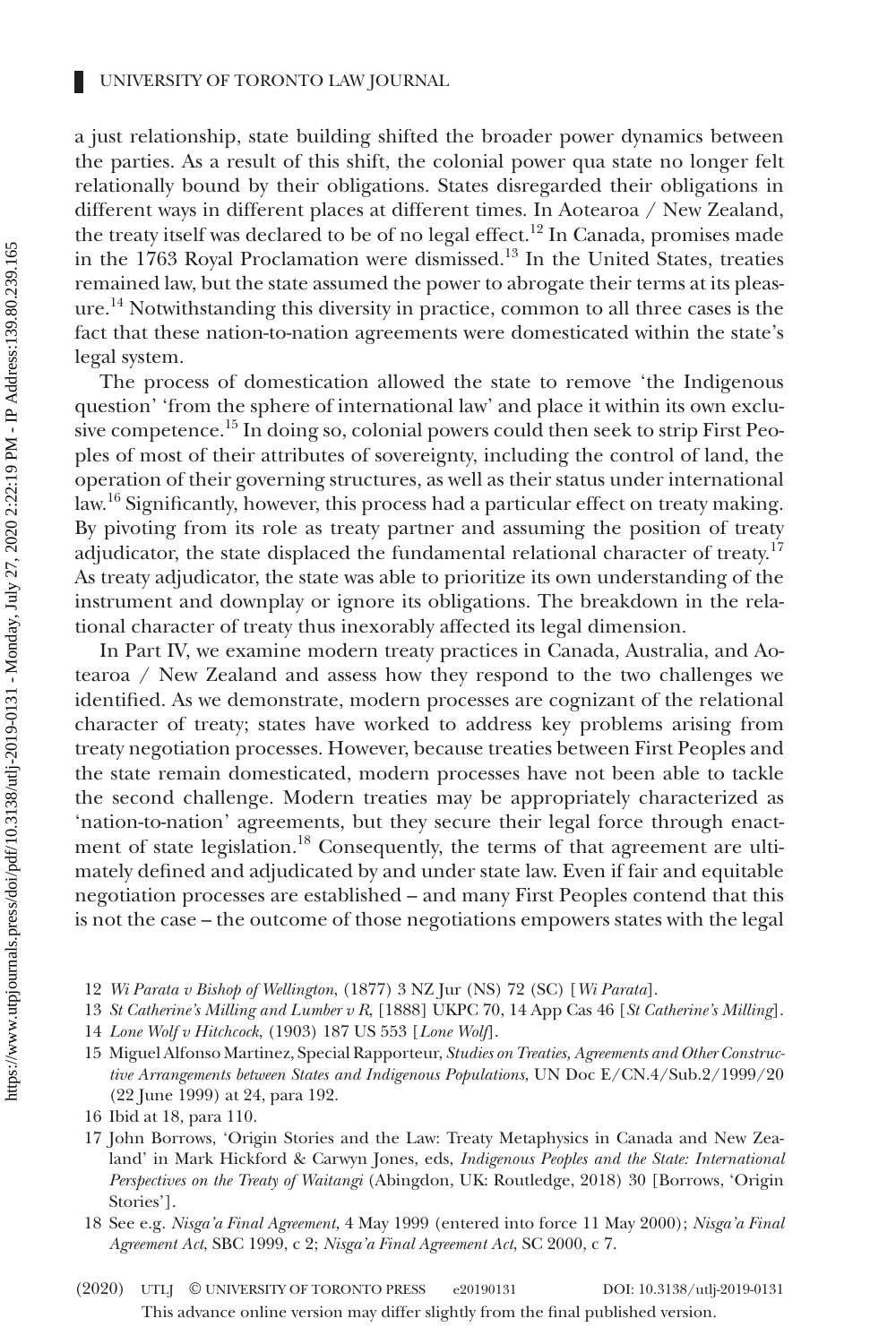authority to pivot from treaty partner to treaty adjudicator. Where this risk persists, relational and legal fractures may emerge.

Treaties purport to establish a shared framework that will 'guide the parties' relationship for the indefinite future, if not forever.'19 When given effect in state law, however, states can monopolize and unilaterally interpret what that framework means, potentially weakening the basis of that relationship. How then can First Peoples be sure that a treaty will protect their interests? How then can the relational character of treaty endure?<sup>20</sup> Recognizing that our answer is both provisional and partial, we argue in Part V that efforts to build positive and productive relationships both inside and outside treaty processes are part of the solution.<sup>21</sup> Promoting right relations between First Peoples and the state may help frame how intercommunal disputes are resolved and how an agreement is interpreted, potentially ameliorating some of the challenges that state law continues to present. While it may not be possible (within state law) to legally preclude the state from acting in ways that unilaterally further state interests, acts of relationality may help foster an ethic that infuses the treaty process with moral and political pressure to work together. That ethic may enable non-Indigenous peoples to recognize First Peoples as valuable contributors and partners in governing. State action will remain an ever-present risk, but non-legal acts of relationality may help to recentre focus on the enduring promise of treaty – the opportunity to cultivate and create perpetual 'peace, friendship, and respect.'22

# II *The dual character of treaties*

Treaties between First Peoples and states are complex, multidimensional instruments. While both parties enter negotiations in the desire to secure legal certainty over a range of claims and interests, these agreements are more than simply legal covenants. They are also declarations of enduring relations that seek to connect 'different peoples through constitutional bonds of multicultural unity.'23 Treaties therefore have a dual character; they are both legal and relational instruments. These twin characters are complementary and mutually reinforcing. Although

- 19 Michael Coyle, 'As Long as the Sun Shines: Recognising That Treaties Were Intended to Last' in John Borrows & Michael Coyle, eds, *The Right Relationship: Reimagining the Implementation of Historic Treaties* (Toronto: University of Toronto Press, 2017) 39 at 40. But see Jeremy Waldron, 'The Half Life of Treaties: Waitangi, *Rebus Sic Stantibus*' (2006) 11:2 Otago L Rev 161.
- 20 Carwyn Jones, 'Māori and State Visions of Law and Peace' in Mark Hickford & Carwyn Jones, eds, *Indigenous Peoples and the State: International Perspectives on the Treaty of Waitangi* (Abingdon, UK: Routledge, 2018) 13 [Jones, 'Māori and State Visions'].
- 21 Please note that while we acknowledge that there is merit in exploring whether and how bipartite neutral treaty implementation forums empowered to implement Indigenous values and to hear evidence in Indigenous languages could promote effective treaties, our focus in this article is on relationships rather than institutions.
- 22 John Borrows, *Law's Indigenous Ethics* (Toronto: University of Toronto Press, 2019) at 38.
- 23 Robert Williams Jr, *Linking Arms Together: American Indian Visions of Law and Peace* (Oxford: Oxford University Press, 1997) at 105 [Williams, *Linking Arms Together*].
- This advance online version may differ slightly from the final published version. (2020) UTLJ © UNIVERSITY OF TORONTO PRESS e20190131 DOI: 10.3138/utlj-2019-0131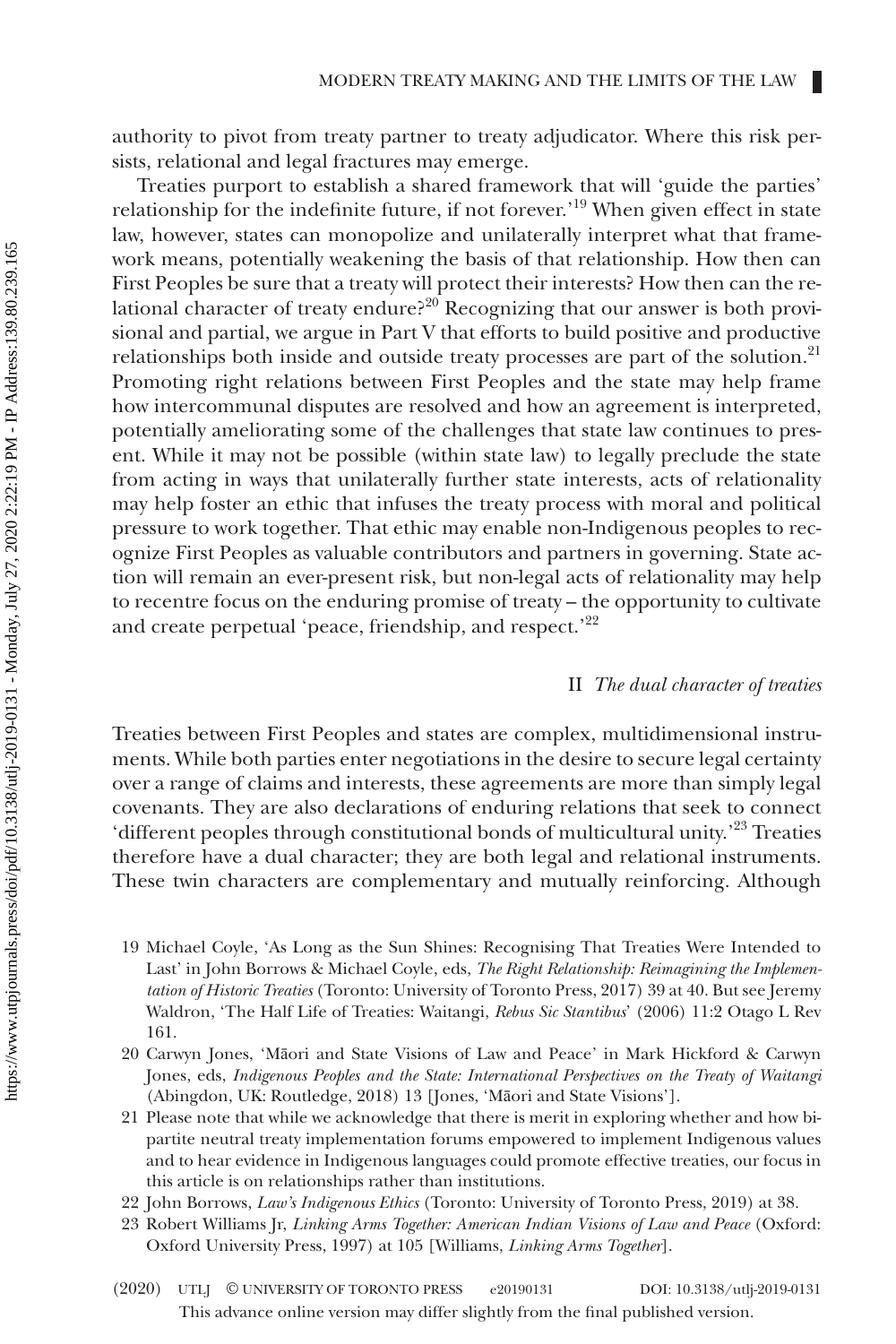the terms of any modern treaty obtain their legal force through the enactment of domestic legislation, the moral and political power of the instrument arises from the process of negotiation and the strength of the relationship that it produces. Where that process is inequitable or that relationship uneven, the authority of the treaty itself is weakened. Significantly, then, an effective and meaningful treaty requires a relationship built on mutual trust and respect.

A treaty creates binding and enforceable obligations, but it is not an ordinary legal instrument. Unlike contracts, partnership agreements or service delivery arrangements, for instance, treaties speak in a different register. Consider the Noongar Treaty in Australia as an example.<sup>24</sup> On 30 March 2015, the Noongar people of southwest Western Australia voted to accept a settlement agreement negotiated with the Western Australia government. The settlement is significant. Involving about thirty thousand Noongar people and covering around two hundred thousand square kilometres, it is the largest and most comprehensive agreement concerning Aboriginal interests in land in Australian history.<sup>25</sup> Its value is approximately 1.3 billion Australian dollars, and it 'includes agreement on rights, obligations and opportunities relating to land, resources, governance, finance, and cultural heritage.<sup>'26</sup> In exchange for this package, the Noongar people agreed to surrender all current and future claims relating to historical and contemporary dispossession.27

Agreements like the Noongar Treaty have legal consequences, but, self-evidently, they are more than simply legal texts. As political agreements reached via a process of respectful negotiation that 'articulate basic terms and conditions of social co-existence,<sup>28</sup> treaties are also relational instruments. This character is present across and beyond the agreement. As part of the settlement, the Western Australian Parliament enacted legislation drafted in Noongar language for the first time in history.<sup>29</sup> The Noongar (Koorah, Nitja, Boordahwan)

- 24 *South West Native Title Settlement*, 8 June 2015 (not yet entered into force). *Noongar (Koorah, Nitja, Boordahwan) (Past, Present, Future) Recognition Act 2016* (WA); *Land Administration (South West Native Title Settlement) Act 2016* (WA).
- 25 Gian De Poloni, 'WA Premier Signs \$1.3 Billion Noongar Native Title Settlement,' *ABC News* (8 June 2015), online: [<http://perma.cc/B3SJ-KULX>](http://perma.cc/B3SJ-KULX).
- 26 Harry Hobbs & George Williams, 'The Noongar Settlement: Australia's First Treaty' (2018) 40 Sydney L Rev 1 at 31.
- 27 Note that the settlement has not yet entered into effect. Although the settlement was approved by the Noongar people and enacted in state legislation, several Noongar people have challenged the settlement in Australian courts. The settlement will only commence if those applications are dismissed. Calla Wahlquist, '"It Is Not About Money": Australia's Largest Native Title Settlement Challenged Again,' *The Guardian* (30 November 2018), online: <[www.theguardian.com/australia-news/2018/nov/30/](http://www.theguardian.com/australia-news/2018/nov/30/it-is-not-about-money-australias-largest-native-title-settlement-challenged-again) [it-is-not-about-money-australias-largest-native-title-settlement-challenged-again>](http://www.theguardian.com/australia-news/2018/nov/30/it-is-not-about-money-australias-largest-native-title-settlement-challenged-again).
- 28 Patrick Macklem, 'The Constitutional Identity of Indigenous Peoples in Canada: Status Groups or Federal Actors?' in Jean Cohen, Andrew Arato & Astrid von Busekist, eds, *Forms of Pluralism and Democratic Constitutionalism* (New York: Columbia University Press, 2018) 117 at 124 [Macklem, 'Constitutional Identity'].
- 29 Western Australia, Legislative Council, *Parliamentary Debates* (22 March 2016) at 1496 (Peter Collier, Minister for Aboriginal Affairs).
- This advance online version may differ slightly from the final published version. (2020) UTLJ © UNIVERSITY OF TORONTO PRESS e20190131 DOI: 10.3138/utlj-2019-0131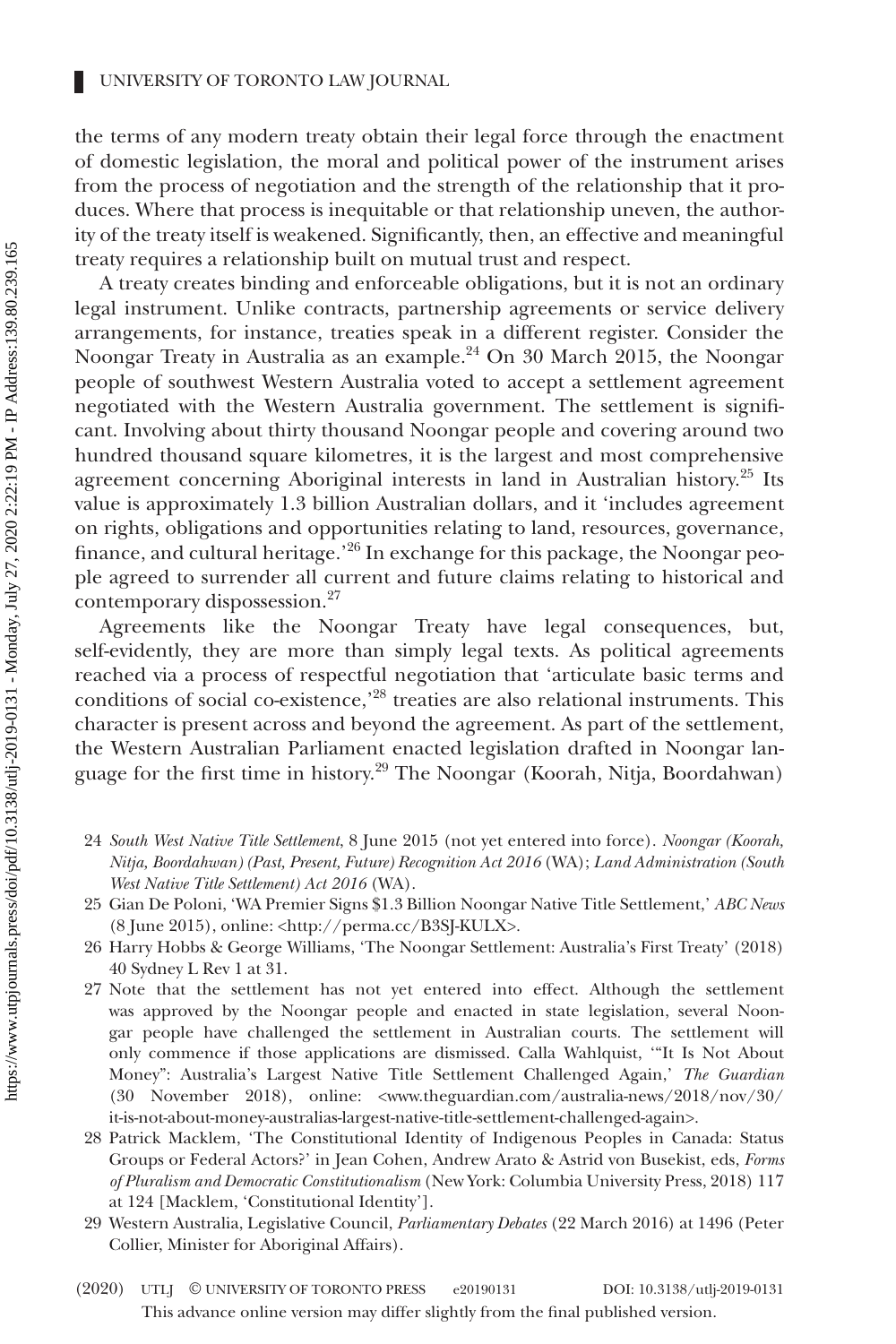(Past, Present, Future) Recognition Act 2016 (Western Australia) recognizes the Noongar people as the traditional owners and occupiers of southwest Western Australia, and their continued relationship with country.30 On the day that the bill was introduced into the Parliament, Noongar elder Elizabeth Hayden, told reporters: 'My heart is weeping with joy. We live with hope because we've been knocked from pillar to post for generations. We've always lived in hope that we would get to a point of being acknowledged as the first people of this nation. … The past is past, but we need to move forward to a better future.'<sup>31</sup>

Members of Parliament also recognized the need to acknowledge past wrongs in order to construct a more just future. In his speech during the bill's second reading, the minister for Aboriginal affairs, Peter Collier, spoke of the deep injustices that had been done to the Noongar people since the arrival of the British in 1826. He recounted the 'one-sided struggle over land and resources,' the 'devastating spread of introduced diseases,' the hardening of attitudes toward Aboriginal people at the turn of the twentieth century, and the 'repressive and coercive system of control' mandated by the Aborigines Act 1905 (Western Australia), the impact of which 'still resonates throughout Western Australian society.' And, yet, despite this 'history of oppression and marginalisation,' the 'Noongar people have survived' and continue 'to assert their rights and identity.'<sup>32</sup> Deputy Opposition Leader Roger Cook spoke in a similar language, explaining that the settlement represented 'a coming together between two nations to agree upon certain things and, in doing so, finding a way forward together and recognizing each other's sovereignty.'33

These statements are important for they signal the deeper resonance of First Peoples-State treaty making. Although the terms struck are significant for both parties, the value of the agreement extends beyond the text. As Robert Williams Jr has argued, a treaty is 'a way of imagining a world of human solidarity where we regard others as our relatives,'34 and it encompasses the 'idea of being able to live together in harmony.'35 It is through sitting around a table and talking that relationships built on trust and communication across and between distinct political communities can be developed. It is through those relationships that participants are able to envisage and share in the design of a shared future, where political power is consensually distributed.<sup>36</sup>

- 30 *Noongar (Koorah, Nitja, Boordahwan) (Past, Present, Future) Recognition Act 2016* (WA), s 5.
- 31 Australian Associated Press, 'WA Introduces Bill Recognising Noongar People as Traditional Land Owners,' *Guardian Australia* (14 October 2015), online: [<www.](http://www.theguardian.com/australia-news/2015/oct/14/wa-introduces-bill-recognising-noongar-people-as-traditional-land-owners) [theguardian.com/australia-news/2015/oct/14/wa-introduces-bill-recognising-noongar](http://www.theguardian.com/australia-news/2015/oct/14/wa-introduces-bill-recognising-noongar-people-as-traditional-land-owners)[people-as-traditional-land-owners](http://www.theguardian.com/australia-news/2015/oct/14/wa-introduces-bill-recognising-noongar-people-as-traditional-land-owners)>.
- 32 Western Australia, Legislative Council, *Parliamentary Debates* (22 March 2016) at 1496–7 (Peter Collier, Minister for Aboriginal Affairs).
- 33 Western Australia, Legislative Assembly, *Parliamentary Debates* (19 November 2015) at 8688 (Roger Cook, Deputy Opposition Leader).
- 34 Williams, *Linking Arms Together*, supra note 23 at 94.
- 35 Wemba-Wemba and Noongar woman Carissa Lee. Cited in Victoria, 'Deadly Questions: What Does a Treaty Mean to You?' online: Government of Victoria [<https://deadlyques](https://deadlyquestions.vic.gov.au/deadly-question/what-does-a-treaty-mean-to-you)[tions.vic.gov.au/deadly-question/what-does-a-treaty-mean-to-you](https://deadlyquestions.vic.gov.au/deadly-question/what-does-a-treaty-mean-to-you)> ['Deadly Questions'].
- 36 Russel Lawrence Barsh & James Youngblood Henderson, *The Road: Indian Tribes and Political Liberty* (Berkeley: University of California Press, 1980) at 270. That parties strive for
- This advance online version may differ slightly from the final published version. (2020) UTLJ © UNIVERSITY OF TORONTO PRESS e20190131 DOI: 10.3138/utlj-2019-0131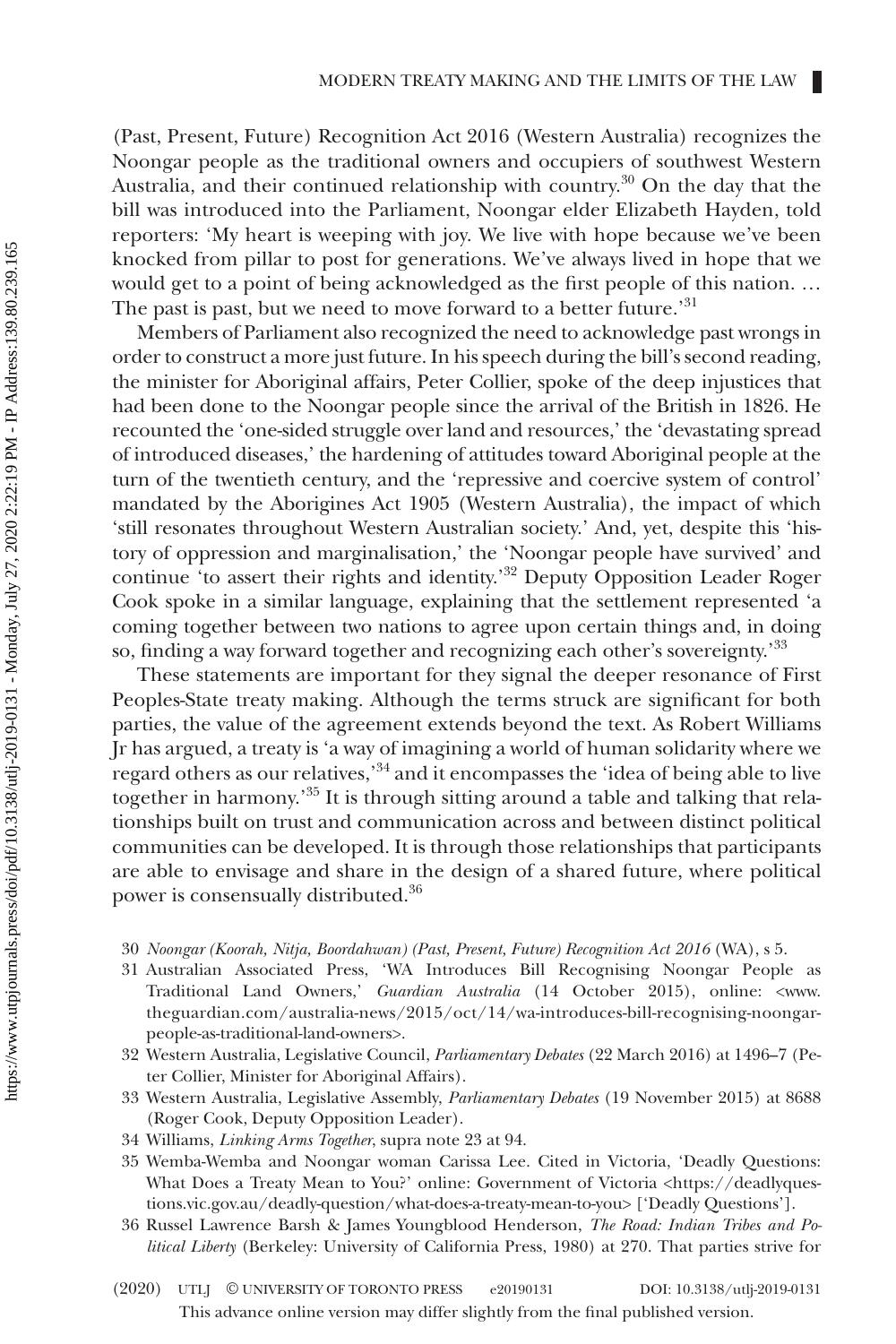The relational character of First Peoples-State treaties recurs in the contemporary discussion on treaty making in both Canada and Australia. It is reflected in the preamble to the Nisga'a Final Agreement, which notes that a treaty is a symbol of 'equal partnership,' based on 'mutual recognition and sharing.'<sup>37</sup> It is also present in the preamble to the Victorian Act that creates a legislative basis for negotiating a treaty with Aboriginal people in the state:

Through this historic Act, all Aboriginal Victorians and the State are building on this and other good work and embarking on a renewed and mature relationship. This relationship is one of equal partnership, founded on mutual respect and a commitment to justice and equality for Aboriginal Victorians, and to promoting reconciliation between Aboriginal and non-Aboriginal Victorians.<sup>38</sup>

The same language has been adopted in the preliminary phases of treaty making in the Northern Territory. In the Barunga Agreement, the Northern Territory chief minister and the four Aboriginal Land Councils agreed to develop and implement a consultation process leading to treaty negotiations. The agreement envisages treaty as a substantive means for empowering Aboriginal communities with real decision-making authority. At the same time, it upholds treaty as offering the potential to ground 'lasting reconciliation between the First Nations of the Territory and other citizens with the object of achieving a united Northern Territory.'39 As this language suggests, through its dual character, treaty making is the process by which non-Indigenous political communities obtain the moral and legal right to 'share the land'40 and by which 'unresolved issues of reconciliation can be resolved.'41 For this reason, the Supreme Court of Canada has recognized that a treaty is more than a legal contract; 'a treaty represents an exchange of solemn promises ... [and] an agreement whose nature is sacred.'<sup>42</sup>

consensus about how to distribute political power does not mean consensus or fair distribution is achieved. As a political project, agreement making will be 'agonistic,' meaning that there will be continual disappointments and ongoing conflicts. See Chantal Mouffe, *On the Political* (Abingdon, UK: Routledge, 2005). As applied to treaties within a public law context, see Mark Hickford, 'The Historical, Political Constitution: Some Reflections on Political Constitutionalism in New Zealand's History and Its Possible Normative Value' (2013) 4 NZLR 585 at 594–5.

- 37 *Nisga'a Final Agreement*, supra note 18, preamble. See further Patrick Macklem, 'Indigenous Peoples and the Ethos of Legal Pluralism in Canada' in Patrick Macklem & Douglas Sanderson, eds, *From Recognition to Reconciliation: Essays on the Constitutional Entrenchment of Aboriginal and Treaty Rights* (Toronto: University of Toronto Press, 2016) 17 at 21–3 [Macklem, 'Indigenous Peoples'].
- 38 *Advancing the Treaty Process with Aboriginal Victorians Act 2018* (Vic).
- 39 *Barunga Agreement* (Aboriginal Land Councils–Northern Territory Government), 8 June 2018 (memorandum of understanding) at 6.
- 40 Michel Asch, *On Being Here to Stay* (Toronto: University of Toronto Press, 2014) at 97.

41 Council for Aboriginal Reconciliation, *Reconciliation: Australia's Challenge – Final Report of the Council for Aboriginal Reconciliation to the Prime Minister and the Commonwealth Parliament* (Canberra: Council for Aboriginal Reconciliation, 2000) at 10.

- 42 *R v Badger*, [1996] 1 SCR 771 at para 41, La Forest, L'Heureux-Dubé, Gonthier, Cory, and Iacobucci JJ majority [*Badger*].
- This advance online version may differ slightly from the final published version. (2020) UTLJ © UNIVERSITY OF TORONTO PRESS e20190131 DOI: 10.3138/utlj-2019-0131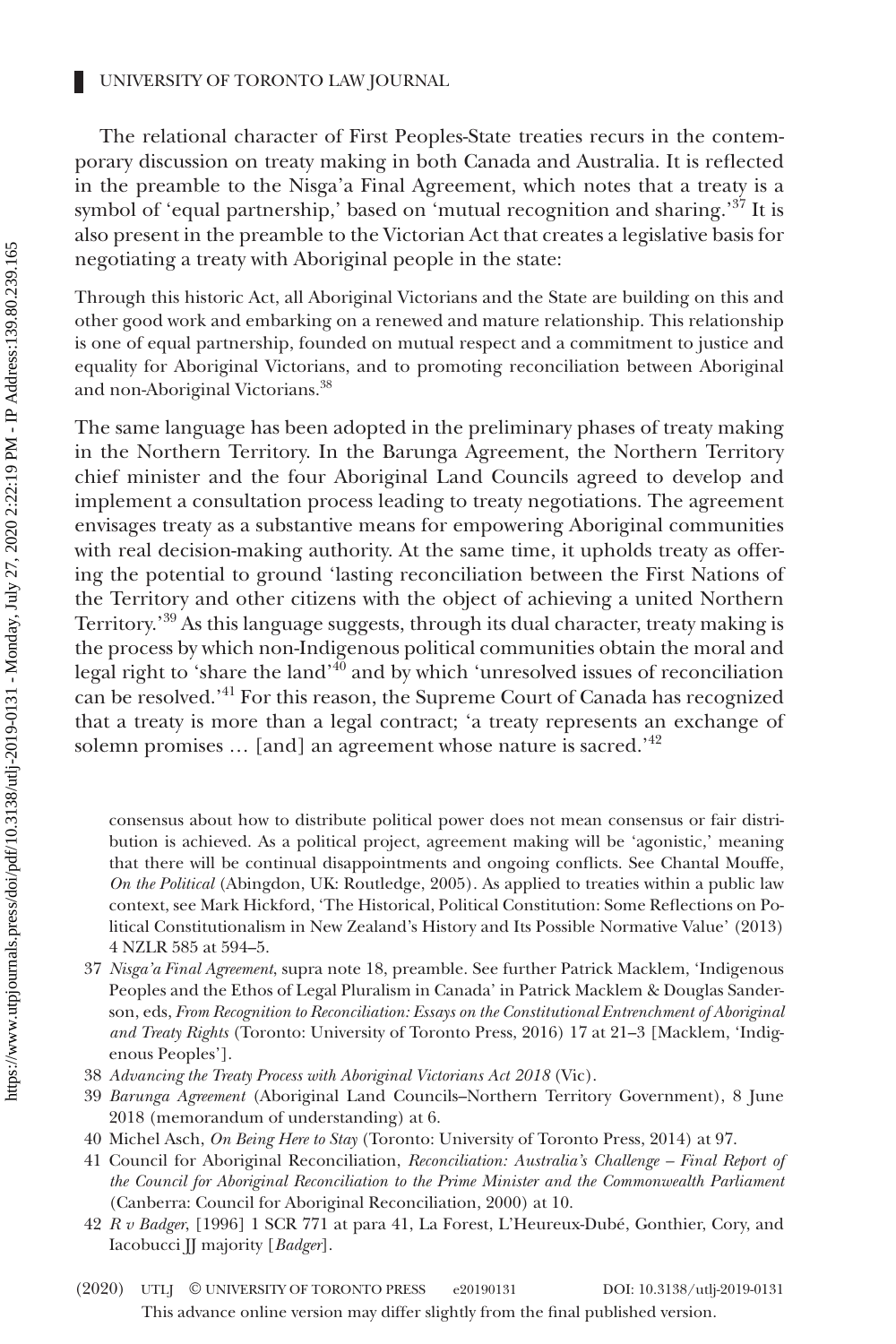Contemporary relational understandings of treaty making draw inspiration from historic treaties negotiated between First Peoples and colonial powers in North America and Aotearoa / New Zealand. The force of those agreements was not simply in the final settlement of their terms but, rather, in the process of their negotiation and continuing renewal; they were intended as dynamic and responsive sites of negotiation and recorded and revitalized through ritualized performances that drew the parties together into an 'ongoing personal relationship.'<sup>43</sup> While a treaty may have been finalized at a council fire, it was never final. Rather, it was considered the starting point for 'ongoing discussion and reassessment.'<sup>44</sup> In North America, for instance, in the years following agreement, both parties would travel and meet to polish the Covenant Chain, $45$  to exchange wampum belts, and to 'maintain the conditions of peaceful relations.'46 In these actions, the parties purported to bind themselves into an enduring relationship.

First Peoples often expressed the treaty relationship in 'ecological terms' to underscore its permanence.47 During negotiations, First Peoples' chiefs repeatedly emphasized that the agreements struck would 'last as long as the sun shines and the river runs'48 or 'as long as the moon brightens the night, as long as water runs and the grass grows in spring.'49 Colonial negotiators echoed this imagery. Alexander Morris, the primary Canadian negotiator for several of the numbered treaties, expressed settler conceptions of these agreements in similar terms. On 19 August 1876 near Fort Carlton, Morris explained to Cree and Salteaux chiefs: 'I told you also that what I was promising was not for to-day or to-morrow only, but should continue as long as the sun shone and the river flowed.'50 Treaty is the means through which two or more parties agree to act in a certain way with the goal of building an enduring partnership. But what sort of partnership is envisaged?

- 43 Jones, 'Māori and State Visions,' supra note 20 at 26.
- 44 Waitangi Tribunal, *He Whakaputanga me te Tiriti The Declaration and the Treaty: The Report on Stage 1 of the Te Paparahi o Te Raki Inquiry* (Wai 1040, 2014) at 460 [Waitangi Tribunal, *He Whakaputanga*].
- 45 G Peter Jemison, 'Sovereignty and Treaty Rights: We Remember' (1995) 7:3 St Thomas L Rev 631.
- 46 Bruce Morito, *An Ethic of Mutual Respect* (Vancouver: UBC Press, 2012) at 68 [Morito, *Ethic of Mutual Respect*]. See further Susan Hill, *The Clay We Are Made Of: Haudenosaunee Land Tenure on the Grand River* (Winnipeg: University of Manitoba Press, 2017) at 98.
- 47 James Sákéj Youngblood Henderson, 'Interpreting *Sui Generis* Treaties' (1997) 36:1 Alta L Rev 46 at 51. Sharon Venne argues that this terminology is more appropriately understood in biological and genealogical terms. *Cf* Sharon Venne, 'Understanding Treaty 6: An Indigenous Perspective' in Michael Asch, ed, *Aboriginal and Treaty Rights in Canada: Essays on Law, Equality, and Respect for Difference* (Vancouver: UBC Press, 1997) 173 at 194.
- 48 Cree Chief Mis-tah-wah-sis in negotiations that led to Treaty 6. Reproduced in Alexander Morris, *The Treaties of Canada with the Indians of Manitoba and the North-West Territories, including the Negotiations on Which They Were Based, and Other Information Relating Thereto* (Toronto: Belfords, Clarke and Company, 1880) at 213 [Morris, *Treaties of Canada*].
- 49 Blackfoot Chief Zoatze-Tapitapiw in negotiations that led to Treaty 7, reproduced in Morris, *The Treaties of Canada*, supra note 48 at 271.
- 50 Ibid at 208. This formulation was repeated at several different negotiations. See also negotiations that led to Treaty 1 (at 29).
- This advance online version may differ slightly from the final published version. (2020) UTLJ © UNIVERSITY OF TORONTO PRESS e20190131 DOI: 10.3138/utlj-2019-0131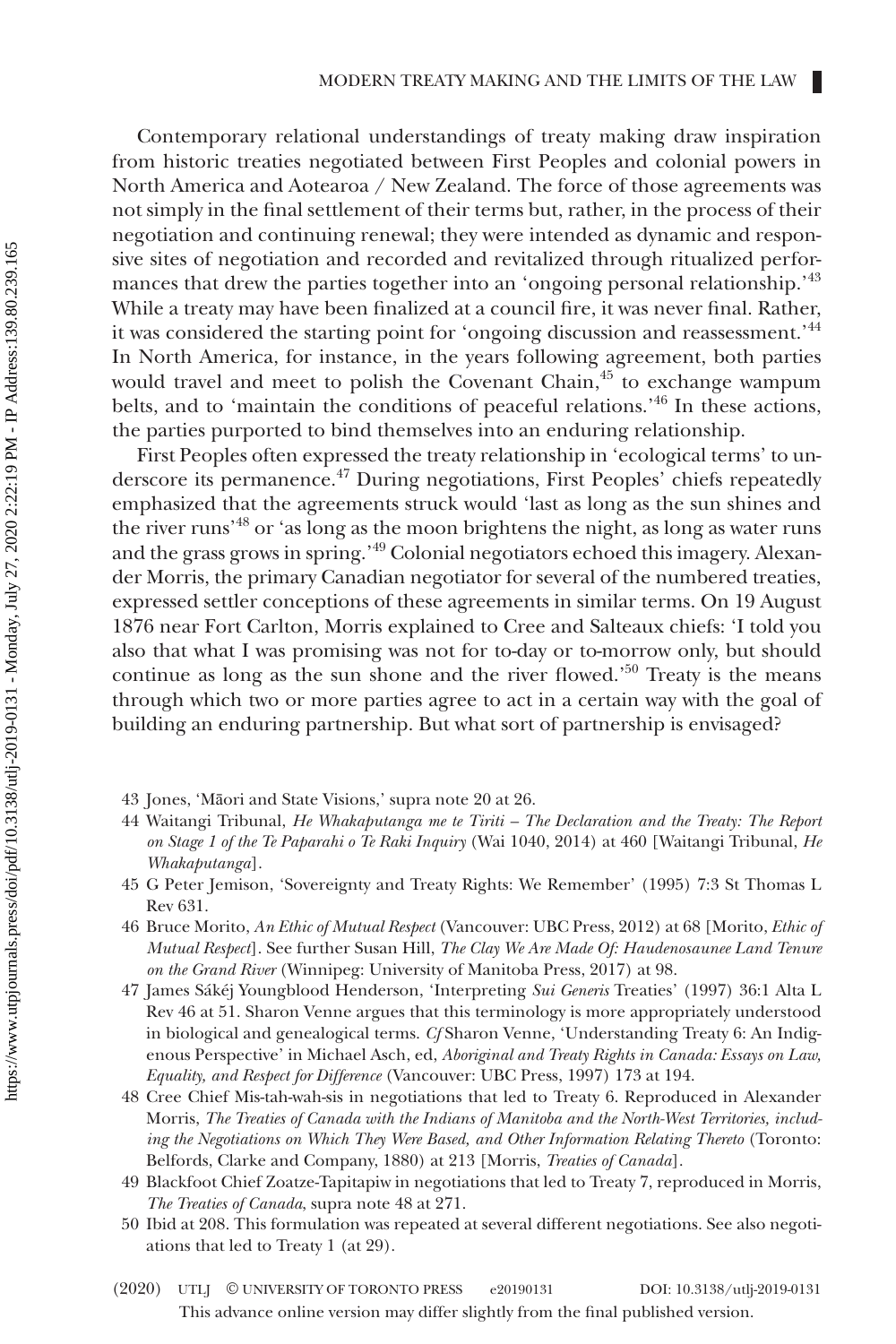Reflecting differences in worldviews, First Peoples and colonial powers may have had diverse opinions. The Two Row Wampum Treaty, signed in 1613 by the representatives of the Five Nations of the Haudenosaunee and representatives of the Dutch government in what is now upstate New York, is often upheld as an example of the ideal equitable relationship built by and through treaty making. Even here, however, Haudenosaunee tradition, which records their reply to the Dutch treaty proposal, reveals challenges:

You say that you are our Father and I am your Son. We Say, We will not be like Father and Son, but like Brothers. … Neither of us will make compulsory laws or interfere in the internal affairs of the other. Neither of us will try to steer the other's vessel.<sup>51</sup>

Recognizing that treaty is a precursor to 'a just relationship,'<sup>52</sup> and a way to engender right relations, emphasizes that one party's failing to substantively meet the commitments they have made will risk that relationship. Equally, those commitments must themselves be substantive or else the relationship will be cheapened. In earlier times, this required commitments to avoid trying to steer the other's vessel. Today, developing an enduring partnership not only requires a suite of forward-looking mechanisms that empower First Peoples to build contemporary institutions of self-government, but it also requires acknowledgement and apology for 'political commitment to a more just future can only be secured by acknowledgement of past wrongs and the promise of reparative action.<sup>53</sup>

Modern treaties thus promise to be 'relationship-building instruments as well as rights-defining instruments.'<sup>54</sup> As legal texts, treaties empower First Peoples by recognizing or establishing institutions of self-government. At the same time, in serving as a forum for engagement and in striving to formally distribute political power between and among political communities, treaties seek to renew relationships and create a bridge for diverse peoples to converse. For this reason, this legal instrument should not be understood as merely reflecting a 'standard contractual commercial interaction' but, rather, an articulation of a deeper culture of respect and relationship.55

Historical and contemporary treaties aim to develop these dual characters, but contemporary treaty negotiations take place in a very different context from their historic forms. Power asymmetries mean that modern treaty practices occur within a framework that presupposes state law as the default. For instance,

- 51 Cited in Williams, *Linking Arms Together*, supra note 23 at 83.
- 52 Taiaiake Alfred, *Wasáse: Indigenous Pathways of Action and Freedom* (Toronto: University of Toronto Press, 2005) at 156.
- 53 Harry Hobbs, 'Locating the Logic of Transitional Justice: Native Title in Australia' (2016) 39:2 UNSWLJ 512 at 513 [Hobbs, 'Locating the Logic'].

54 Julie Jai, 'Bargains Made in Bad Times: How Principles from Modern Treaties Can Reinvigorate Historic Treaties' in John Borrows & Michael Coyle, eds, *The Right Relationship: Reimagining the Implementation of Historic Treaties* (Toronto: University of Toronto Press, 2017) 105 at 139.

55 Matthew Palmer, 'Constitutional Realism about Constitutional Protection: Indigenous Rights under a Judicialized and a Politicized Constitution' (2007) 29 Dal LJ 1 at 29 [Palmer, 'Constitutional Realism'].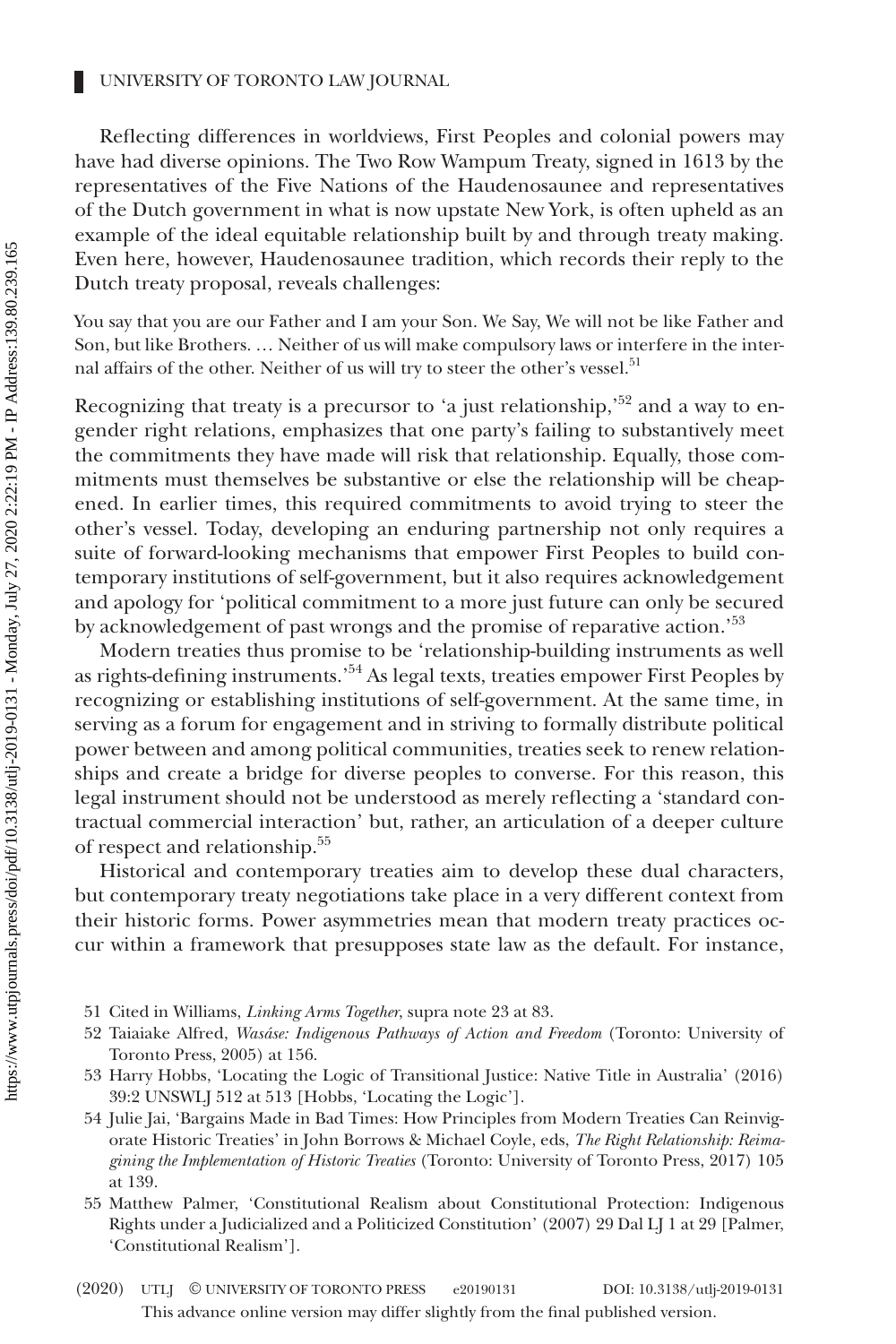though many Noongar people voted in favour of their treaty, the scope of the potential agreement was always limited by the state. The Noongar lead negotiators recognized these limits and adopted a pragmatic approach; their aim was 'to secure recognition and cultural and customary rights over our traditional lands, and consequently, to lay a platform of self-determination.'56 Whether that platform proves sufficiently sturdy largely depends on the quality of the relationship that the treaty helps establish. As we trace in the following Part, a review of historic treaty making demonstrates that where negotiations are inequitable or unfair, or where one party monopolizes the interpretation of the agreement, the relationship can sour and its promises can be lost.

#### III *Historic treaties and inequities*

The practice of historic treaty making between First Peoples and colonial powers in North America and Aotearoa / New Zealand informs and motivates modern treaty processes. As many First Peoples have noted, however, historic treaties often failed over time to maintain the relational element necessary to ground sustainable and meaningful settlements. In this Part, we outline two common, interrelated problematic areas of treaty practice that emerged in these sites in the eighteenth and nineteenth centuries. Although not a comprehensive review of centuries of treaty making, nor a full account of the factors that led to inequities, our snapshot highlights two key relational failings. We demonstrate how inequitable treaty negotiation inhibited the formation of just relations and how unilateral treaty interpretation challenged the maintenance of peace and mutual respect. In Part IV, we turn to how modern practices are responding to the limitations of their historical antecedents.

# A NEGOTIATION

Three broad challenges that arose at the negotiation stage inhibited the ability of many historic treaties to promote and develop enduring relationships. First, negotiations did not always culminate in a clear set of expectations and understandings on both sides. Second, negotiation did not always occur, with some treaties essentially proposed on a take it or leave it basis or even drafted before an agreement was actually reached.<sup>57</sup> Third, and perhaps most commonly, negotiations were not always conducted in good faith, as colonists often sought to coerce, intimidate, or manipulate their counterparts. In each case, some form of inequity at the earliest stage of treaty making meant that the agreement struck was never infused with the necessary trust and mutual respect. In the absence of that grounding, right relations were difficult to maintain. Of course, treaties between First Peoples and settler states, like all relationships, can be messy and complicated. The quality of the relationship that is created by and through the

<sup>56</sup> Glen Kelly & Stuart Bradfield, 'Negotiating a Noongar Native Title Settlement' in Sean Brennan et al, eds, *Native Title from Mabo to Akiba: A Vehicle for Change and Empowerment?* (Annandale, Austl: Federation Press, 2015) 249 at 250.

<sup>57</sup> Walters, 'Brightening the Covenant Chain,' supra note 10 at 78.

This advance online version may differ slightly from the final published version. (2020) UTLJ © UNIVERSITY OF TORONTO PRESS e20190131 DOI: 10.3138/utlj-2019-0131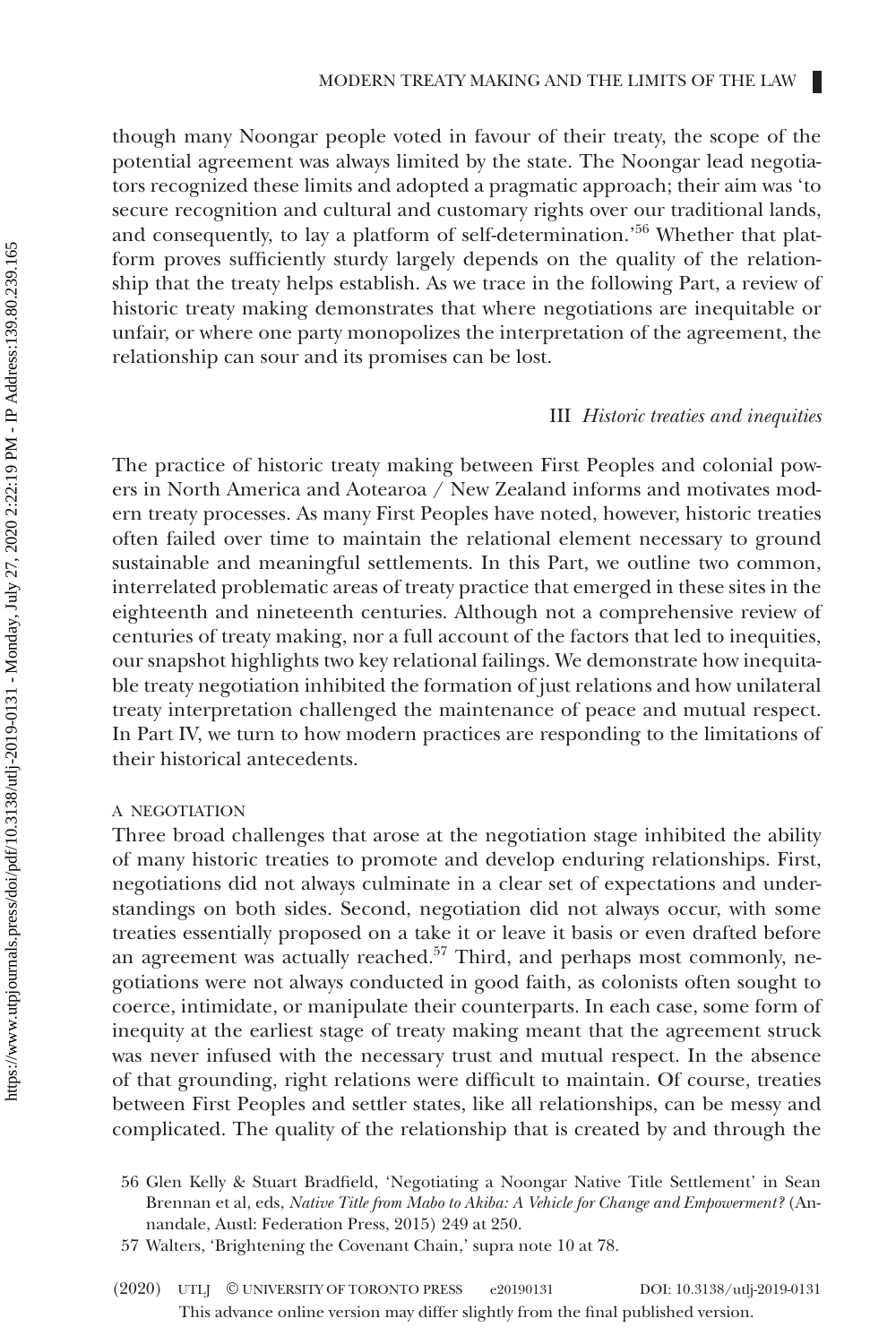negotiated instrument can flourish or founder, depending on the commitment of each party. This commitment too can wax and wane over time. Fair settlements can be broken, and bad bargains struck in difficult times can be reimagined, if the relationship is strong enough.

The process of negotiation has differed across many historic treaties. In several cases, what we would today describe as a 'treaty' largely comprised of only oral discussion and debate. Although the agreement was understood to bind the parties, it may not even have been recorded because all sides recognized that its power and authority lasted only as long as their relationship endured.<sup>58</sup> This was the case for the Covenant Chain, an alliance between Aboriginal and European parties in North East America during the seventeenth century.<sup>59</sup> Initially, the agreement emerged as an economic arrangement, but, over time, it expanded to address military and political issues. As Bruce Morito explains, its effectiveness depended on both parties' willingness to redress concerns and renew relationships, while its evolution revealed the development of an 'intercultural sensibility' and 'shared culture.'<sup>60</sup> Agreement was often embodied in physical objects, like wampum belts, but the parties' respective legal rights and obligations were never precisely outlined.<sup>61</sup> The absence of a clear text did not detract from, or diminish, the authority of the agreement, however, because its strength was its relationship. Reflecting that character, the settlement was never final, but it had to be renewed. It was through annual meetings that the parties could 'strengthen and brighten the chain of friendship.'62

When parties are committed to renewing relationships and there are relational practices in place, eschewing clear legal obligations is not necessarily problematic. However, as power dynamics shifted for various reasons, state actors could rely on the absence of clear legal obligations to downplay the commitments that they had made. For this reason, while modern treaties must retain the key relational character of their antecedents, they must also outline a series of mutual

- 58 Aaron Mills / Waabishki Ma'iingan, 'What Is a Treaty? On Contract and Mutual Aid' in John Borrows & Michael Coyle, eds, *The Right Relationship: Reimagining the Implementation of Historic Treaties* (Toronto: University of Toronto Press, 2017) 208: 'A treaty is the relationship itself.'
- 59 Morito, *Ethic of Mutual Respect*, supra note 46 at 24–30. John J Borrows & Leonard I Rotman, *Aboriginal Legal Issues: Cases, Materials and Commentary*, 4th ed (Markham: LexisNexis, 2012) at 16–17 [Borrows & Rotman, *Aboriginal Legal Issues*] (also identifying the 1664 Articles between Colonell Goerge Cartwright and the NewYork Indians as the first indication of the Covenant Chain).
- 60 Morito, *Ethic of Mutual Respect*, supra note 46 at 30.
- 61 Of course, the general agreement was clear. Consider the Two-Row Wampum, which undergirds a relationship of peace, friendship, and respect between Haudenosaunee and colonial powers. For a discussion, see Robert Williams Jr, *The American Indian in Western Legal Thought: The Discourses of Conquest* (Oxford: Oxford University Press, 1990) at 327, citing House of Commons, Special Committee on Indian Self-Government, *Indian Self-Government in Canada: Report of the Special Committee* (1983) (chair: Keith Penner).
- 62 Collections of the Massachusetts Historical Society, *Journal of the Proceedings of the Congress Held at Albany, in 1754* (John H Eastburn, 1836) at 30; Walters, 'Brightening the Covenant Chain,' supra note 10 at 82.
- This advance online version may differ slightly from the final published version. (2020) UTLJ © UNIVERSITY OF TORONTO PRESS e20190131 DOI: 10.3138/utlj-2019-0131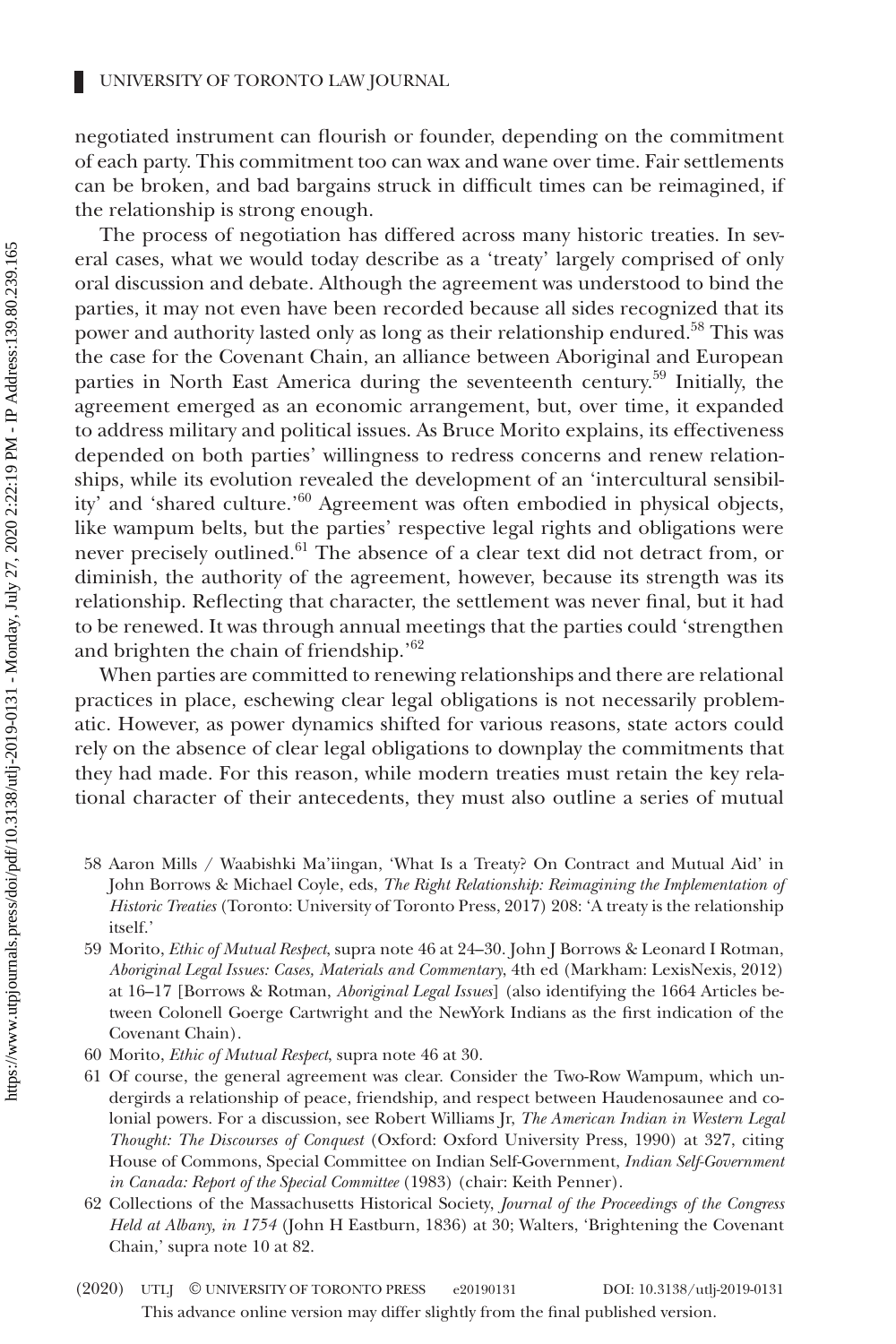rights and responsibilities. Modern treaties are relational instruments, but they are also 'highly technical blueprints for future systems of rule,' ensuring that the parties can be clear about the terms of their agreement.<sup>63</sup> Without this clarity and enforceability, it may be difficult for parties to trust one another.

In other cases, actual negotiations between parties may not have taken place. For instance, it is difficult to say that the Treaty of Waitangi is a negotiated instrument as it is not clear that the Māori had any influence over the drafting of its terms. William Hobson, the lieutenant governor of New South Wales and the British consul to New Zealand, prepared the document with the assistance of James Busby, the British resident in New Zealand, and translated it into Te Reo Māori on 4 February 1840. This was the document that forty-three Māori chiefs assented to on 6 February.<sup>64</sup> Hobson and others then travelled throughout the North Island to secure a further 450 signatures from *hapū* (clan) chiefs.<sup>65</sup> While the Māori discussed whether they should accept it or not, and Hobson and his colleagues relied on their understanding of *tikanga Māori* (the Māori way of doing things) to draft the instruments, its terms were not negotiated. Many chiefs did accept it,<sup>66</sup> and Hobson, as governor, would later proclaim that it applied to all Māori. The absence of any negotiation, however, undoubtedly contributed to inconsistencies between the English and Te Reo Māori texts. In fact, several experts have argued that because of these differences Te Tiriti o Waitangi and the Treaty of Waitangi are 'best regarded as "two very different documents."'67

Finally, in many cases, historic treaties failed to lead to positive settlements because the negotiations were not conducted in good faith or were even outright fraudulent. Countless examples exist. Consider the 1737 Walking Treaty. In 1736, brothers John and Thomas Penn claimed that, under a 1686 deed (its validity itself in question), the Lenape Nation had promised to sell a tract of land running from a certain point to as far west as a man could walk in a day and a half.<sup>68</sup> After some negotiations, the Lenape agreed to honour the deed, assuming

- 63 Ravi de Costa, 'History, Democracy, and Treaty Negotiations in British Columbia' in Alexandra Harmon, ed, *The Power of Promises: Rethinking Indian Treaties in the Pacific Northwest* (Seattle: University of Washington Press, 2008) 297 at 313; Sari Graben & Matthew Meaffey, 'Negotiating Self-Government over and over and over Again: Interpreting Contemporary Treaties' in John Borrows & Michael Coyle, eds, *The Right Relationship: Reimagining the Implementation of Historic Treaties* (Toronto: University of Toronto Press, 2017) 164 at 165 [Graben & Meaffey, 'Negotiating Self-Government'].
- 64 Robert Miller et al, *Discovering Indigenous Lands* (Oxford: Oxford University Press, 2010) at 212 [Miller et al, *Discovering Indigenous Lands*]; Claudia Orange, *The Treaty of Waitangi* (Wellington: Bridget Williams Books, 2010) at 24–47 [Orange, *Treaty of Waitangi*].
- 65 Orange, *Treaty of Waitangi*, supra note 64 at 60–91.
- 66 Notably, many also did not. See e.g. Rawina Higgins, '"Ko te mana tuatoru, ko te mana Motuhake"' in Mark Hickford & Carwyn Jones, eds, *Indigenous Peoples and the State: International Perspectives on the Treaty of Waitangi* (Abingdon, UK: Routledge, 2018) 129.
- 67 See discussion in Tiopira McDowell, 'Diverting the Sword of Damocles: Why Did the Crown Choose to Settle Māori Historical Treaty Claims' (2018) 64:4 Australian Journal of Politics and History 592 at 592, n 1 [McDowell, 'Diverting the Sword of Damocles'].
- 68 Francis Jennings, 'The Scandalous Indian Policy of William Penn's Sons: Deeds and Documents of the Walking Purchase' (1970) 37 Pennsylvania History 19 at 29.
- This advance online version may differ slightly from the final published version. (2020) UTLJ © UNIVERSITY OF TORONTO PRESS e20190131 DOI: 10.3138/utlj-2019-0131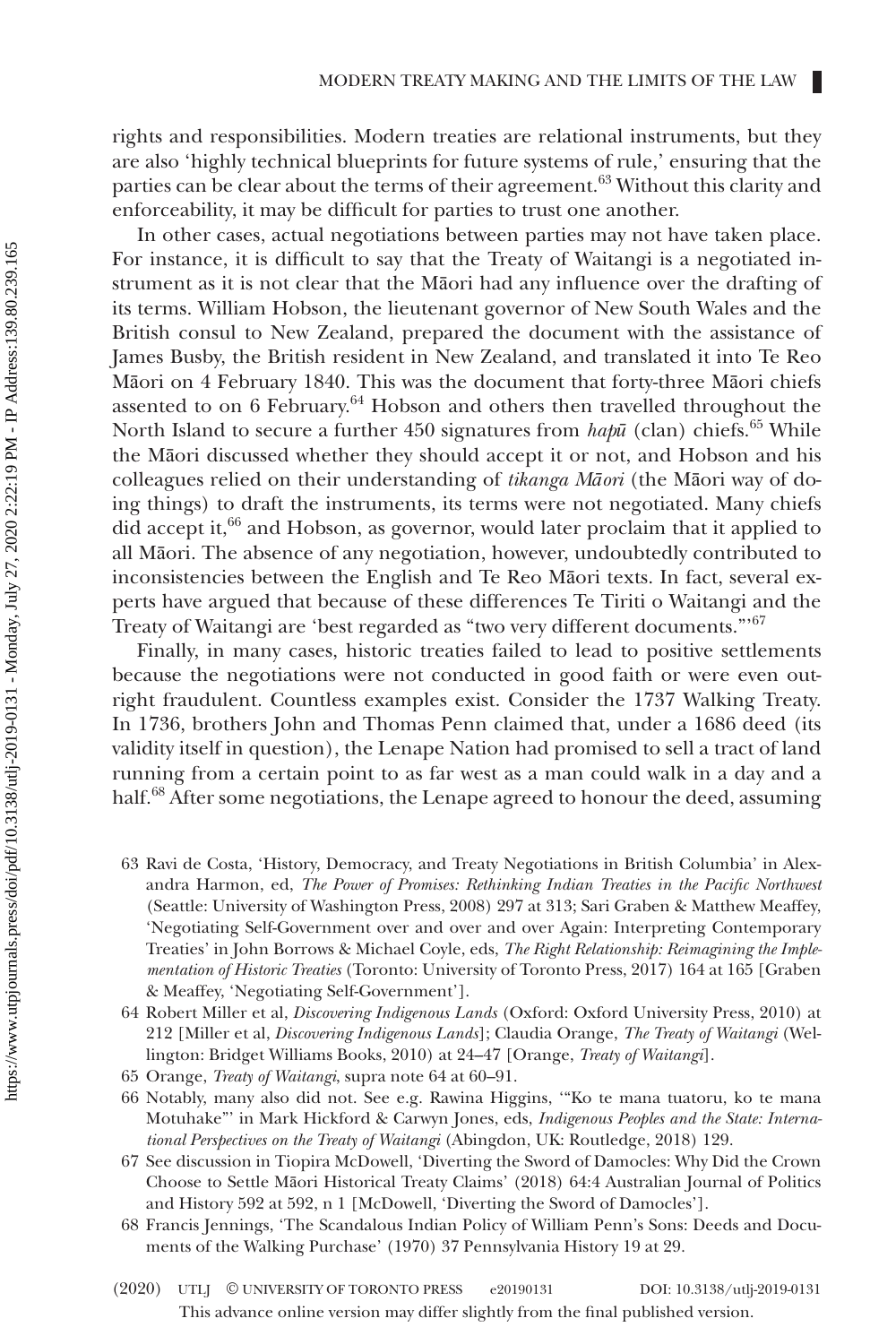that a walk through the dense forests at a conventional pace would cover around twenty miles. However, as Stuart Banner explains, the chief justice of the Pennsylvania Supreme Court surveyed and cleared a route through the forest and hired the three fastest runners in the colony. $69$  Accompanied by horses carrying provisions, the men travelled 55 miles, leading to cession of around twelve hundred square miles of Lenape land.<sup>70</sup> Despite protestations that the amount was far greater than intended, the 'treaty' stood. Its consequences still stand today: in 2004, the US District Court belatedly acknowledged that Lenape title had been extinguished by fraud but nonetheless dismissed their case.<sup>71</sup> This decision was affirmed by the US Court of Appeals for the Third Circuit, holding that Aboriginal title can be validly extinguished by fraud.<sup>72</sup>

Negotiations were not any more equitable following independence. In 1778, the United States entered into its first treaty, reaching an agreement with the Delaware Nation, led by White Eyes, at Fort Pitt. A wampum belt was exchanged, committing the parties to perpetual peace and friendship and legally recognizing territorial rights for both polities.<sup>73</sup> However, the Delaware complained about the final version of the treaty. We cite from Colin Calloway at length:

The Delawares complained that the American commissioners 'put a War Belt & Tomahawk in the hands of said Delaware Nation & induced some of their Chiefs to sign certain Writings' that contained 'declarations & Engagements they never intended to make.' They returned the belt and tomahawk. The speaker for the Delaware Council said he had 'looked over the Articles of the treaty again & find that they are wrote down false, & as I did not understand the Interpreter what he spoke I could not contradict his interpretation, but now I will speak the truth plain & tell you what I spoke.' George Morgan [a trader and later congressman], who was not present at the treaty, said the Delawares had 'a very wicked false Interpreter,' and he denounced the treaty as 'villainously conducted.' … The peace and friendship pledged at Fort Pitt did not last long. White Eyes died in November, murdered by American militia. William Crawford … who had attended the treaty, died four years later, ritually tortured to death by Delaware warriors exacting vengeance for the slaughter of their relatives.<sup>74</sup>

As a political agreement struck by distinct normative communities with widely divergent motivations and expectations, disputes were always going to arise over the meaning of the bargain reached between the Delaware and the United States. Significantly, however, inequities during the negotiation stage precluded the settlement from constructing a lasting peace and friendship. These inequities thus enhanced the likelihood that both parties would question their relationship rather than the terms of the settlement. Where a party concludes that the relationship itself is at issue, the document is worthless.

- 71 *Delaware Nation v Pennsylvania*, 2004 WL 2755545 (ED Pa 2004) at para 414.
- 72 *Delaware Nation v Pennsylvania*, 446 F3d 410 (3d Cir 2006).
- 73 Colin G Calloway, *Pen and Ink Witchcraft: Treaties and Treaty Making in American Indian History* (Oxford: Oxford University Press, 2013) at 96 [Calloway, *Pen and Ink Witchcraft*].
- 74 Ibid at 97.

<sup>69</sup> Stuart Banner, *How the Indians Lost Their Land: Law and Power on the Frontier* (Cambridge, MA: Harvard University Press, 2005) at 67.

<sup>70</sup> Ibid.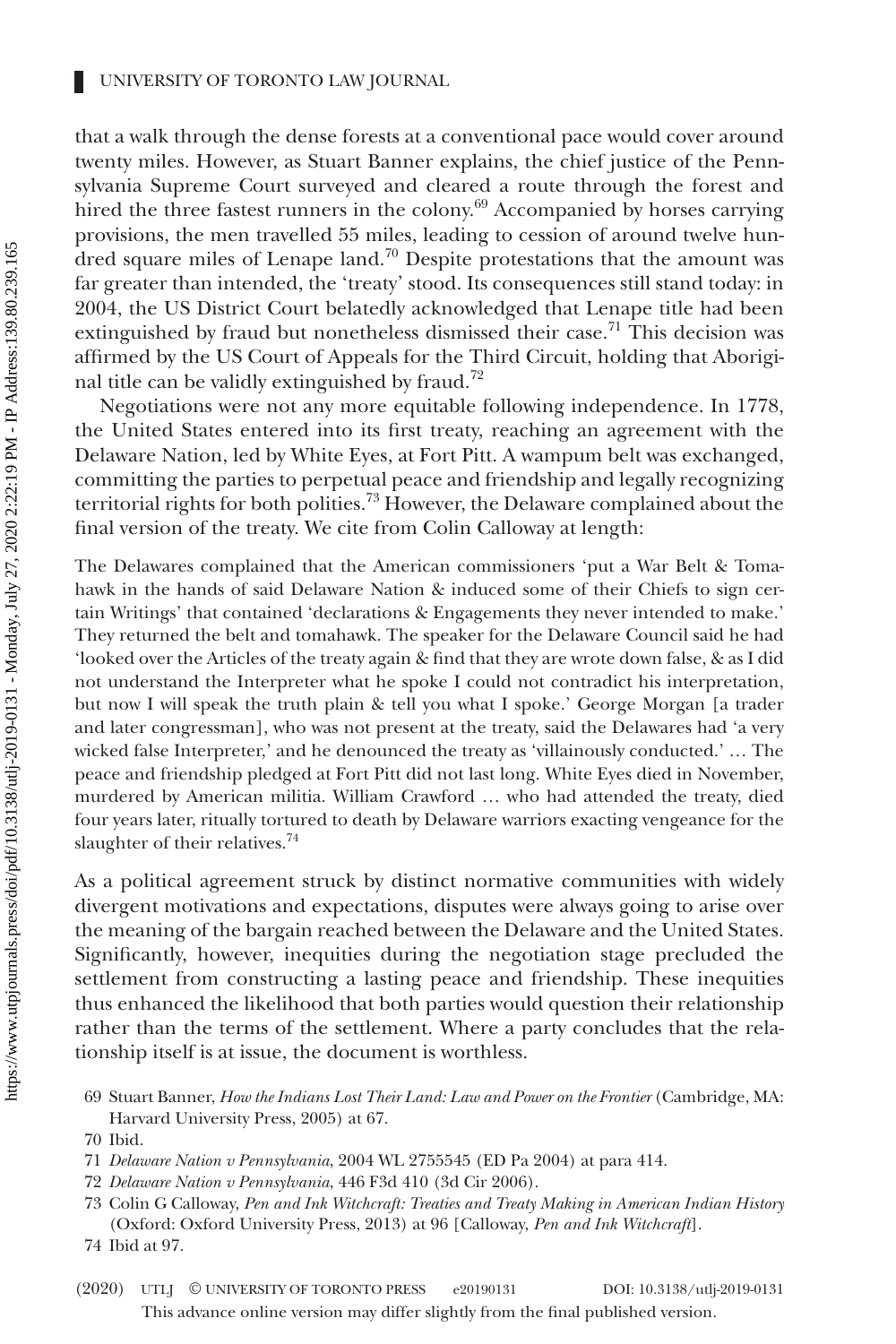#### B INTERPRETATION

First Peoples and colonial representatives or settler states entered into treaties with the hope of securing certainty. Where one party breached their obligations, the other was entitled to obtain redress. Yet whether an alleged breach was admitted or redress provided depended on how the dispute was determined and who was positioned to determine it. The ability to conclude whether the treaty had been breached and an obligation for redress was owed, therefore held considerable power over the meaning of the terms of any settlement. In the early years of treaty making, colonial powers recognized First Peoples as partners, and disputes were determined on that basis. Consider again the Covenant Chain. As Morito explains, the Covenant Chain may not have been the 'product of a golden age of Crown-Aboriginal relations,' but it 'was a distinctive type of intercultural arrangement.'75 Established 'in the context of war, intrigue, hard-edged and often illicit trading practices, and an array of related conflicts,'76 both parties, at different times, accused the other of breaching their agreement. For instance, in the 1680s, Virginia Governor Baron Howard of Effingham claimed that the Five Nations broke the Covenant Chain when they killed two hundred cattle. He later asserted that they 'deceived English folks by using white flags of truce to gain entrance to forts and, after being fed, raid[ed] the forts, killing its inhabitants, and taking prisoners.'<sup>77</sup> To avoid war, representatives of the Mohawk – the eastern-most of the Five Nations – intervened. Despite asserting their own innocence, the Mohawk 'accepted blame on behalf of their brother nations' for having breached their bond.<sup>78</sup> They then engaged in acts to renew the Covenant Chain, which involved 'an unusual amount of gift giving' and admonishing the other nations.79 Morito notes that this example demonstrates that disputes were determined 'like proceedings at a court of law between interlocutors willing and able to sue, negotiate, and construct narratives in an attempt to gain legal advantage,<sup>80</sup> but it also reveals the essentially relational character of the agreement.

The Covenant Chain was not perfect, but decisions were made 'by consultation and treaty,' and both parties committed to renewing relations more or less as equals.81 This did not last. In North America, as imperial Britain fragmented into settler states, those new states sought to domesticate the nation-to-nation agreements that they had made with the First Peoples. While continuing to recognize treaties as legal instruments, domestication allowed the United States and Canada to monopolize the role of arbiter of disputes. The unilateral reinterpretation

76 Morito, *Ethic of Mutual Respect*, supra note 46 at 19.

- 78 Ibid at 23.
- 79 Ibid.
- 80 Ibid.
- 81 Calloway, *Pen and Ink Witchcraft*, supra note 73 at 24; John Borrows, 'Wampum at Niagara: The Royal Proclamation, Canadian Legal History and Self-Government' in Michael Asch, ed, *Aboriginal and Treaty Rights in Canada: Essays on Law, Equality and Respect for Difference* (Vancouver: UBC Press, 1997) 155 at 161 [Borrows, 'Wampum at Niagara'].
- This advance online version may differ slightly from the final published version. (2020) UTLJ © UNIVERSITY OF TORONTO PRESS e20190131 DOI: 10.3138/utlj-2019-0131

<sup>75</sup> Morito, *Ethic of Mutual Respect*, supra note 46 at 19. See further Walters, 'Brightening the Covenant Chain,' supra note 10.

<sup>77</sup> Ibid at 22–3.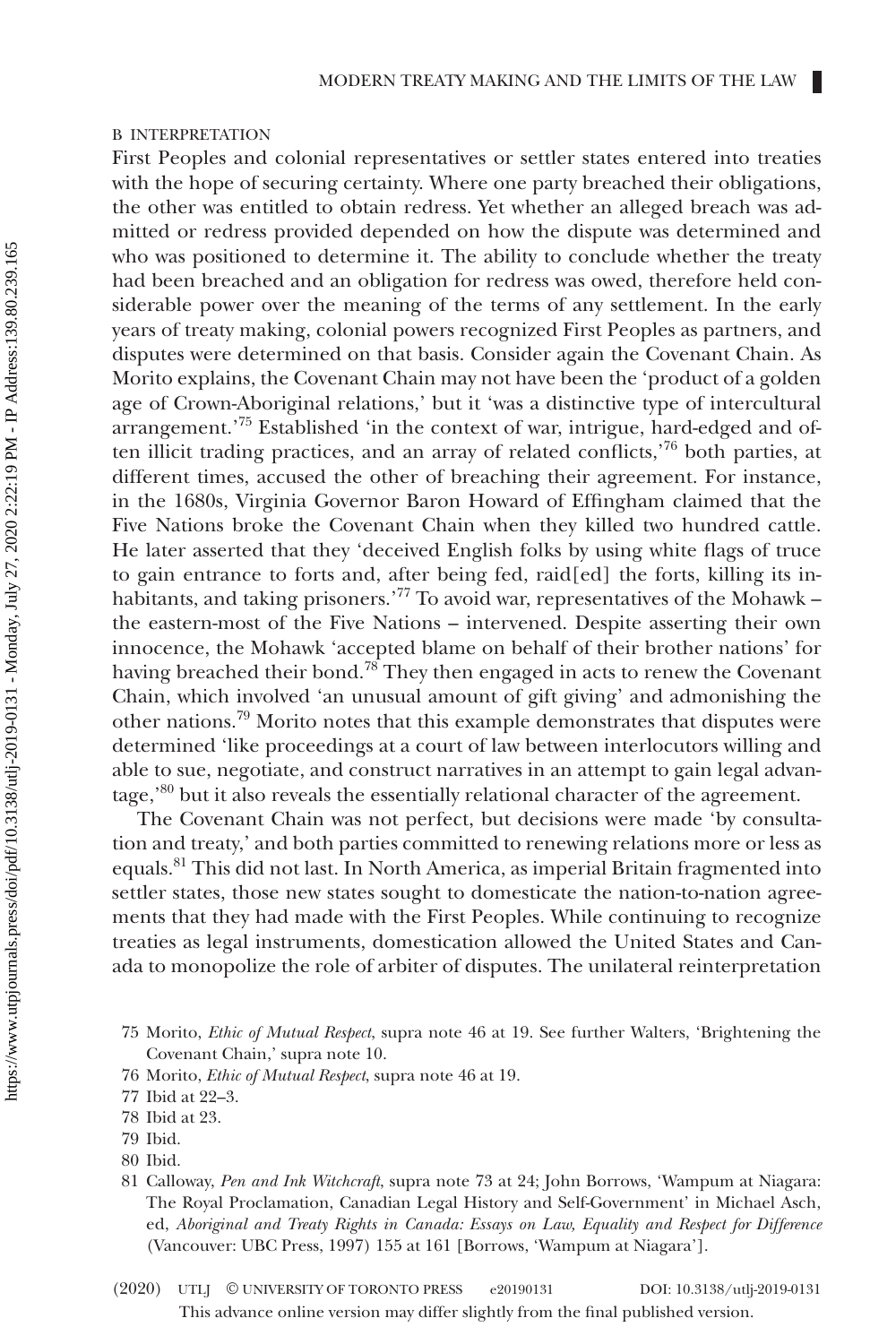of treaties by colony-qua-state courts displaced the relational character of the agreements and marginalized First Peoples' understanding of the terms that they had struck.

Consider the Sioux treaties as an example. The Sioux entered into treaties with the United States in 1851 and 1868.<sup>82</sup> The 1868 Treaty acknowledged the Great Sioux Nation's powers of self-government and criminal jurisdiction.<sup>83</sup> It also included an article regulating land cession. Under Article XII, 'at least threefourths of all of the adult male Indians occupying or interest[ed] in the' land must provide their consent before territory could be ceded. While clear on its face, the provision would not be interpreted by US actors in a manner favourable to the Sioux. In 1877, following the Battle of Little Bighorn and the Great Sioux War, the United States forced the Sioux to sign a subsequent agreement.<sup>84</sup> Although the earlier treaties set out a legal requirement governing alienation, the 1877 agreement purported to cede the Sioux Nation's Black Hills to the United States with signatures from only 10 per cent of all adult male Indians. Despite protestations, the United States simply ignored the Sioux. It was not until 1980 that the Supreme Court of the United States recognized the agreement was an illegal taking under the US Constitution.<sup>85</sup>

A similar fate befell the Kiowa, Comanche, and Apache Nations. All entered into treaties with the United States in the late 1860s, which provided that land could only be transferred with three-quarters consent of the adult male population. However, following congressional enactment of the Indian Appropriations Act  $1871$ ,<sup>86</sup> and the Dawes Act  $1877$ ,<sup>87</sup> the United States reduced the tribes' reservations without that consent. In *Lone Wolf v Hitchcock*, the US Supreme Court upheld those state actions, confirming that Congress had '[p]lenary authority' over Indian affairs, including the power to unilaterally abrogate treaty obligations and appropriate land without Native American consent.<sup>88</sup> The Court held further that this power was political and not subject to judicial review.<sup>89</sup> In reaching this conclusion, the United States transformed the character of the agreements that they had signed with these nations. No longer *a priori* legal instruments

- 82 Stephen Young, 'The Sioux's Suits: Global law and the Dakota Access Pipeline' (2017) 6:1 Am Indian L Rev 173 at 182–4.
- 83 *Treaty of Fort Laramie*, 15 Stat 635 (1868), art 1.
- 84 *Agreement of 1877*, 19 Stat 254 (1877) at 256.
- 85 *United States v Sioux Nation*, 448 US 371 (1980). The US Supreme Court held that the Sioux were entitled to receive interest on compensation payments owed. The Sioux have not accepted the award as it would terminate their demand for the return of their land. Their award continues to accrue compound interest and now stands at over one billion US dollars. 'Why the Sioux Are Refusing \$1.3 Billion,' *PBS News Hour* (24 August 2011), online: <[www.](http://www.pbs.org/newshour/arts/north_america-july-dec11-blackhills_08-23) [pbs.org/newshour/arts/north\\_america-july-dec11-blackhills\\_08-23>](http://www.pbs.org/newshour/arts/north_america-july-dec11-blackhills_08-23).

- 88 *Lone Wolf*, supra note 14 at 565, White J majority. See also Walter R Echo-Hawk, *In the Courts of the Conqueror: The 10 Worst Indian Law Cases Ever Decided* (Golden, CO: Fulcrum, 2010), ch 7.
- 89 *Lone Wolf*, supra note 14 at 565, White J majority.
- This advance online version may differ slightly from the final published version. (2020) UTLJ © UNIVERSITY OF TORONTO PRESS e20190131 DOI: 10.3138/utlj-2019-0131

<sup>86</sup> 25 USC § 71.

<sup>87</sup> Ch 119, 24 Stat 388.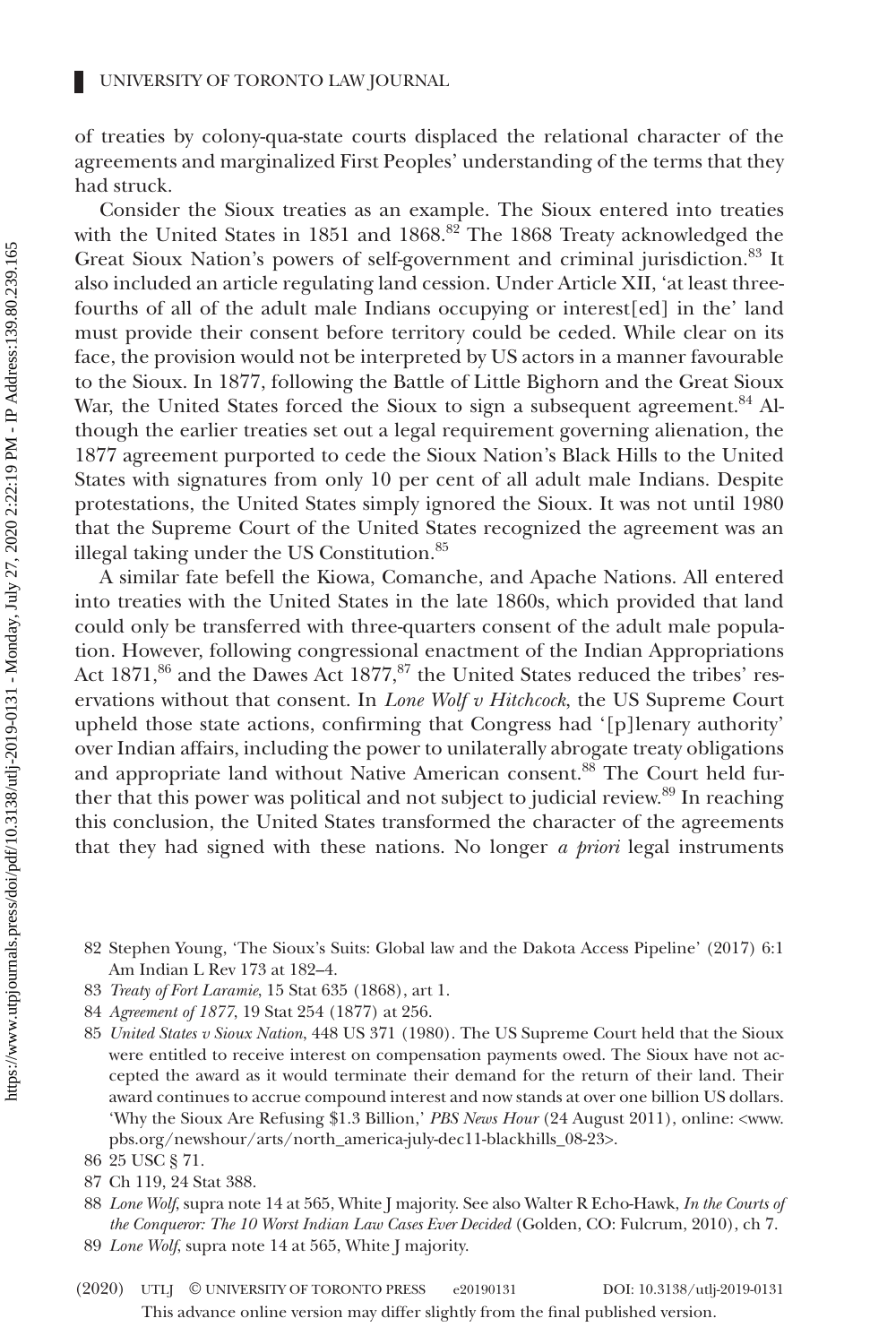negotiated between equal political communities through which the United States secured the right to settle Native American land, treaties became domestic legal instruments entirely subject to the US Constitution.

The relational character of nation-to-nation agreements was also transformed in Canada. Following British victory in the French and Indian War, King George III issued the Royal Proclamation of 1763. It restricted colonial expansion and guaranteed Aboriginal 'Nations or Tribes' undisturbed possession of their territories, unless purchased by the Crown or ceded via treaty by delineating 'boundaries and jurisdiction between Aboriginal people and the Crown.'90 As John Borrows and Leonard Rotman explain, the Royal Proclamation sought 'to convince Indians that the British would respect existing political and territorial jurisdiction ... implying that no lands would be taken from Indians without their consent.'<sup>91</sup> More than twenty-four First Nations assented to the Royal Proclamation when it was presented to them as the Treaty of Niagara in 1764.<sup>92</sup> Over the following 150 years, imperial Britain and later Canada would enter into treaties with various First Peoples to encourage peaceful relations and, later, to secure territory for colonial settlement.<sup>93</sup>

The negotiation of the Peace and Friendship Treaties and the Numbered Treaties may have suffered from inequities at times, but the larger problem was that Canada domesticated those agreements and assumed the power to unilaterally interpret their terms. A clash over a logging licence served as the trigger for this pivot in Canada. Several years after Confederation, a dispute arose over which level of government obtained the beneficial interest in land acquired by treaty. The federal government had issued a permit to a lumber company allowing it to harvest trees on territory ceded by the Ojibwe people and within the province of Ontario. The Ontario government challenged the permit. In *St. Catherine's Milling and Lumber Co v R.*<sup>94</sup> the Judicial Committee of the Privy Council found for Ontario. While the decision rested on the interpretation of the British North America Act 1867, the judges took the opportunity to remark on the nature of Aboriginal title.<sup>95</sup> Abrogating the spirit of the Royal Proclamation, they held that 'the tenure of the Indians was a personal and usufructuary right, dependent

- 90 *Royal Proclamation of October 7, 1763*, reproduced in RSC 1985, Appendix II. See generally Borrows, 'Wampum at Niagara,' supra note 81. The Royal Proclamation also applied to the American colonies, but its effect ceased after the American Revolution when Great Britain ceded the land to the United States in the *Treaty of Paris* (1783).
- 91 Borrows & Rotman, *Aboriginal Legal Issues*, supra note 59 at 20.
- 92 Borrows, 'Wampum at Niagara,' supra note 81.
- 93 Christina Godlewska & Jeremy Webber, 'The *Calder* Decision, Aboriginal Title, Treaties, and the Nisga'a' in Hamar Foster, Heather Raven & Jeremy Webber, eds, *Let Right Be Done: Aboriginal Title, the* Calder *Case, and the Future of Indigenous Rights* (Vancouver: UBC Press, 2007) 1 at 12–15; JR Miller, *Compact, Contract, Covenant: Aboriginal Treaty-Making in Canada* (Toronto: University of Toronto Press, 2009).
- 94 *St Catherine's Milling*, supra note 13. See further Kent McNeil, *Flawed Precedent: The St Catherine's Case and Aboriginal Title* (Vancouver: UBC Press, 2019).
- 95 *St Catherine's Milling*, supra note 13 at 57–8, Lord Watson majority; *British North America Act 1867* (UK), 30 Vict, c 3, ss 91(24), 92(5), 109.
- This advance online version may differ slightly from the final published version. (2020) UTLJ © UNIVERSITY OF TORONTO PRESS e20190131 DOI: 10.3138/utlj-2019-0131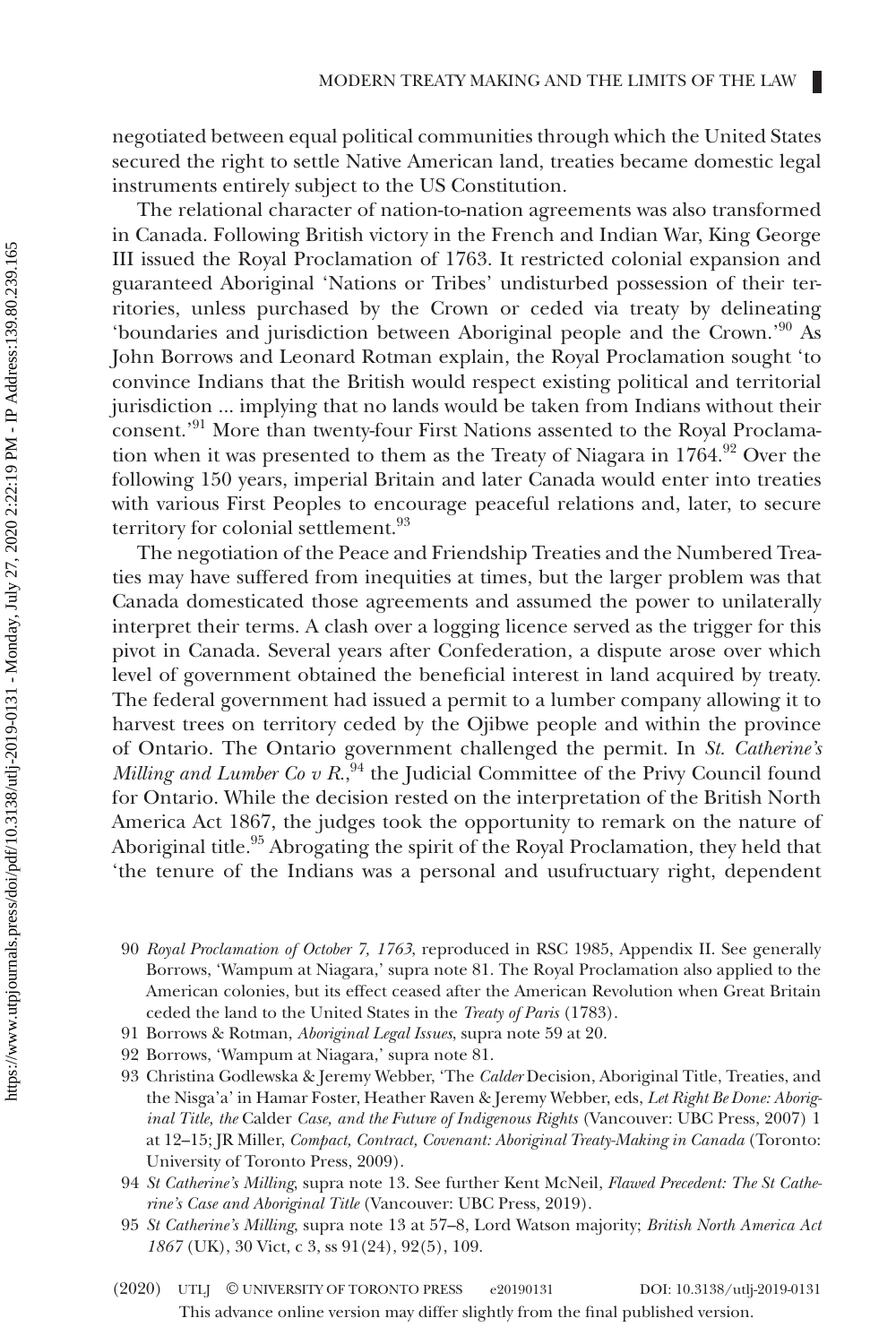upon the good will of the sovereign.<sup>'96</sup> No representatives of the Ojibwe people, or, indeed, any First Peoples, were heard.<sup>97</sup>

A similar interpretive process occurred in Aotearoa / New Zealand. In 1848, the Ngāti Toa *iwi* (tribe) provided land to the Anglican Church on the promise that it would construct a school. The Ngāti Toa understood that they had made a '*tuku* of land – akin to a conditional gift – to the Bishop' in exchange for a church school that 'required the maintenance of ongoing mutual and reciprocal relationships.'98 The church failed to build a school and later obtained a Crown grant to the land without the consent of Ngāti Toa. In *Wi Parata v Bishop of Wellington*, Chief Justice Michael Prendergast dismissed the *iwi*'s challenge to recover their land, holding that Native customary law must be supported by a Crown grant.<sup>99</sup> In reaching this decision, Prendergast CJ considered the legal force of the Te Tiriti o Waitangi. Drawing on the fact that there was not 'a single Māori "nation,"' Prendergast CJ asserted that 'no body politic existed capable of making a cession of sovereignty' so that 'as the instrument purported to cede the sovereignty … it must be regarded as a simple nullity.'100 Considering the Māori signatories 'primitive barbarians,'<sup>101</sup> Prendergast CJ unilaterally annulled the treaty.

The *Wi Parata* decision highlights the length to which state actors went to avoid their legal obligations under treaty. Indeed, in 1901, Aotearoa / New Zealand's highest court, the Judicial Committee of the Privy Council overturned *Wi Parata*, pointing out that the state had statutory authority to recognize customary rights.<sup>102</sup> In response, the parliament passed two acts to extinguish any Native title rights in the land at issue in the case and imposed a statutory limitation to prevent a claim.103 As David Williams notes, New Zealand's judiciary 'flatly rejected the admonition of the final appellate court for the empire and resolutely refused to distance themselves from *Wi Parata*,' which would be New Zealand's stance until it was conclusively overruled in 2003.<sup>104</sup> Contemporary scholarship now

- 96 *St Catherine's Milling*, supra note 13 at 54.
- 97 It was not until 1973 that the Supreme Court of Canada confirmed that Aboriginal title could exist in Canadian law. *Calder v Attorney-General of British Columbia*, [1973] SCR 313 at 328–9, Martland, Judson & Ritchie JJ majority; at 394, Hall, Spence & Laskin JJ dissenting.
- 98 David V Williams, 'Maori Social Identification and Colonial Extinguishments of Customary Rights in New Zealand' (2007) 13:6 Social Identities 735 at 741 [Williams, 'Maori Social Identification'].
- 99 *Wi Parata*, supra note 12; Grant Morris, 'James Prendergast and the Treaty of Waitangi: Judicial Attitudes to the Treaty during the Latter Half of the Nineteenth Century' (2004) 35:1 VUWLR 117.
- 100 *Wi Parata*, supra note 12 at 78. See also *R v Symonds*, [1847] NZPCC 387 at 390; Miller et al, *Discovering Indigenous Lands*, supra note 64 at 214–20. David Williams argues that the 'simple nullity' *obiter dictum* has overshadowed the more important aspects of the *Wi Parata* case. David Williams, *A Simple Nullity? The* Wi Parata *case in New Zealand Law and History* (Auckland: Auckland University Press, 2011), ch 3.
- 101 *Wi Parata*, supra note 12 at 77.
- 102 *Nireaha Tamaki v Baker*, [1901] UKPC 18.
- 103 Williams, 'Maori Social Identification, supra note 98 at 743.
- 104 Ibid at 746–8, discussing *Wallis v Solicitor-General*, (1903) NZPCC 23, the *Native Land Act 1909* and then referencing *Attorney-General v Ngati Apa*, [2003] 3 NZLR 643.
- This advance online version may differ slightly from the final published version. (2020) UTLJ © UNIVERSITY OF TORONTO PRESS e20190131 DOI: 10.3138/utlj-2019-0131

Ш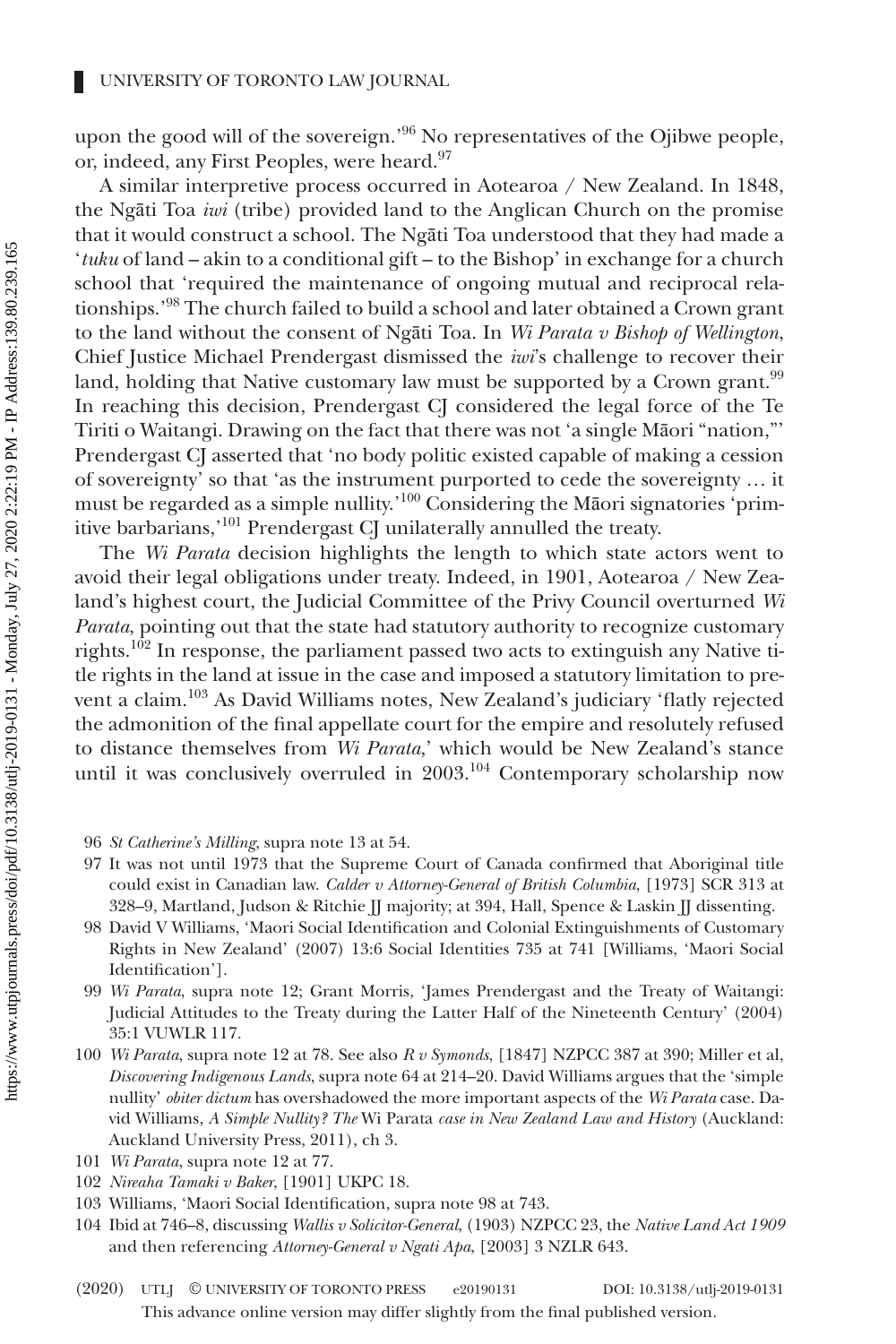recognizes that the Māori signatories to the Treaty of Waitangi did not cede sovereignty<sup>105</sup> and that the treaty's principal drafters understood and accepted this position.106 Nonetheless, just like in the United States and Canada, state actors in Aotearoa / New Zealand monopolized the interpretative function, avoided their legal obligations under the Treaty of Waitangi and entirely abrogated their relational responsibilities.

States domesticated treaties in different ways. In each case, however, the pivot from treaty partner to treaty adjudicator proved crucial in furthering domestication. As Dale Turner argues, 'treaty rights were interpreted solely by reference to non-Indigenous legal norms and values,' to the extent that treaties were 'textualized in the language of the dominant European culture.'107 These treaties may always have been inequitable, but, as the power of the settler states increased, 'respect for Indian custom and concerns diminished and long-standing practices and rituals of reciprocity eroded.'108 When states pivot, they prioritize their own interpretations of the treaty and fail to recognize or respect First Peoples' understanding. When this occurs, the treaty may be law, but it will not lead to, nor produce, positive relationships.

## IV *Modern treaties and the law*

Modern treaty practices offer immense potential. The promise of respectful negotiation culminating in meaningful settlements presents an opportunity to rectify ongoing injustice and create the possibility of right relations. For these promises to be realized, however, the challenges and limitations that marred historic treaties must be avoided or resolved. First Peoples and some states have primarily responded to those challenges by attempting to establish fairer negotiation processes. Process is important. As we articulated above, many historic treaties struck between First Peoples and colonial powers were one-sided and unjust because their negotiation was not fair. And, yet, structuring treaty processes to minimize power imbalances within the negotiations will not resolve all challenges. Fairer processes of negotiations may enhance the likelihood of an equitable outcome, but it cannot guarantee fair settlement terms, let alone meet

This advance online version may differ slightly from the final published version. (2020) UTLJ © UNIVERSITY OF TORONTO PRESS e20190131 DOI: 10.3138/utlj-2019-0131

<sup>105</sup> Waitangi Tribunal, *He Whakaputanga*, supra note 44.

<sup>106</sup> Ned Fletcher, 'A Praiseworthy Device for Amusing and Pacifying Savages? What the Framers Meant by the English Text of the Treaty of Waitangi' (PhD Dissertation, University of Auckland, 2014); David Williams, 'Originalism and the Constitutional Canon of Aotearoa New Zealand' in Mark Hickford & Carwyn Jones, eds, *Indigenous Peoples and the State: International Perspectives on the Treaty of Waitangi* (Abingdon, UK: Routledge, 2018) 57 at 65; David Williams, 'The Pre-history of the English Laws Act 1858: *McLiver v Macky* (1856)' (2010) 41:3 VUWLR 361.

<sup>107</sup> Dale Turner, 'From Valladolid to Ottawa: The Illusion of Listening to Aboriginal People' in Jill Oakes et al, eds, *Sacred Lands: Aboriginal World Views, Claims, and Conflicts* (Edmonton: Canadian Circumpolar Institute, 1998) 53. Cited in Macklem, 'Constitutional Identity,' supra note 28 at 8.

<sup>108</sup> Calloway, *Pen and Ink Witchcraft*, supra note 73 at 99.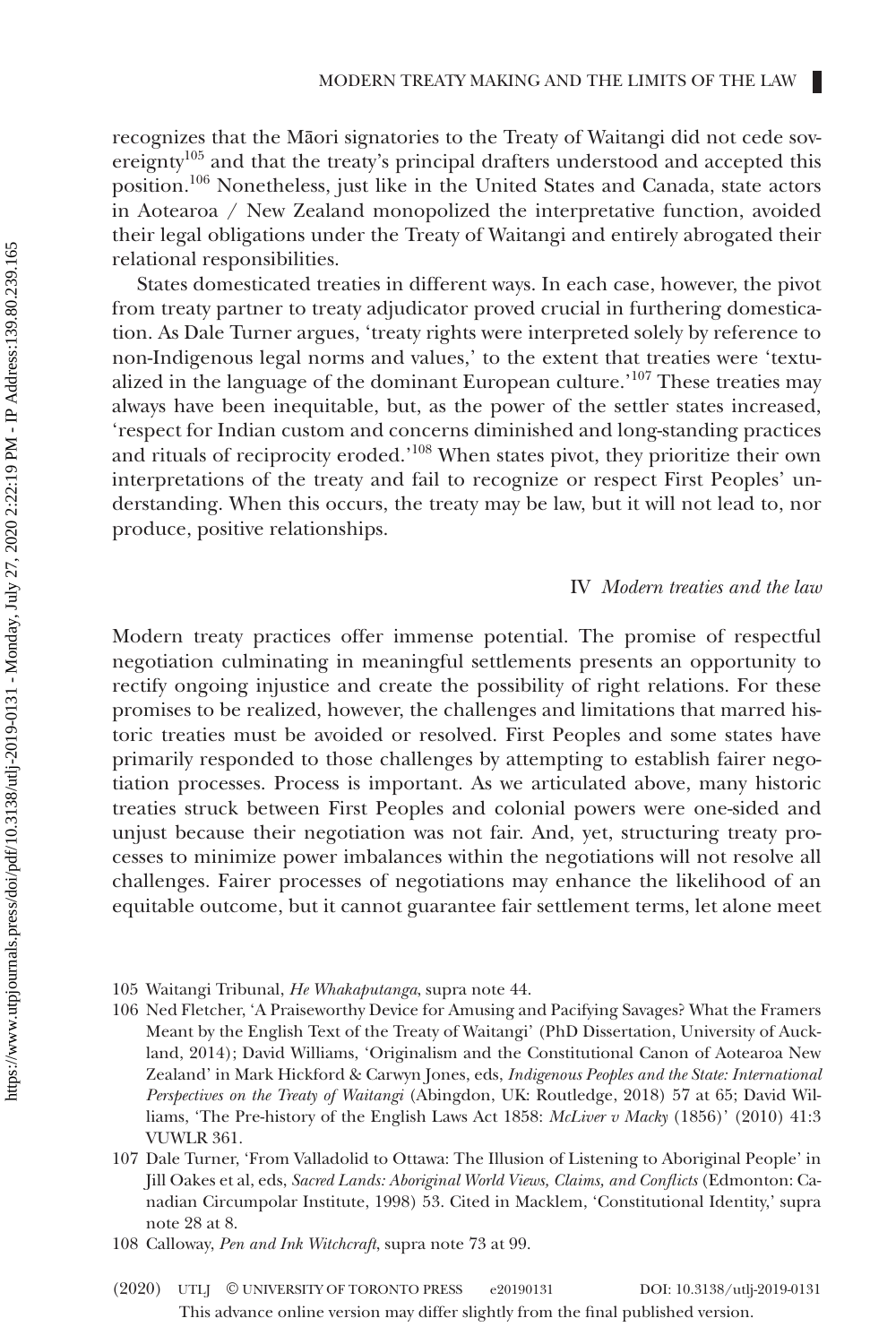First Peoples' expectations over sovereignty and self-government, for example.<sup>109</sup> Similarly, clear rules governing the process and conduct of negotiations will not prevent the state from pivoting from treaty partner to treaty adjudicator at some point in the future. Where this risk remains, First Peoples may question the quality of the treaty relationship.

#### A DEVELOPING FAIRER PROCESSES OF NEGOTIATION

Securing a fair process of negotiation is essential for modern treaty making. As a relational instrument, the moral and political authority of any treaty is directly related to the process of its development. Recognizing this, states and First Peoples have responded by structuring the negotiation process in a manner that aims to remedy the power imbalances that First Peoples would otherwise bear in treaty talks. In many cases, the process has been divided into two phases: (a) developing a negotiation framework and (b) negotiating under that framework. In this subpart, we explore these two phases. In the following subpart, we examine the limits inherent to the legal structures within which those negotiations take place.

The first phase is concerned with developing a framework for negotiations. Setting up a standardized procedure under which treaty talks will be conducted serves several goals. First, it seeks to prevent *ad hoc* discussions and enables all parties to converse on the basis of clearly established rules and criteria.<sup>110</sup> In this respect, it attempts to rectify some of the problems of historic treaties by standardizing conditions for negotiating terms and ensuring that representatives from both First Peoples and the state are empowered to negotiate on behalf of their representatives. At the same time, however, a negotiation framework also looks forward by responding to structural inequities experienced by First Peoples today. While First Peoples have traditionally been alienated from, and unable to have their voices heard within, the processes of government, a negotiation framework is developed in consultation with their representatives. As such, it offers First Peoples an opportunity to have their interests considered in the design and implementation of law that affects them.111 Finally, it also ensures that treaty talks do not commence until both sides are ready to start negotiations. Before commencing, First Peoples, for example, need to develop a clear sense of what a treaty might mean for their communities as well a broad consensus on their negotiating position. Importantly, preparing for treaty negotiations can also enable First Peoples to engage in nation (re)building, consistent with their values and aspirations, which is valuable regardless of the content, or even the completion, of a treaty.<sup>112</sup>

- 109 Harry Hobbs, 'Treaty Making and the *UN Declaration on the Rights of Indigenous Peoples*: Lessons from Emerging Negotiations in Australia' (2019) 23:1–2 Intl JHR 174.
- 110 Christopher McKee, *Treaty Talks in British Columbia*, 3d ed (Vancouver: UBC Press, 2009) at 112 [McKee, *Treaty Talks*].
- 111 Marcus Stewart, 'A First People's Assembly Could Deliver What Our People Have Been Demanding for So Long,' *Guardian Australia* (13 June 2019), online: [<www.theguardian.com/](http://www.theguardian.com/commentisfree/2019/jun/13/a-first-peoples-assembly-could-deliver-what-our-people-have-been-demanding-for-so-long) [commentisfree/2019/jun/13/a-first-peoples-assembly-could-deliver-what-our-people-have](http://www.theguardian.com/commentisfree/2019/jun/13/a-first-peoples-assembly-could-deliver-what-our-people-have-been-demanding-for-so-long)[been-demanding-for-so-long>](http://www.theguardian.com/commentisfree/2019/jun/13/a-first-peoples-assembly-could-deliver-what-our-people-have-been-demanding-for-so-long).
- 112 Harry Hobbs, Alison Whittaker & Lindon Coombes, 'As the Federal Government Debates an Indigenous Voice, State and Territories Are Pressing Ahead,' *The Conversation*

Ш

This advance online version may differ slightly from the final published version. (2020) UTLJ © UNIVERSITY OF TORONTO PRESS e20190131 DOI: 10.3138/utlj-2019-0131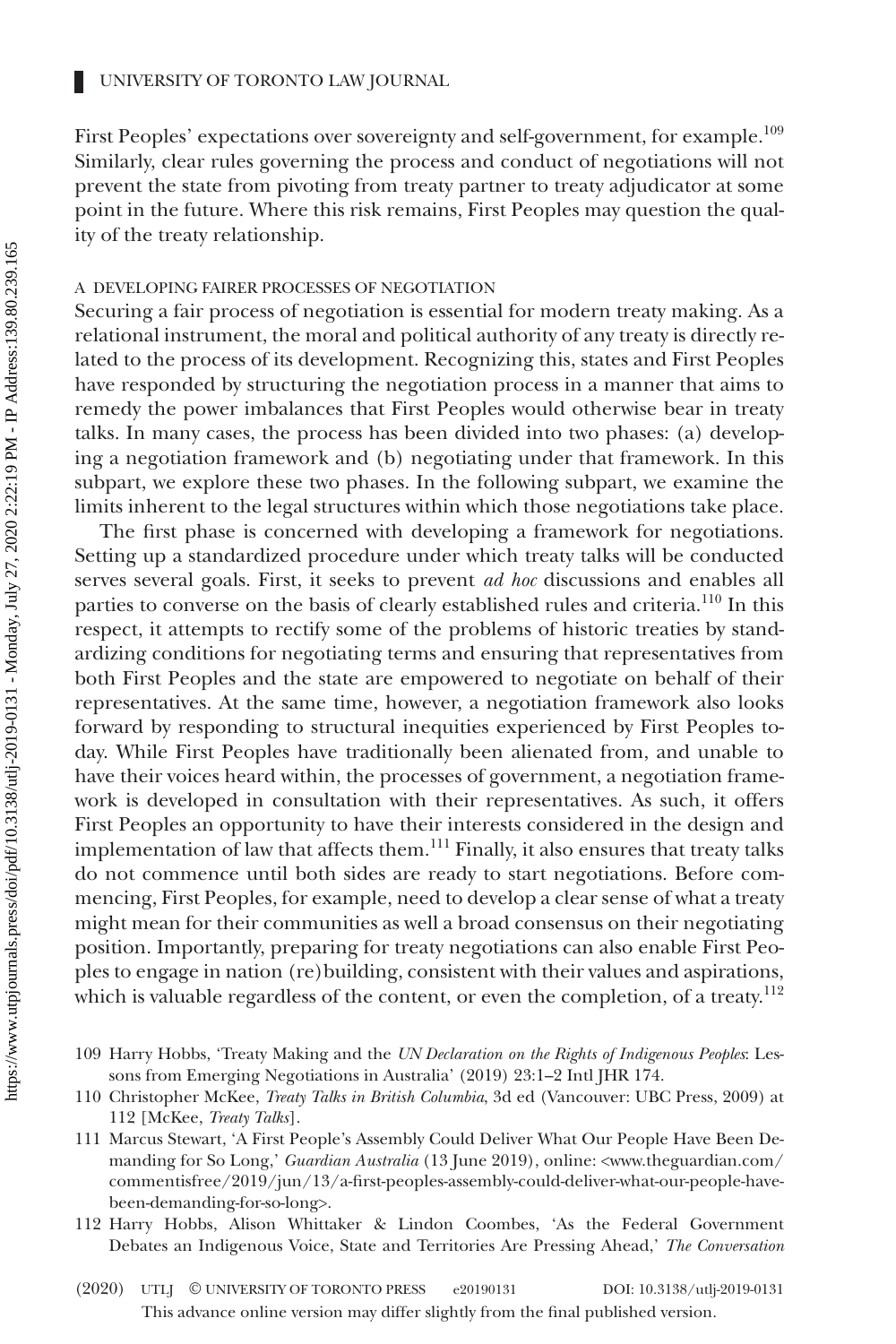The Victorian treaty process is currently in this first phase. Although the state government committed to entering treaty negotiations in  $2016$ ,  $^{113}$  Aboriginal Victorians explained that they were not ready to commence any process, given considerable uncertainty as to what any treaty might look like. As such, the government provided substantial funding to enable First Peoples in Victoria to discuss and reach agreement on an appropriate state-wide representative body where a common position over these preliminary matters could emerge. Throughout late 2016 and early 2017, Aboriginal Victorians discussed the principles that should underpin a representative body that would work with the state to develop a negotiation framework.<sup>114</sup> These discussions were held in regional and urban centres across the state and were complemented by informal community-run conversations organized by self-nominated individuals<sup>115</sup> as well as an online 'message stick' that allowed those who could not attend to voice their opinions. Estimates suggest that around 7,500 Aboriginal Victorians were consulted or directly engaged with this process.<sup>116</sup> Although only comprising around 15 per cent of the 2016 self-reported total of 47,788 Aboriginal Victorians, this number was relatively considerable for public consultation processes.

However, because treaties are relational, their ultimate negotiation and success will also rely on the support of non-Indigenous peoples.117 Conscious of this, the state government has sought to promote awareness of, and build support for, treaty among non-Indigenous Victorians during the first stage. Two elements are worth noting. First, the government established a Victorian Treaty Advancement Commission (VTAC), whose primary role was to 'maintain momentum of the treaty process.'<sup>118</sup> Led by a Gunditjmara woman, Jill Gallagher,<sup>119</sup> the VTAC led consultations with Aboriginal and non-Aboriginal Victorians, undertook research, provided advice on the process, and was required to keep all Victorians informed.120 The state government also initiated an innovative public education campaign involving digital, radio, print, and billboard advertising. Under the campaign, prominent Aboriginal Victorians invited non-Indigenous Australians

(16 July 2019), online: <[https://theconversation.com/as-the-federal-government-debates](https://theconversation.com/as-the-federal-government-debates-an-indigenous-voice-state-and-territories-are-pressing-ahead-120411)[an-indigenous-voice-state-and-territories-are-pressing-ahead-120411>](https://theconversation.com/as-the-federal-government-debates-an-indigenous-voice-state-and-territories-are-pressing-ahead-120411).

- 113 Aboriginal Victoria, *Summary of the Aboriginal Victoria Forum, 26*–*27 May 2016, Melbourne* (2016) at 1.
- 114 Aboriginal Treaty Working Group, *Aboriginal Community Consultations on the Design of a Representative Body* (December 2016).
- 115 Aboriginal Treaty Working Group, *Treaty Circle Facilitators Handbook* (2017) at 27.
- 116 Aboriginal Treaty Working Group, *Aboriginal Community Consultations on the Design of a Representative Body — Phase 2* (June 2017) at 6.
- 117 Ravi de Costa, 'Treaty How?' (2003) 4:1 Drawing Board: An Australian Review of Public Affairs 1.
- 118 Victorian Treaty Advancement Commission (VTAC), 'About the Commission,' online: <<http://victreatyadvancement.org.au/about-commission>>.
- 119 Luke Donnellan, 'New Commissioner to Advance Journey to Treaty,' Media release from the acting minister for Aboriginal affairs (13 December 2017).
- 120 The VTAC was abolished when the state-wide representative body was established.
- This advance online version may differ slightly from the final published version. (2020) UTLJ © UNIVERSITY OF TORONTO PRESS e20190131 DOI: 10.3138/utlj-2019-0131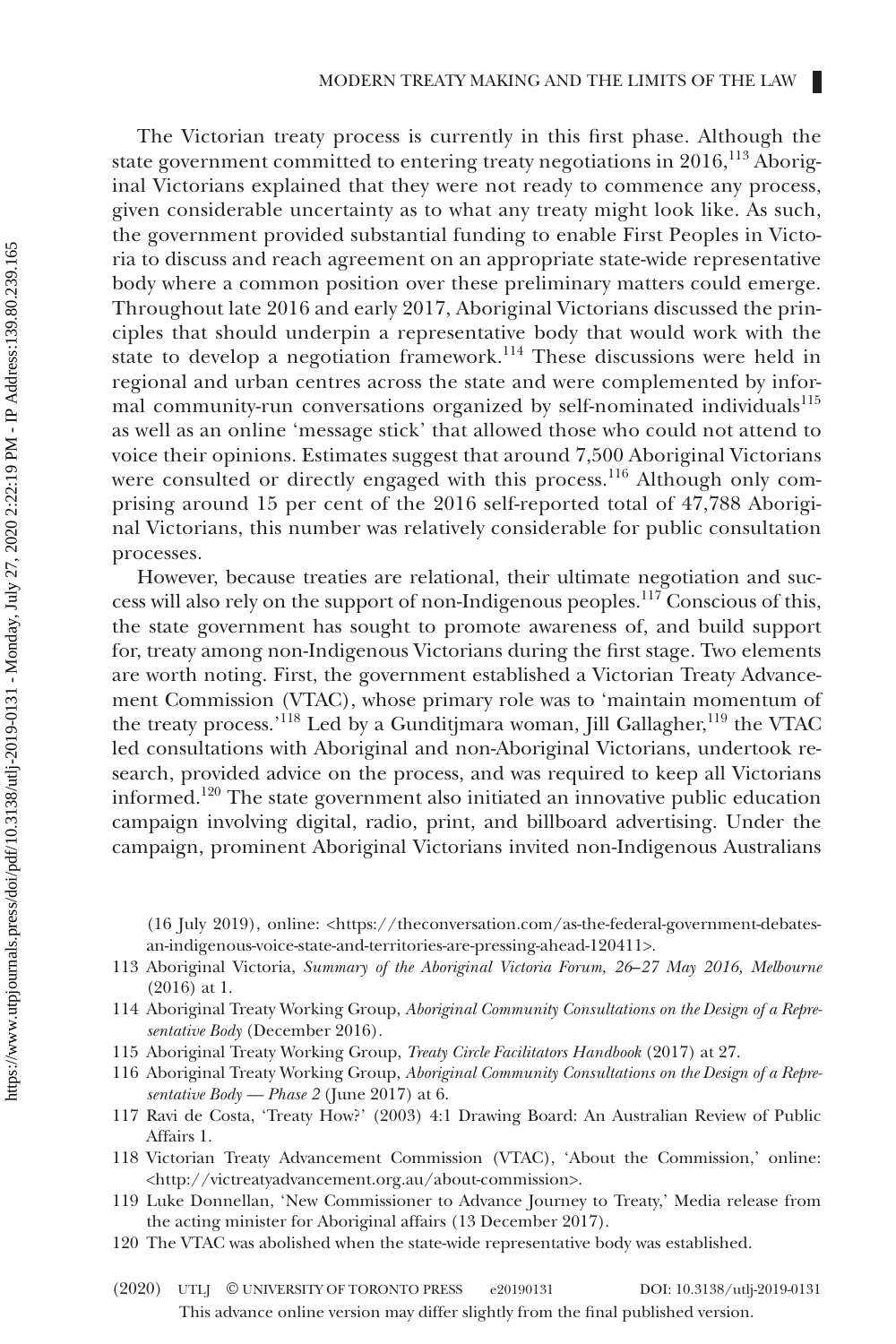to ask them 'deadly questions.'121 Despite some concern that racist opinions might be amplified, the questions were overwhelmingly respectful.<sup>122</sup> Almost four thousand questions were asked, with queries spanning Aboriginal culture, history, and relations with non-Indigenous Victorians. What a treaty would mean for First Peoples was a recurring question.<sup>123</sup> Independent research has suggested that the campaign has been relatively successful, with 51 per cent of surveyed Victorians agreeing or strongly agreeing that 'the "State Government should formalize new relationships with Aboriginal Victorians," an increase of seven percent from before the campaign.'124

These initial steps were formalized in June 2018, when the Victorian Parliament passed Australia's first treaty bill. The Advancing the Treaty Process with Aboriginal Victorians Act 2018 (Victoria) creates a legislative basis for negotiating a treaty with Aboriginal people in the state. Under the Act, the government is obligated to recognize an Aboriginal-designed representative body that will administer a self-determination fund to support Aboriginal Victorians in treaty negotiations.125 Established as a not-for-profit organization, the First Peoples' Assembly of Victoria will retain structural independence from government. It will not negotiate on behalf of Aboriginal Victorians but, rather, will work with the state to develop a treaty negotiation framework. Reflecting the crucial relational character of treaty, this framework must accord with several guiding principles set out in the Act: self-determination and empowerment; fairness and equality; partnership and good faith; mutual benefit and sustainability; and transparency and accountability.<sup>126</sup> Elections for the First Peoples' Assembly were held in late 2019. In December 2019, the Assembly held its inaugural meeting in the Victorian Parliament's Upper House chamber.127 The next step involves developing the negotiation framework.

British Columbia adopted a similar approach.<sup>128</sup> Following the provincial government's announcement that it intended to negotiate treaties, a First Peoples

- 121 Victoria, 'Deadly Questions,' supra note 35; Samantha Hutchinson, 'Victoria Launches Campaign in Support of Indigenous Treaty,' *The Australian* (2 June 2018), online: <[www.](http://www.theaustralian.com.au/nation/victoria-launches-campaign-in-support-of-indigenous-treaty/news-story/8b9bdc2714621b3244271906376d6dd7) [theaustralian.com.au/nation/victoria-launches-campaign-in-support-of-indigenous-treaty/](http://www.theaustralian.com.au/nation/victoria-launches-campaign-in-support-of-indigenous-treaty/news-story/8b9bdc2714621b3244271906376d6dd7) [news-story/8b9bdc2714621b3244271906376d6dd7>](http://www.theaustralian.com.au/nation/victoria-launches-campaign-in-support-of-indigenous-treaty/news-story/8b9bdc2714621b3244271906376d6dd7).
- 122 Natalie Hutchins, 'Deadly Questions Shifts Focus to Treaty,' Media Release from the Minister for Aboriginal Affairs (21 September 2018).
- 123 Victoria, 'Deadly Questions,' supra note 35.
- 124 Aboriginal Victoria, *Advancing the Treaty Process: Annual Report and Plan 2018*–*19* (2019) at 18.
- 125 *Advancing the Treaty Process with Aboriginal Victorians Act 2018* (Vic), ss 8–10.
- 126 Ibid, ss 21–5.
- 127 As Gallagher explained, the location was chosen because 'Parliament House is the centre of power in this state. It is fitting that our assembly shares the same stage.' Madeline Hayman-Reber, '"Victoria's First Peoples" Assembly to Meet at "Colonial Power Structure,"' *NITV* (1 November 2019), online: <[www.sbs.com.au/nitv/article/2019/11/01/](http://www.sbs.com.au/nitv/article/2019/11/01/victorias-first-peoples-assembly-meet-colonial-power-structure) [victorias-first-peoples-assembly-meet-colonial-power-structure>](http://www.sbs.com.au/nitv/article/2019/11/01/victorias-first-peoples-assembly-meet-colonial-power-structure).
- 128 For a discussion on what the entire comprehensive land claims process looks like, see Christopher Alcantara, 'To Treaty or Not to Treaty? Aboriginal Peoples and Comprehensive Land Claims Negotiations in Canada' (2007) 38:2 Publius 343 at 345–6 [Alcantara, 'To Treaty or Not to Treaty'].
- This advance online version may differ slightly from the final published version. (2020) UTLJ © UNIVERSITY OF TORONTO PRESS e20190131 DOI: 10.3138/utlj-2019-0131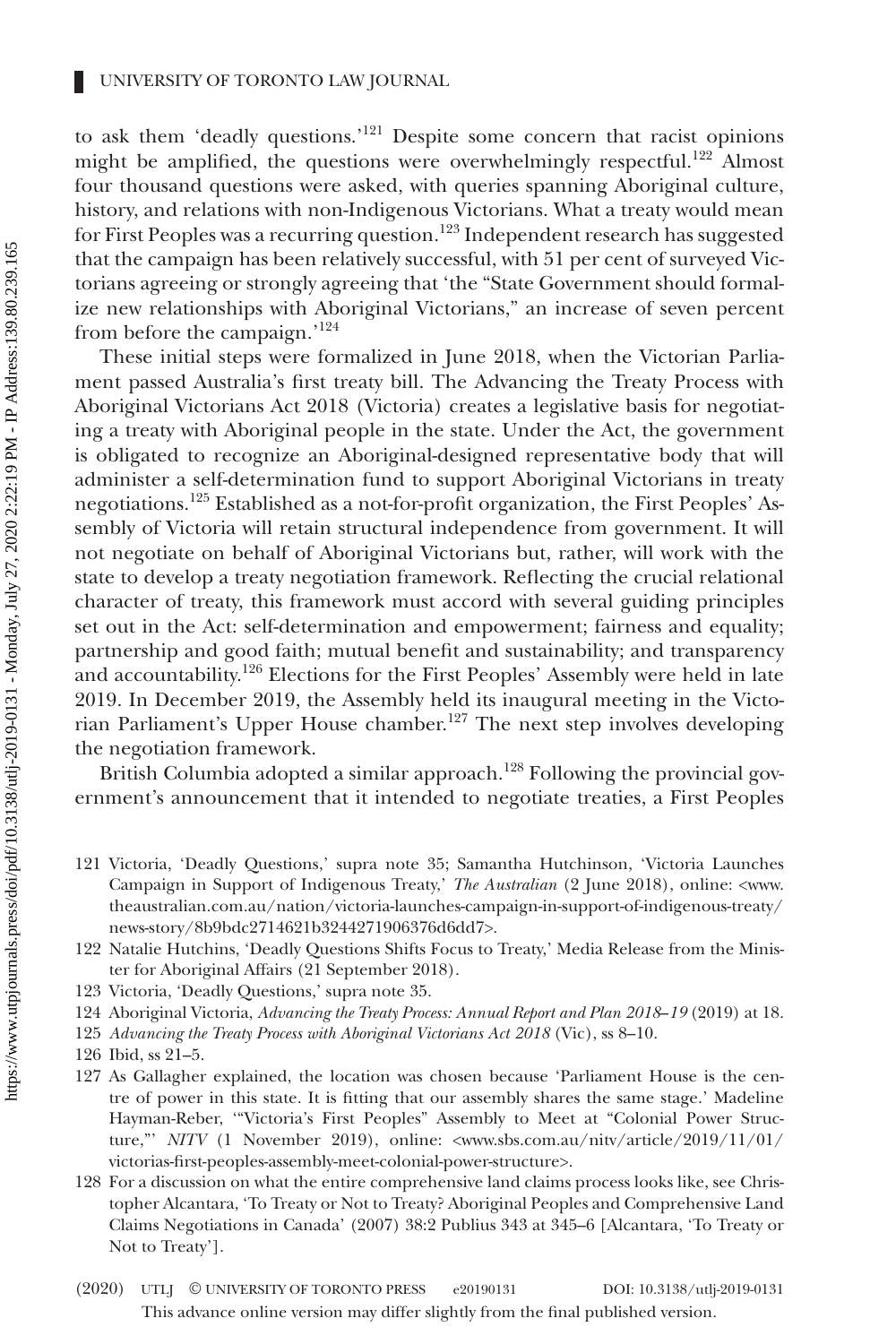representative organization proposed the 'creation of a tripartite task force to recommend appropriate procedures and principles on which to base the negotiations.'129 This position was accepted. In 1990, the British Columbia Treaty Claims Task Force was established largely to support First Peoples, whom did not want 'to be caught without a thoughtful, strategic position or to be put into a position where they could be outflanked by more skilled government negotiators.<sup>'130</sup> The taskforce comprised seven commissioners, two appointed by the federal and provincial Canadian governments, and three by First Peoples. Although this extra appointee was intended to 'counteract a potential power imbalance between Aboriginal and non-Aboriginal representatives,' as well as more accurately represent interests of First Peoples located across British Columbia,131 non-Aboriginal governments retained a majority position on the taskforce. Nonetheless, following six months of consultations, the taskforce recommended that the parties commit to 'a new relationship based on mutual trust, respect, and understanding' by establishing a treaty commission to facilitate political negotiations.132 In 1993, the British Columbia Treaty Commission (BCTC) was inaugurated.133

Establishing a negotiation framework is critical. However, legacies of dispossession and extermination mean that many First Peoples may nonetheless be both distrustful of, and ill-prepared to, enter negotiations with the state. The second phase is designed to remedy resource and material disparities by ensuring that First Peoples are capable of ascertaining their aspirations and carrying them out through the arduous negotiation stage. Among other elements, it involves the provision of focused legal, financial, and other support for individual First Peoples. Since no formal treaty negotiation process in Australia has yet reached the second stage – the Noongar Treaty was achieved outside an explicit treaty process – it is useful to explore the approach pursued in Canada.

In Canada, federal and provincial governments provide funding to First Peoples to prepare themselves for negotiations. In British Columbia, funding is allocated by the BCTC,<sup>134</sup> while, in other treaty processes, the funding is provided directly via the central government following an application process. Funding is critical to balance inequities at the negotiation stage so that First Peoples can participate. However, several problems have emerged. For instance, in its second annual report, the BCTC noted:

In no case could the Commission provide the level of funding requested by any First Nation. The amount of funds provided over the long term does not appear to be sufficient to

129 McKee, *Treaty Talks*, supra note 110 at 32.

- 131 Andrew Woolford, *Between Justice and Certainty: Treaty Making in British Columbia* (Vancouver: UBC Press, 2005) at 194, n 2.
- 132 British Columbia Claims Taskforce, 'The Report of the British Columbia Claims Task Force,' Report (Vancouver: British Columbia Claims Taskforce, 28 June 1991) at 42, Appendix 6, recommendations 1, 3.
- 133 *British Columbia Treaty Commission Agreement*, 15 May 1992; *Treaty Commission Act*, RSBC 1996, c 461; *British Columbia Treaty Commission Act*, SC 1995, c 45.
- 134 *Treaty Commission Act*, supra note 133, s 5(3)(b); *British Columbia Treaty Commission Act*, supra note 133, s 5(3)(b).
- This advance online version may differ slightly from the final published version. (2020) UTLJ © UNIVERSITY OF TORONTO PRESS e20190131 DOI: 10.3138/utlj-2019-0131

<sup>130</sup> Ibid.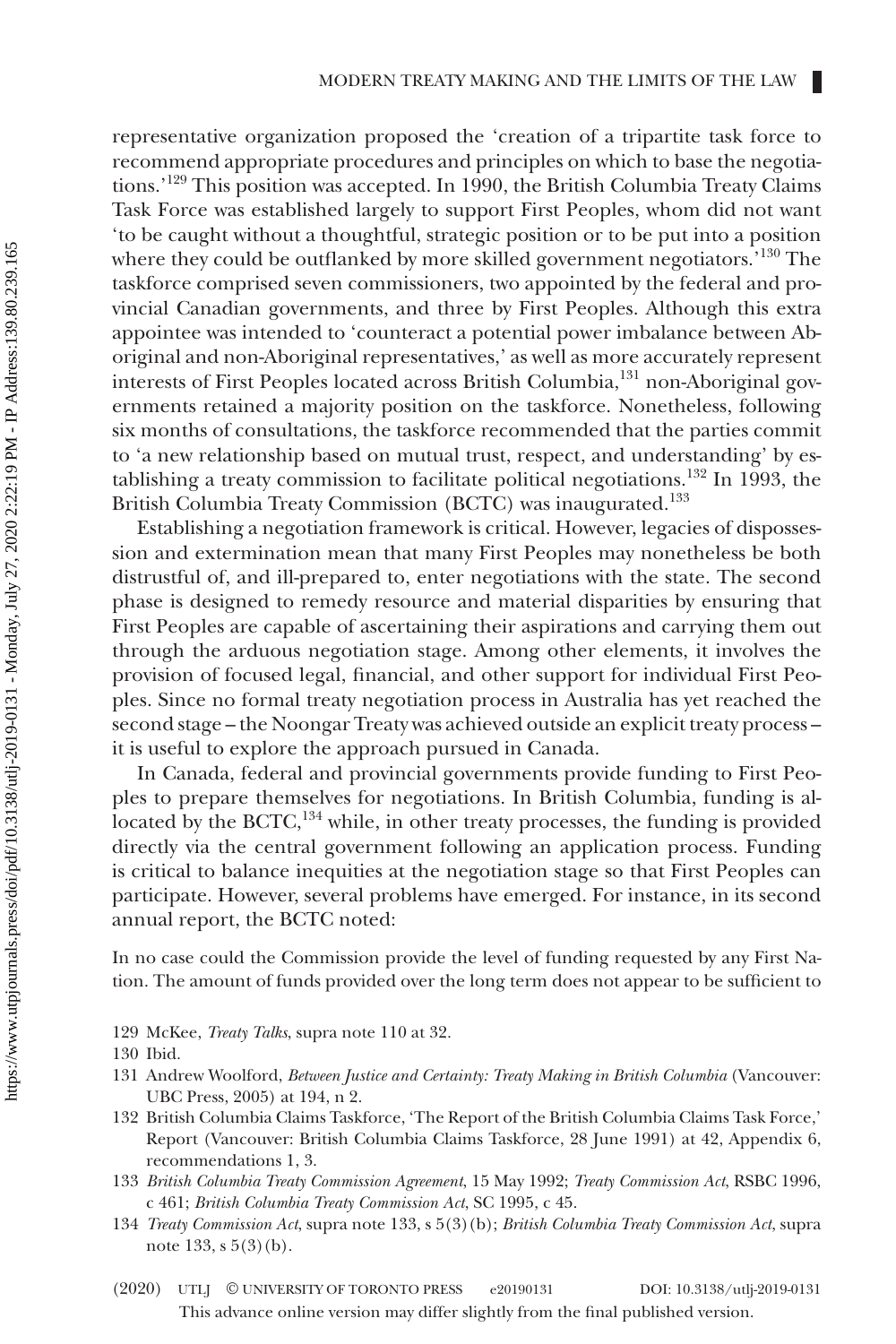accomplish the goals expressed by the Task Force. Even with savings through such steps as information sharing, the gap between First Nations needs and available funds will widen because the financial needs of First Nations are expected to increase as they progress through the process.<sup>135</sup>

Total funding has increased. In its 2018 annual report, the BCTC identified that since 1993 730 million Canadian dollars in negotiation support funding had been allocated,<sup>136</sup> though it is not clear whether this quantum has been sufficient for First Peoples to manage the process.

In any case, even with increased funding levels, the larger problem is that the majority of funding initially came in the form of a loan. Only 20 per cent of funding allocated to First Peoples consisted of a non-repayable contribution,<sup>137</sup> with the remaining 80 per cent treated as an 'advance on the cash transfer component' of a treaty.138 Of the 730 million Canadian dollars that has been allocated via the BCTC, for example, some 567 million Canadian dollars was to be repaid.<sup>139</sup> Unsurprisingly, this meant that the anticipated capital transfer for many First Peoples would be 'substantially offset by their loan debt.'<sup>140</sup> This is especially true for numerically smaller nations as well as those engaged in negotiations for substantial periods of time.

Inquiries into the modern treaty processes in Canada have indicated that the debt burden is an 'unsustainable barrier to progress.'141 Indeed, reports suggest that some communities find themselves in a type of limbo: they have decided to no longer actively engage in negotiations, but they have chosen not to formally withdraw 'because of concerns that Canada will seek repayment of their loans.<sup>'142</sup> Accordingly, the special rapporteur on the rights of Indigenous peoples argues that the processes 'have contributed to a deterioration rather than renew of the relationship between indigenous peoples and the Canadian State.'143 Recognizing the practical and symbolic challenges inherent to this policy, the federal government has reassessed its approach in recent years. In the 2018 budget, the federal government announced that it would no longer fund First Peoples participation

- 135 British Columbia Treaty Commission, *Second Annual Report 1994*–*1995* (1995) at 15.
- 136 British Columbia Treaty Commission, *Annual Report 2018* (2018) at 57 [BC Treaty Commission, *Annual Report*].
- 137 Ibid.
- 138 Douglas Eyford, Ministerial Special Representative on Renewing the Comprehensive Land Claims Policy, *A New Direction: Advancing Aboriginal and Treaty Rights* (2015) at 61 [Eyford, *A New Direction*].
- 139 BC Treaty Commission, *Annual Report*, supra note 136 at 57.
- 140 Eyford, *A New Direction*, supra note 138 at 61.
- 141 James Lornie, *Final Report with Recommendations Regarding the Possibility of Accelerating Negotiations with Common Table First Nations That Are in the BC Treaty Process, and Any Steps Required* (30 November 2011) at 29.
- 142 Eyford, *A New Direction*, supra note 138 at 61.
- 143 James Anaya, *Report of the Special Rapporteur on the Rights of Indigneous Peoples: The Situation of Indigenous Peoples in Canada*, UN Doc A/HRC/27/52Add2 (4 July 2014) at 16, para 61. See also Inter-American Commission on Human Rights, *Report No 105/09 Petition 592/07 Admissibility Hul'qumi'num Treaty Group Canada* (30 October 2009) at para 37.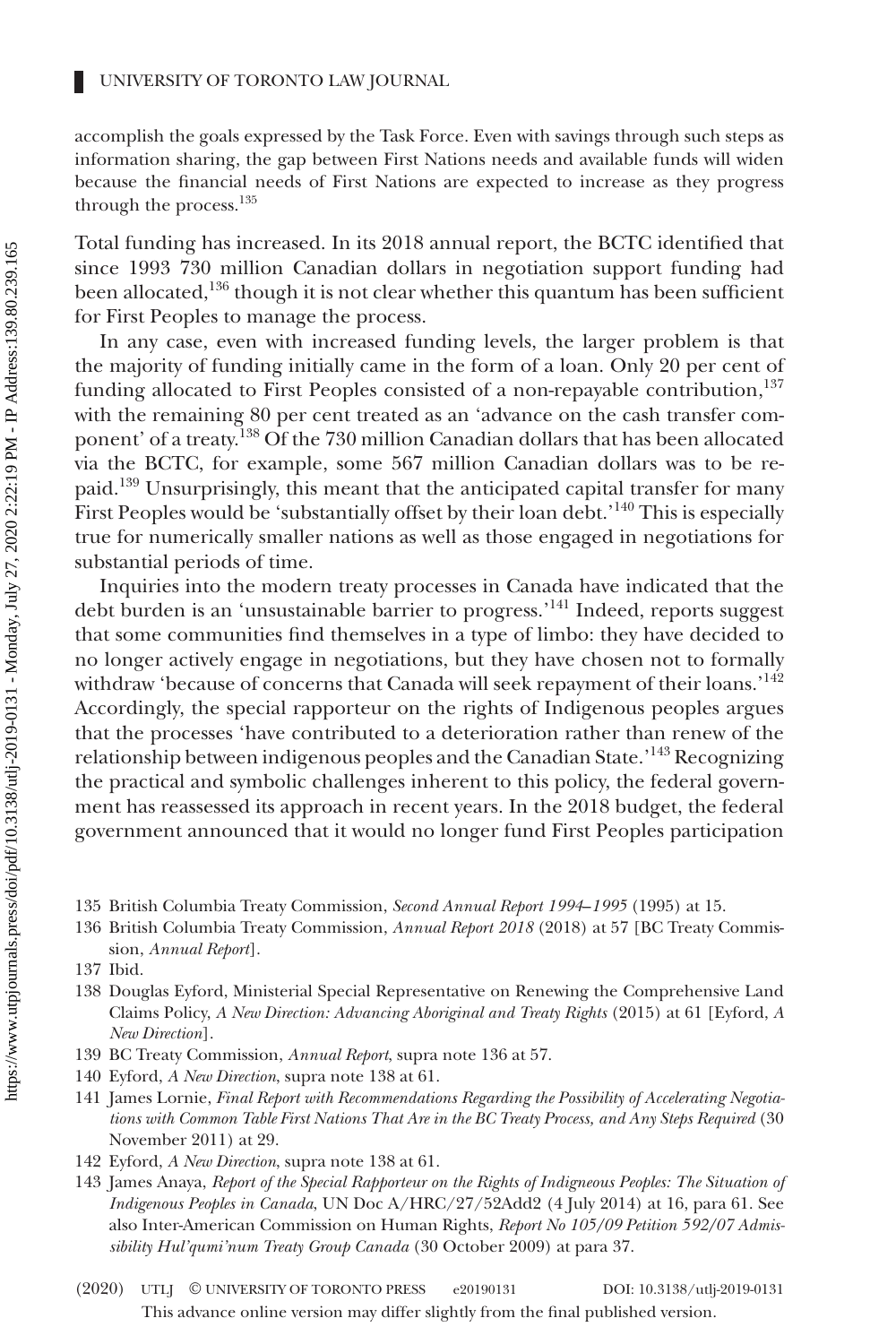in treaty negotiations via loans; instead, the government would directly support groups in these negotiations through non-repayable contributions.<sup>144</sup> In 2019, this commitment was extended, with the government committing to forgive all outstanding loans and reimburse First Peoples who had already repaid their loan, at a total cost of 1.4 billion Canadian dollars.145 This is a significant step that recognizes the relational character of modern treaties. An enduring relationship is not built on a policy that requires First Peoples to borrow money in order to 'get their land back.'146

The manner in which states approach treaty talks can also heighten or diminish power imbalances. This is true of all negotiations between the state and First Peoples. In Australia, for example, negotiations often take place between governments and Aboriginal and Torres Strait Islander communities over the recognition of Native title. While the majority of native title determinations are ultimately reached through agreement, $147$  this does not mean that talks are free from confrontation. Governments of all persuasions frequently adopt a single-minded and defensive focus on technical issues such as whether Native title has been extinguished or whether the community can demonstrate an ongoing connection to the country rather than a holistic approach to tackling land needs, disadvantage, and development. Indeed, as Jon Altman and Francis Markham have noted, state and Commonwealth governments continue to oppose Native title claims, 'contesting them at every point.'148

In the attempt to overcome similar shortcomings in treaty talks in Canada, Michael Coyle argues that negotiators should adopt an 'interest-based' or 'integrative' negotiation strategy rather than a 'positional' one. As Coyle explains, positional bargaining is structured on an assumption 'that successful claiming by one party will inevitably leave less value available to the other,' leading negotiators to adopt rigid strategies and an adversarial approach.<sup>149</sup> In contrast, an integrative approach begins from 'a joint review of each party's goals, priorities and preferences' and 'explores, without commitment, a wide range of settlement options that might advance these goals.'150 Compared to positional bargaining, integrative strategies are more likely to take into account the interests of both parties and address substantive issues in a collaborative way, enhancing the likelihood

- 144 Canada, *Budget 2018* (Ottawa: Department of Finance, 2018) at 140.
- 145 Canada, *Budget 2019* (Ottawa: Department of Finance, 2019) at 129.
- 146 Eyford, *A New Direction*, supra note 138 at 62.
- 147 Hobbs, 'Locating the Logic,' supra note 53 at 533.
- 148 Jon Altman & Francis Markham, 'Burgeoning Indigenous Land Ownership: Diverse Values and Strategic Potentialities' in Sean Brennan et al (eds), *Native Title from Mabo to Akiba: A Vehicle for Change and Empowerment?* (Annandale, Austl: Federation Press, 2015) 126 at 141. See also Toni Bauman & Lydia Glick, eds, *The Limits of Change: Mabo and Native Title 20 Years On* (Canberra: Australian Institute of Aboriginal and Torres Strait Islander Studies, 2012)
- 149 Michael Coyle, 'Negotiating Indigenous Peoples' Exit from Colonialism: The Case for an Integrative Approach' (2014) 27:1 Can JL & Jur 283 at 287–8 [Coyle, 'Negotiating Indigenous Peoples'].
- 150 Ibid at 288.
- This advance online version may differ slightly from the final published version. (2020) UTLJ © UNIVERSITY OF TORONTO PRESS e20190131 DOI: 10.3138/utlj-2019-0131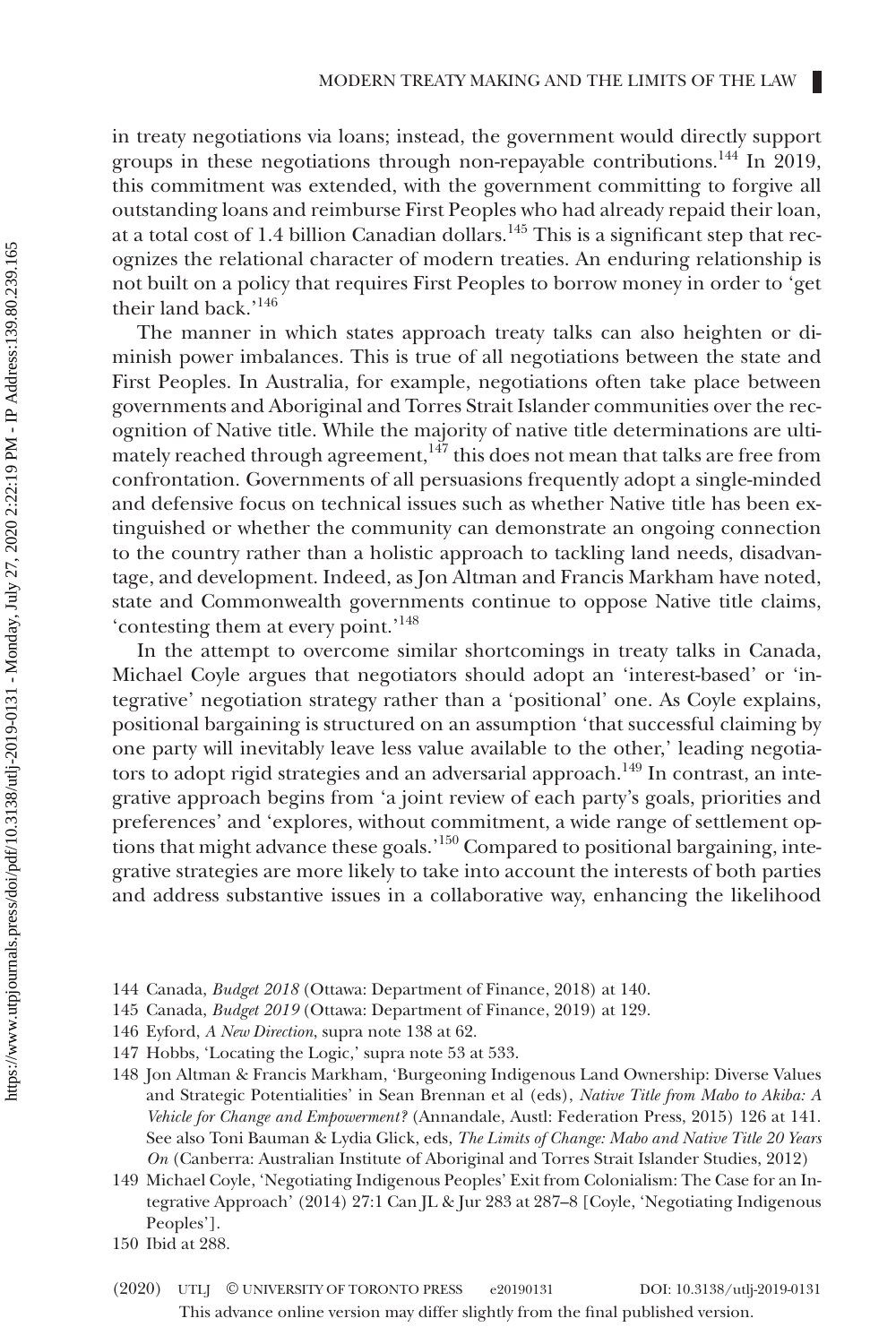that an agreement will endure 'particularly in contexts of deep conflict.'<sup>151</sup> Integrative bargaining appears to offer clear advantages, including the capacity to broaden the attitudes and perspectives of treaty negotiators. As we explore below, however, the legal structures in which those negotiations take place will continue to prove problematic.

#### B LEGAL LIMITATIONS

Ш

It is vital that power imbalances are minimized in any fair negotiation. However, because 'no negotiation framework can alter the external power relations between parties,' not all imbalances can be resolved by remedying resource disparities or adopting a more collaborative negotiation posture.152 As we saw in Part III, modern treaties have been domesticated; negotiations take place within the law of the state. This structural limitation has been criticized by many First Peoples and non-Indigenous scholars. Taiaiake Alfred, for instance, has argued that, by framing negotiations within the context of Canadian law, the adopted treaties lack an international element and deny Indigenous nationhood.<sup>153</sup> Similarly, James Tully contends that Canadian governments consider themselves 'entering into negotiations with "minorities" within Canada,' presupposing a 'relationship of subordination and some form of subjection to the Crown' and consequently 'foreclos[ing] precisely what the negotiations should be about.'154 More recently, Robert Hamilton and Joshua Nichols have noted that the modern treaty process 'has been hamstrung by … an insistence on the part of the Crown of fitting Aboriginal peoples into a judicially mediated rights framework that fails to evenly allocate bargaining power to the parties.'155

Legal limitations damage the capacity for treaties to reset relationships. For First Peoples who choose to walk away from negotiations, the concern is that structural inequities within the negotiation framework may infect the quality of the relationship that the document purports to create. Even when negotiation protocols are developed in consultation with First Peoples, they too readily reflect non-Indigenous understandings of land and governance and exclude from negotiation many areas of jurisdiction that First Peoples would like to discuss in treaty negotiations. Indeed, because these inequities include even the 'forms of knowledge, proof, and discourse' through which the parties converse,<sup>156</sup> the normative ordering of the state risks 'becoming the presumed baseline from which

- 153 Taiaiake Alfred, 'Deconstructing the British Columbia Treaty Process' (2001) 3 Balayi: Culture, Law and Colonialism 37 at 39–43.
- 154 James Tully, 'Reconsidering the BC Treaty Process' in British Columbia Treaty Commission, *Speaking Truth to Power: A Treaty Forum* (Vancouver: British Columbia Treaty Commission, 2001) 3 at 8.
- 155 Robert Hamilton & Joshua Nichols, 'The Tin Ear of the Court: *Ktunaxa Nation* and the Foundation of the Duty to Consult' (2019) 56:3 Alta L Rev 729 at 733, n 13 [Hamilton & Nichols, 'Tin Ear of the Court'].
- 156 Alcantara, 'To Treaty or Not to Treaty,' supra note 128 at 353.
- This advance online version may differ slightly from the final published version. (2020) UTLJ © UNIVERSITY OF TORONTO PRESS e20190131 DOI: 10.3138/utlj-2019-0131

<sup>151</sup> Ibid.

<sup>152</sup> Ibid at 300.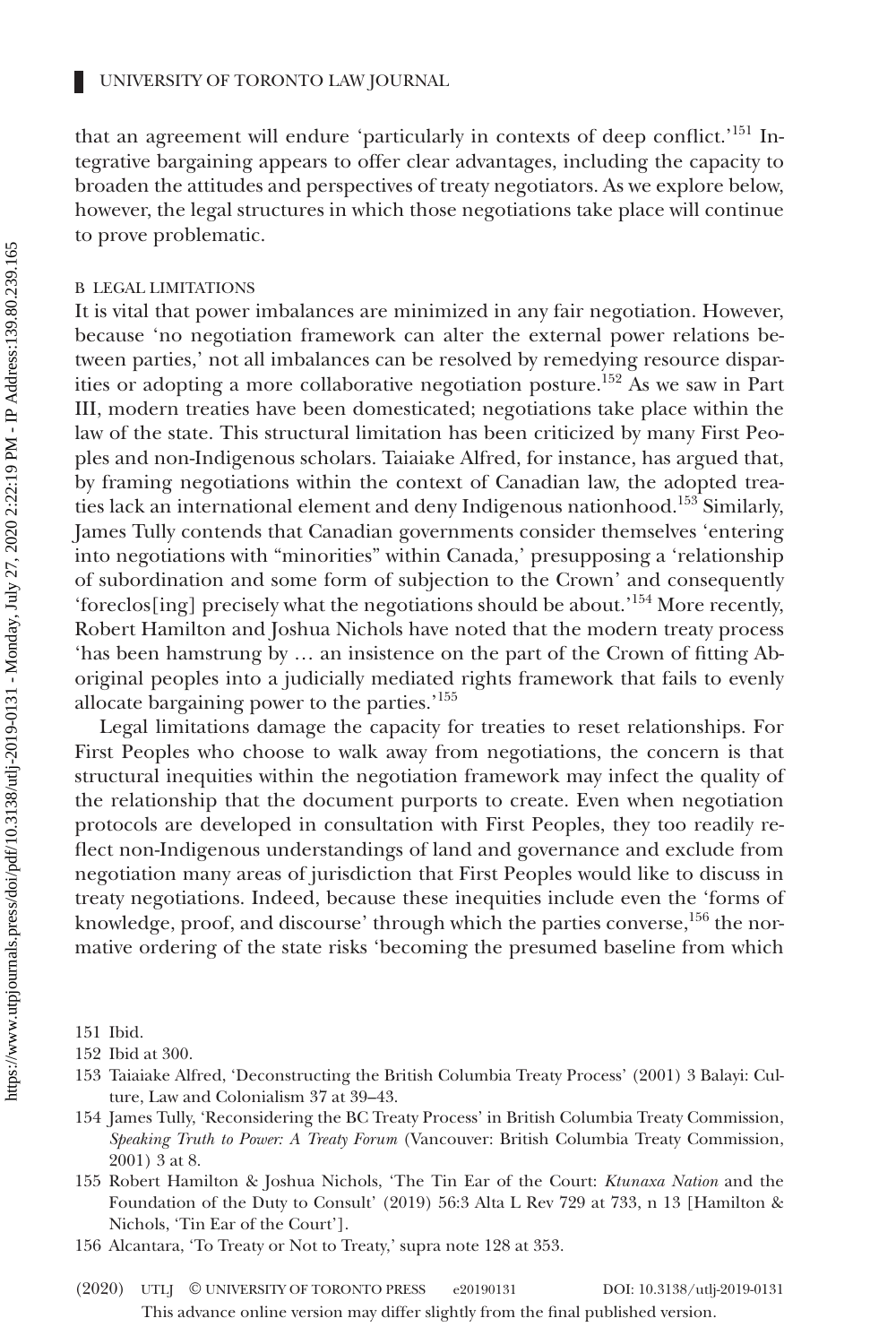new ideas are developed and adjudged.<sup>157</sup> As we saw in Part III, treaty relationships built on marginalizing or ignoring First Peoples' worldviews will fail to last. In this Part, we identify a related, but distinct, point: states must enact legislation to give the treaties legal effect, but, as domestic settlements, modern treaties cannot prevent the state from pivoting from treaty partner to treaty adjudicator. Where this occurs, the value of the agreement is lost as the treaty becomes an 'instrument[] of assimilation or amalgamation' rather than of 'connection and association.'158

Consider the situation in Canada. Section 35(1) of the Constitution Act, 1982 recognizes and affirms the 'existing aboriginal and treaty rights of the aboriginal peoples of Canada.' Appropriately, this provision requires Canadian state actors to consider First Peoples' treaty rights when contemplating action that may affect or interfere with those rights. However, while treaty rights are constitutionally protected, courts have held that they can be infringed by ordinary legislation. Under the three-part *Badger*/*Sparrow* test,159 if First Peoples establish that a treaty right has been limited, the onus falls on the government to justify the infringement. If the government can demonstrate a compelling and substantial legislative objective, $160$  and that its actions are nonetheless consistent with upholding the honour of the Crown,<sup>161</sup> the Court will find that infringement constitutionally valid. While the Court has rejected the notion that the 'public interest' could serve as a valid legislative objective,  $162$  it has nonetheless confirmed that the conservation of natural resources,<sup>163</sup> and even the 'pursuit of economic and regional fairness,'164 could justify infringement. As Kent McNeil notes, this broad formulation may allow constitutional rights to be 'overridden on broad policy grounds.'165 Of course, over time, negotiated agreements may need to be updated, and the terms struck may need to be amended. It should be uncontroversial to argue that this should occur between the parties to the agreement rather than through the unilateral determination of state courts.

In grappling with these complex issues, Canadian courts have developed a public fiduciary-like obligation characterized as the honour of the Crown. Derived from the Crown's 'assumption of sovereignty over lands and waters'

- 157 Coyle, 'Establishing Indigenous Governance,' supra note 8 at 149; Michael Coyle, 'Transcending Colonialism? Power and the Resolution of Indigenous Treaty Claims in Canada and New Zealand' (2011) 24 NZULR 596.
- 158 Jones, 'Māori and State Visions,' supra note 20 at 15; Graben & Meaffey, 'Negotiating Self-Government,' supra note 63 at 167.
- 159 *Badger*, supra note 42 at para 73, Cory J; *R v Sparrow*, [1990] 1 SCR 1075 at 1113 [*Sparrow*].
- 160 *Sparrow*, supra note 159 at 1113.
- 161 Ibid at 1118.
- 162 Ibid at 1113.
- 163 Ibid.
- 164 *R v Gladstone*, [1996] 2 SCR 723 at para 75, Lamer CJ majority.
- 165 Kent McNeil, 'How Can Infringements of the Constitutional Rights of Aboriginal Peoples Be Justified?' (1997) 8:2 Const Forum Const 33 at 39. See also *R v Marshall (No 2)*, [1999] 3 SCR 533 at para 6. See also John Borrows, 'Sovereignty's Alchemy: An Analysis of *Delgamuukw v British Columbia*' (1999) 37 Osgoode Hall LJ 537; John Borrows, 'The Durability of *Terra Nullius*: *Tsilhqot'in Nation v British Columbia*' (2014) 48 UBC L Rev 701 at 740.
- This advance online version may differ slightly from the final published version. (2020) UTLJ © UNIVERSITY OF TORONTO PRESS e20190131 DOI: 10.3138/utlj-2019-0131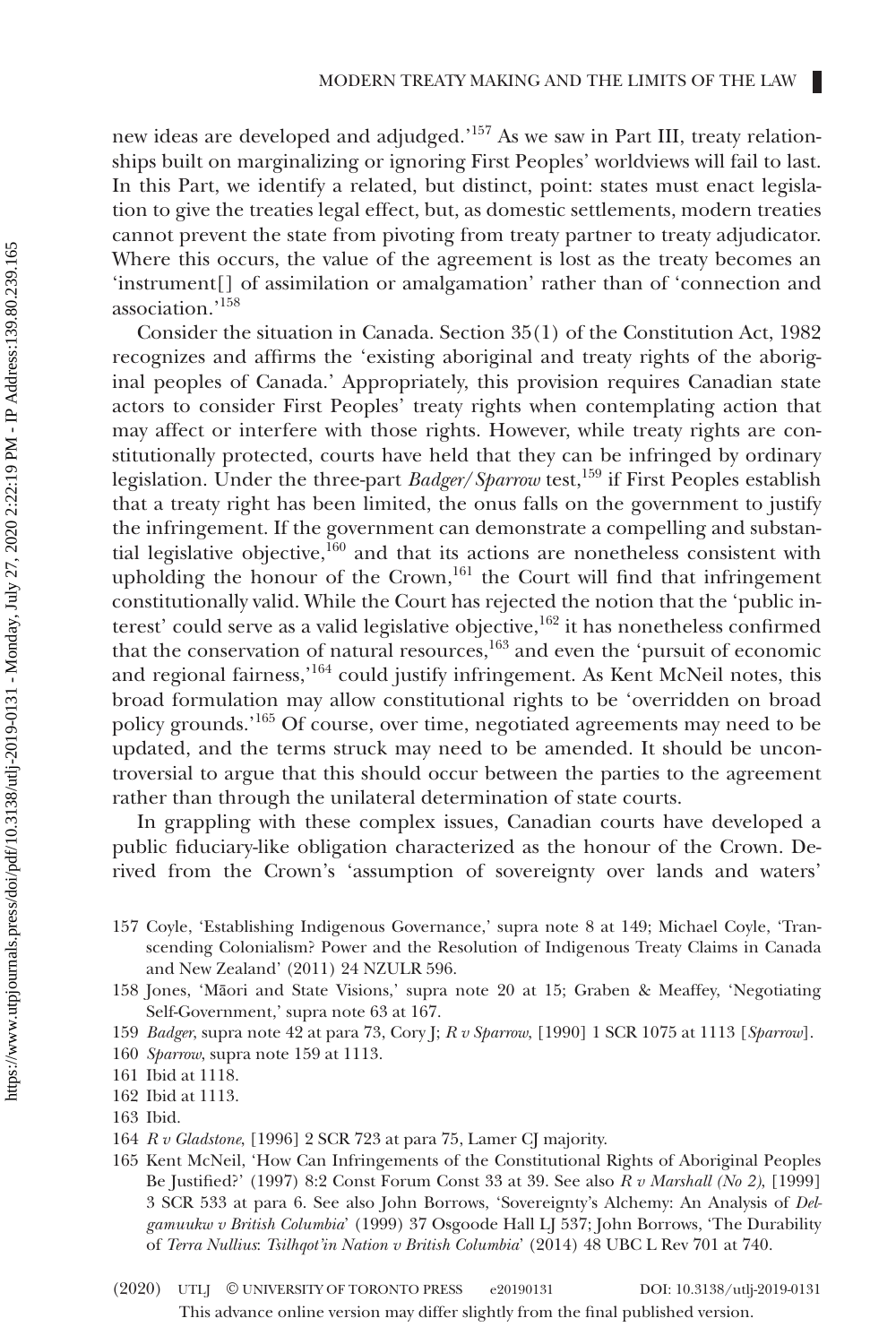formerly held by sovereign First Peoples,<sup>166</sup> the principle requires that the Crown act honourably 'in all its dealing with Aboriginal peoples.<sup>167</sup> It gives rise to several obligations, including a duty to consult with and accommodate the interests of First Peoples when contemplating conduct that might adversely affect potential or established Aboriginal or treaty rights.<sup>168</sup> The duty ostensibly reflects a commitment to acknowledge historical injustices and a desire to right relations by promoting collaboration and partnership.<sup>169</sup> Nonetheless, while the application of a fiduciary-like relationship can produce positive results in individual cases, it remains conflicted. Conceptually, fiduciary-like principles are generally applicable in cases of vulnerability and are incongruous to the notion of equal partnership.<sup>170</sup> Further, in practice, the Supreme Court of Canada's jurisprudence has not moved away from conceiving the Crown's duty to consult and accommodate Aboriginal rights as part of a broader project of ensuring that its ability to 'extinguish' those rights is consistent with the Constitution.<sup>171</sup> As much as the Canadian Constitution recognizes and affirms the rights of First Peoples, state law positions First Peoples as subjects rather than as equal partners. Whatever relationality may arise through the negotiation of a treaty, the state's ability to adjudicate disputes weakens that character.

These same challenges are identifiable in other supposedly positive approaches to treaty interpretation. For instance, courts in the United States and Canada, and the Waitangi Tribunal in Aotearoa / New Zealand, have developed principles of treaty construction that advantage First Peoples, including by resolving ambiguities or unclear expressions in their favour as well as narrowly construing terms that seek to restrict their rights.<sup>172</sup> These canons are positive, particularly when considering historic practices, but concerns remain.<sup>173</sup> For one, interpretive presumptions construed against the state do not necessarily benefit First Peoples as claimants, for disputes are still determined by state courts who may fail to appreciate Indigenous concerns or limit Indigenous rights when attempting to

- 166 *Haida Nation*, supra note 2 at para 53.
- 167 Ibid at para 17.
- 168 Ibid at paras 16–25; *Mikisew Cree v Canada (Minister of Canadian Heritage)*, 2005 SCC 69, [2005] 3 SCR 388. See generally Dwight Newman, *Revisiting the Duty to Consult: New Relationships with Aboriginal Peoples* (Saskatoon: Purich Publishing, 2014).
- 169 Brian Slattery, 'Aboriginal Rights and the Honour of the Crown' (2005) 29 SCLR 433 at 436.
- 170 For an analysis of New Zealand's fiduciary duty, as imported from Canada's jurisprudence, see Nicole Roughan, 'Public/Private Distortions and State-Indigenous Fiduciary Relationships' (2019) 42:1 NZLR 9.
- 171 See e.g. *Delgamuukw v British Columbia*, [1997] 3 SCR 1010; *Haida Nation*, supra note 2; *Tshilqot'in Nation v British Columbia*, 2014 SCC 44, [2014] 2 SCR 257 [*Tsilhqot'in Nation*]; *Ktunaxa Nation v British Columbia (Forests, Lands and Natural Resource Operations)*, 2017 SCC 54, [2017] 2 SCR 386; *Clyde River (Hamlet) v Petroleum Geo-Services Inc*, 2017 SCC 40, [2017] 1 SCR 1069; *Chippewas of the Thames v Enbridge Pipelines Inc*, 2017 SCC 41, [2017] 1 SCR 1099.
- 172 *Montana v Blackfeet Tribe of Indians*, 471 US 759 at 766–8 (1985); *Badger*, supra note 42 at para 41; Waitangi Tribunal, *Motunui Waitara Report*, supra note 9 at 49.
- 173 See e.g. Borrows, 'Origin Stories,' supra note 17 at 41–2. Note also that this interpretative presumption does not apply to modern treaties because it is assumed that First Nations signatories are sophisticated partners.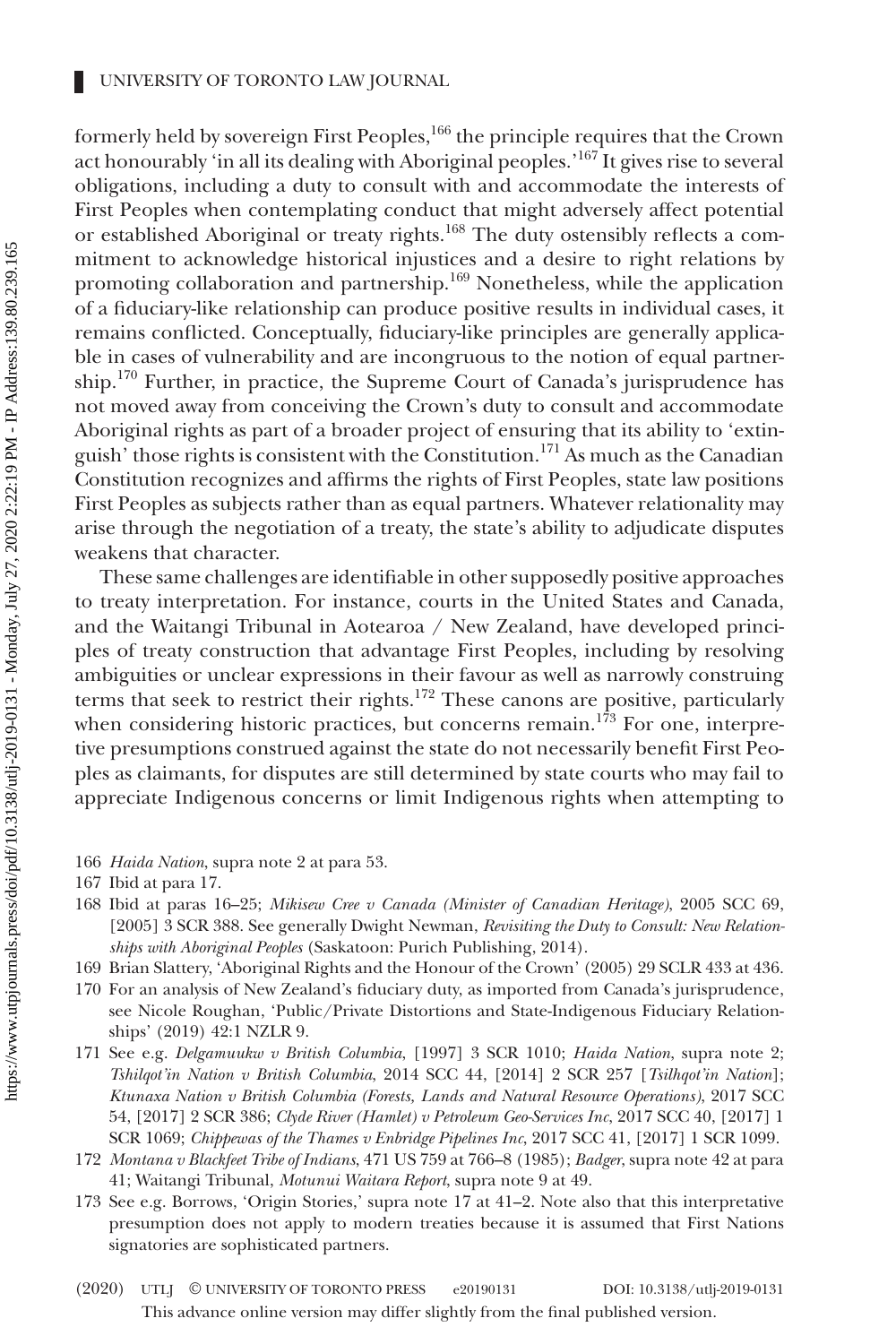incorporate them into existing frameworks.<sup>174</sup> Similarly, it is not clear that the judiciary is the proper forum to be examining these issues. The judiciary is unable to account for the historical and ongoing roles that courts and legislatures played in assuming for themselves the authority to unilaterally interpret those agreements on behalf of the other party and their interests. Nation-to-nation relationships have already been transformed into state-to-subject relationships. Interpretative presumptions cannot rectify this history.

Aotearoa / New Zealand has also struggled to respond to the limits of the law in giving effect to the Treaty of Waitangi. From the 1950s through to the 1970s, many Māori and their supporters called on the government to 'Honour the Treaty.' This public campaign eventually led to the formation of a tribunal to investigate breaches of the treaty.175 The Waitangi Tribunal is composed of both Māori and Pākehā members. It is charged with inquiring into, and making recommendations in relation to, claims from Māori that they have been prejudicially affected by legislation or Crown action that is inconsistent with principles of the treaty. Initially, the tribunal was empowered to investigate alleged breaches by the government or any state-controlled body occurring after 1975. The tribunal could make recommendations about how to redress those breaches, but it did not have legal authority to enforce remedies.176 In 1985, the Act was amended to provide the tribunal with retrospective jurisdiction dating from  $1840$ ,<sup>177</sup> though its enforcement powers were not strengthened. Instead, after the tribunal has made findings on a complaint, the Crown and the *iwi* were to engage in settlement processes to address and rectify breaches of the treaty.

Significantly, and much like modern treaty making, these settlements provide important economic benefits for relevant *iwi* and *hapū* as they attempt to cultivate the relational character of the treaty.<sup>178</sup> In recognizing that state law could both inhibit the development of innovative and productive settlements as well as challenge their resolution, a 'deliberate strategy to return Treaty issues to the political arena, rather than relying on the Tribunal or a court of law' was adopted.<sup>179</sup> Much like the Covenant Chain, which hinged on acknowledging wrongdoing and providing recompense, these modern settlements foreground apologies in both English and Te Reo Māori.<sup>180</sup> Consider,

- 180 See Maureen Hickey, 'Apologies in Settlements' in Wheen & Hayward, *Treaty of Waitangi Settlements*, supra note 175, 80.
- This advance online version may differ slightly from the final published version. (2020) UTLJ © UNIVERSITY OF TORONTO PRESS e20190131 DOI: 10.3138/utlj-2019-0131

<sup>174</sup> See e.g. Hamilton & Nichols, 'Tin Ear of the Court,' supra note 155.

<sup>175</sup> Nicola R Wheen & Janine Hayward, 'The Meaning of Treaty Settlements and the Evolution of the Treaty Settlement Process' in Nicola R Wheen & Janine Hayward, eds, *Treaty of Waitangi Settlements* (Wellington: Bridget Williams Books, 2012) 1 at 17 [Wheen & Hayward, 'Meaning of Treaty Settlements'; Wheen & Hayward, *Treaty of Waitangi Settlements*]; McDowell, 'Diverting the Sword of Damocles,' supra note 67.

<sup>176</sup> *Treaty of Waitangi Act 1975* (NZ), s 5(1)(a).

<sup>177</sup> *Treaty of Waitangi Amendment Act 1985* (NZ), s 3, amending *Treaty of Waitangi Act 1975* (NZ), s 6(1).

<sup>178</sup> Ruru, 'Treaty in Another Context,' supra note 5 at 312–13.

<sup>179</sup> Mason Durie, *Te Mana, Te Kawanatanga: The Politics of Maori Self-Determination* (Oxford: Oxford University Press 1998) at 188.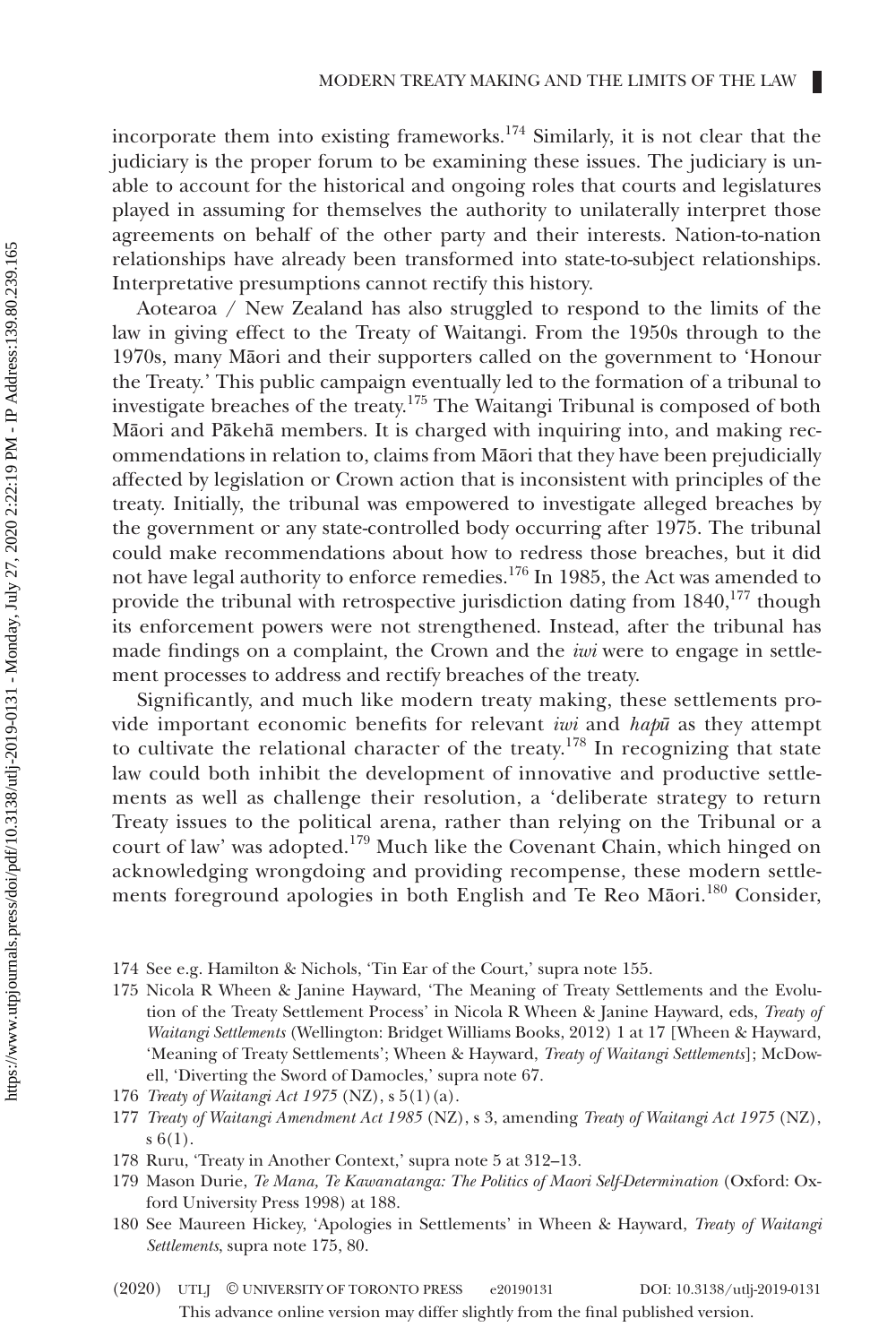for instance, a small part of the apology recorded in the Ngāi Tahu Claims Settlement Act 1998 (New Zealand):

The Crown recognises the protracted labours of the Ngāi Tahu ancestors in pursuit of their claims for redress and compensation against the Crown for nearly 150 years. … The Crown hereby acknowledges the work of the Ngāi Tahu ancestors and makes this apology to them and to their descendants.

The Crown acknowledges that it acted unconscionably and in repeated breach of the principles of the Treaty of Waitangi in its dealings with Ngāi Tahu in the purchases of Ngāi Tahu land. The Crown further acknowledges that in relation to the deeds of purchase it has failed in most material respects to honour its obligations to Ngāi Tahu as its Treaty partner, while it also failed to set aside adequate lands for Ngāi Tahu's use, and to provide adequate economic and social resources for Ngāi Tahu.<sup>181</sup>

Apologies can be effective in recognizing past wrongs in important and meaningful ways,<sup>182</sup> but similar structural challenges that affect the process in Canada are present in Aotearoa */* New Zealand.

First, Waitangi Tribunal reports are not binding. Their effectiveness relies on the state determining to engage. Although the government has sometimes accepted Māori claims and enacted appropriate laws, reports indicate that tribunal recommendations 'are frequently ignored.'<sup>183</sup> In 2018, for instance, Te Puni Kōkiri, the Ministry for Māori Development, revealed that only twenty-one out of 130 reports had been 'settled.'184 The full picture is a little more complex, but it does not resolve the larger problem. For many claims, the tribunal generally recommends that the state enter into negotiations toward a treaty settlement. The aim of these agreements is to settle alleged breaches of the treaty in a manner consistent with the spirit of the tribunal's recommendations. The report from the Waitangi Tribunal's inquiry will usually play an important role in negotiations between the group and the state, but 'the purpose of a settlement is to reflect the interests of the parties concerned, and who freely enter into those settlements' and not necessarily to directly implement the tribunal's recommendations.<sup>185</sup>

Second, the state has rejected offering full compensation for the extinguishment of Māori rights because to do so would 'place too great a burden on the present and future generations of taxpayers.'<sup>186</sup> Instead, the Crown views redress

181 *Ngāi Tahu Claims Settlement Act 1998* (NZ), s 6.

- 182 A Dirk Moses, 'Official Apologies, Reconciliation, and Settler Colonialism: Australian Indigenous Alterity and Political Agency' (2011) 15:2 Citizenship Studies 145; Ruru, 'Treaty in Another Context,' supra note 5 at 315–16.
- 183 United Nations Committee on Economic, Social and Cultural Rights, *Concluding Observations on the Fourth Periodic Report of New Zealand*, UN Doc E/C.12/NZL/CO/4 (1 May 2018) at 2, para 8.

184 Te Puni Kōkiri, *The Section 8I Report: A Report on Progress Made in Implementation of Recommendations Made to the Crown by the Waitangi Tribunal* (2018) at 79–84.

186 Office of Treaty Settlements, *Ka Tika a Muri, Ka Tika a Mua; Healing the Past, Building a Future: A Guide to Treaty of Waitangi Claims and Negotiations with the Crown* (Wellington: Office of Treaty Settlements, 2018) at 83. Other issues are also affected by Crown policy. For example,

<sup>185</sup> Ibid at 5.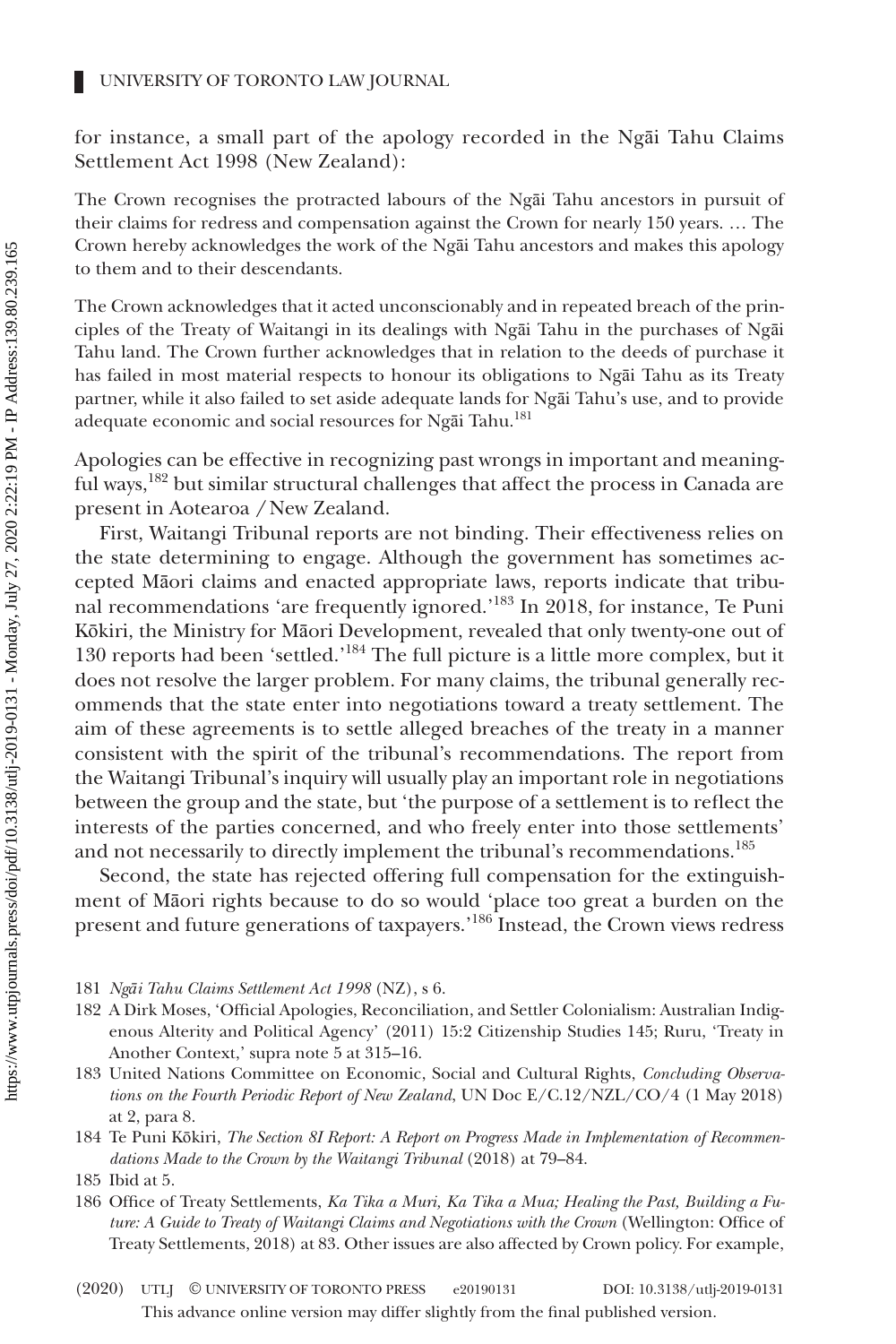as a means of 'recognizing the claimant group's historical grievances … restoring the relationship between the claimant and the Crown, and … contributing to a claimant group's economic development.'187 While providing full compensation may inhibit the government from meeting other policy objectives and a focus on restoring relations is an admirable goal that seeks to develop and encourage the relational aspects of the treaty, it is difficult to see how unilaterally precluding potential settlement outcomes from the negotiation will help achieve better partnerships or treaty promises. Essentially, indicative of inequities in bargaining power,188 Māori must choose whether to accept less for the sake of economic benefits and promises of a better relationship in the future. This has been further complicated by the Treaty of Waitangi Amendment Act 2006, which required Māori to submit their historical claims to the tribunal before 1 September 2008 (later extended to 2014), with the aim of resolving all claims by  $2020$ .<sup>189</sup>

Third, where *iwi* or *hapū* decide to engage in these processes, there is no guarantee that the settlement will proceed smoothly or as they intend when given effect through legislative enactment. Indeed, the entire settlement process can be 'fraught with conflict and dispute,' as the settlements can become 'subject to a range of different types of legal challenges from various parties who believe they are prejudiced by the negotiation process or its outcomes.'190 Further, while settlement negotiations take place in the political arena, the settlements themselves only become effective through domestic legislation;<sup>191</sup> each requires an Act of the New Zealand Parliament. Although political convention dictates that agreements are not substantively amended in Parliament, legislation 'cannot bind future parliaments from revisiting Māori claims,'192 and the adjudication of any dispute arising from the settlement may be taken to the Waitangi Tribunal or state courts to be addressed.

Recognizing this problem points to a fundamental challenge facing all First Peoples contemplating modern treaty making. Under state law, the Treaty of Waitangi has no specific legal effect unless it is incorporated into legislation.<sup>193</sup> While this precludes *iwi*, *hapū*, and *whānau* (extended family) from relying on

generally speaking, the Crown has 'ruled out the transfer of conservation estate land to Māori as part of a Treaty settlement.' Katherine Sanders, '"Beyond Human Ownership"? Property, Power and Legal Personality for Nature in Aotearoa New Zealand' (2018) 30 J Envtl L 207, 214

- 187 Wheen & Hayward, 'Meaning of Treaty Settlements,' supra note 175 at 15.
- 188 Annie Mikaere, 'Settlement of Treaty Claims: Full and Final, or Fatally Flawed?' (1997) 17:2 NZLR 451.
- 189 *Treaty of Waitangi Amendment Act 2006* (NZ), s 6AA.
- 190 Baden Vertongen, 'Legal Challenges to the Treaty Settlement Process' in Wheen & Hayward, *Treaty of Waitangi Settlements*, supra note 175, 65; *Ngati Apa Ki Te Waipounamu Trust v R*, [2000] NZCA 45.
- 191 See e.g. *Treaty of Waitangi (Fisheries Claims) Settlement Act 1992* (NZ), s 9(c); Philip A Joseph, *Constitutional and Administrative Law in New Zealand*, 4th ed (Wellington: Brookers, 2014) at 853.
- 192 McDowell, 'Diverting the Sword of Damocles,' supra note 67 at 607.
- 193 *Hoani Te Heuheu Tukino v Aotea District Maori Land Board*, [1941] AC 308 (PC); *Ngati Apa Ki Te Waipounamu Trust v Attorney-General*, [2003] 1 NZLR 779 (HC).
- This advance online version may differ slightly from the final published version. (2020) UTLJ © UNIVERSITY OF TORONTO PRESS e20190131 DOI: 10.3138/utlj-2019-0131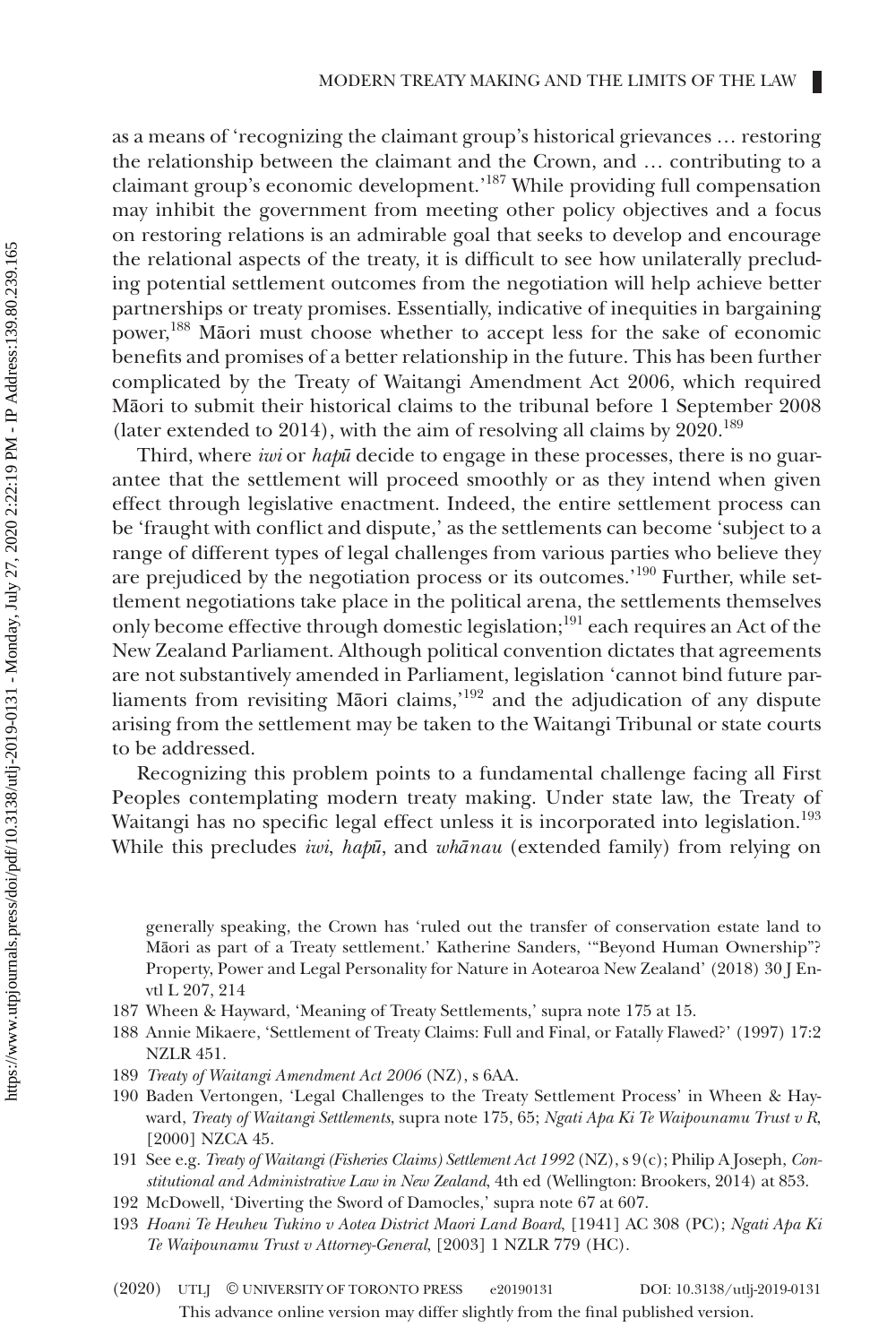their interpretations of the Te Reo Māori version of the Treaty of Waitangi to vindicate their legal rights,<sup>194</sup> its considerable 'moral and normative power can continue untouched, as a reference point for political agitation.'195 Conversely, when the treaty is incorporated as law, it can protect Māori interests by constraining discretionary government decision making, but its legal effect will be 'prescribed by the particular legislative words used.<sup>196</sup> In other words, once it is 'inside the law, it becomes an instrument of the legal system and a plaything for lawyers and judges.'<sup>197</sup> Of course, this does not mean that the treaty should not be codified in state law if that is what Māori people desire, but in concretizing their rights, *iwi* and *hap***ū** risk empowering the state with the capacity to pivot from its role as partner to adjudicator.<sup>198</sup>

All First Peoples engaged in modern treaty processes must determine whether to take that same risk. Consider again the Noongar Treaty. Negotiated between the Noongar people and the Western Australian government, the settlement was approved by the Noongar people before being enacted in state legislation.<sup>199</sup> Inside that law, the treaty protects Noongar interests and requires the state to meet its commitments. At the same time, whether one party has failed to uphold its legal obligations will be determined solely by Australian courts. Additionally, as treaty rights are not constitutionally protected in Australia, the Western Australian and federal Parliament could enact legislation to unilaterally abrogate its terms.

# V *An ethic of treaty making?*

For modern treaties to secure the parties aspirations for certainty, their agreement must have legal force. The domestication of nation-to-nation agreements means that legal force is obtained via the enactment of state legislation. As we have argued, however, the challenge is that legislating a treaty enables the state to pivot from its role as partner to adjudicator, displacing its relational character and potentially ultimately its legal strength. While modern treaty practices have sought to soften inequities at the negotiation stage, they have proven unable to

- 194 Ruru argues that 'New Zealand Parliament has been at the forefront of … incorporating 'the principles of the Treaty' in specific statues. For the most part, however, Maori are more enamoured with the actual text, specifically the Maori language text.' Ruru, 'Treaty in Another Context,' supra note 5 at 32.
- 195 Palmer, 'Constitutional Realism,' supra note 55 at 31.
- 196 Edward Willis, 'The Treaty of Waitangi: Narrative, Tension, Constitutional Reform' (2019) 2 NZLR 185 at 186.
- 197 Palmer, 'Constitutional Realism,' supra note 55 at 31.
- 198 Note, however, that because the *Treaty of Waitangi* has been domesticated, the state *de facto* takes on the role of treaty adjudicator in their actions whether treaty principles have been incorporated in legislation or not. We thank the anonymous reviewer for this point.
- 199 *Noongar (Koorah, Nitja, Boordahwan) (Past, Present, Future) Recognition Act 2016* (WA); *Land Administration (South West Native Title Settlement) Act 2016* (WA). As the process was conducted under the framework of Commonwealth legislation, however, the treaty ultimately derives its force from registration under a Commonwealth Act. *Native Title Act 1993* (Cth).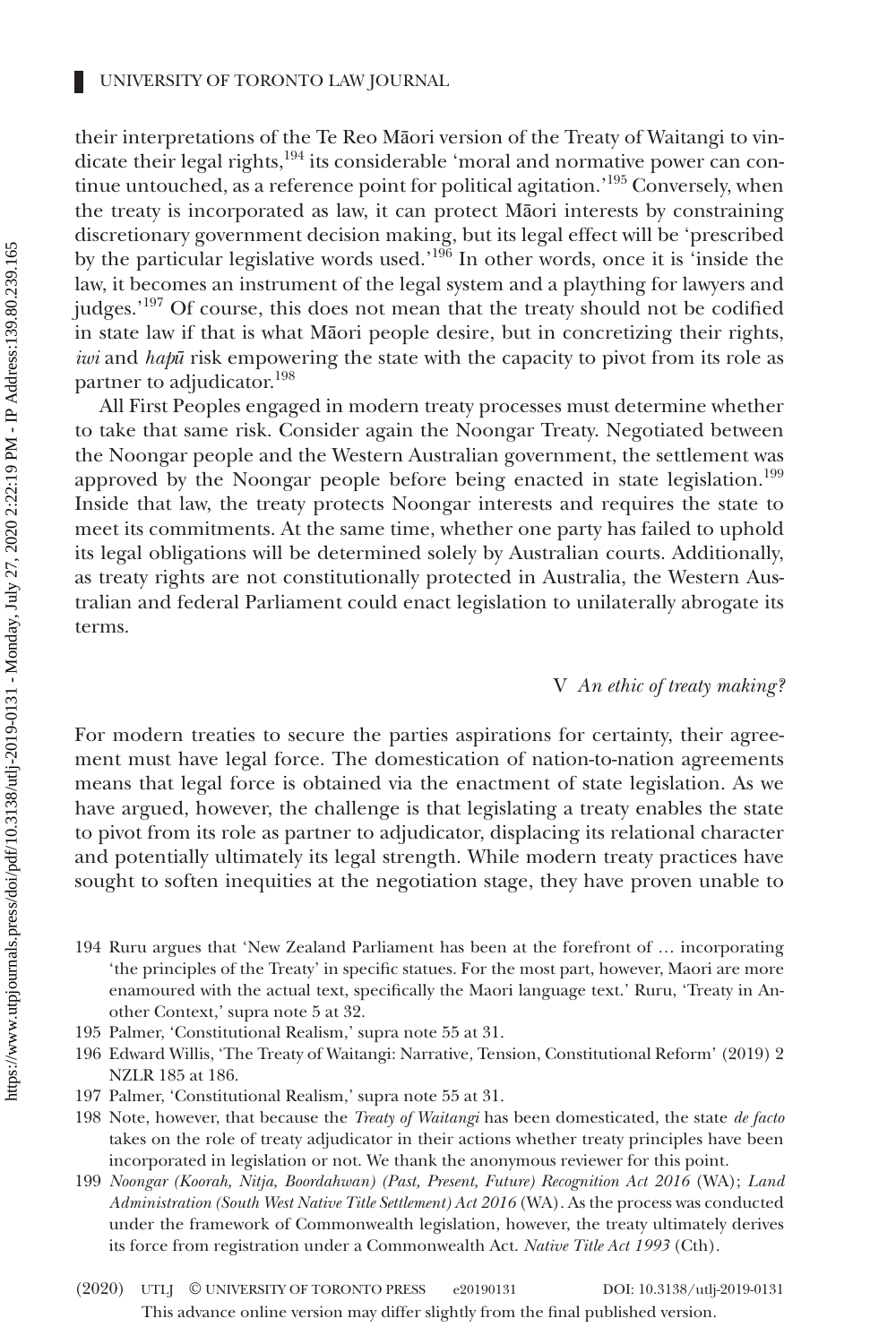avoid or rectify this larger challenge. In this Part, we argue that efforts to build positive and productive relationships both inside and outside treaty processes are vital to cultivating a culture that takes First Peoples' rights seriously. Acts of relationality may ameliorate the harsher effects of state law on modern treaties by constructing an ethic of treaty making. While an ethic of treaty making may not legally preclude states from acting in ways that it supposes are in its own interests, nor prevent a state court from adjudicating a dispute in accordance with state law, acts of relationality may help recentre focus on the broader promise of treaty.

Acts of relationality should be broadly conceived as measures that encourage or facilitate conversation and engagement between First Peoples and non-Indigenous peoples and communities. As some First Peoples have acknowledged, this requires that they 'engage the state's legal and political discourses.'200 However, if sites of encounter are to transform colonial structures and ways of thinking, it is primarily incumbent on non-Indigenous peoples to be engaged in breaking down settler frameworks, including a unilateral approach to interpreting and enforcing state law. One way of doing so is to learn from First Peoples about their cultures, laws, and forms of life or ways of being.<sup>201</sup> Doing so can help reveal the ways in which settler frameworks continue to be impediments to positive relationships and, importantly, that unilaterally relying on state law to resolve inter-communal disputes can be risky and potentially harmful.

Acts of relationality might begin with rituals and practices that acknowledge First Peoples' presence. For instance, it has become common practice in Australia for official functions to begin with a welcome to country or an acknowledgement of country. A welcome to country is performed by an Indigenous elder of the particular territory where the function is being held. Typically, the elder welcomes visitors by offering safe passage and protection while in the country. The welcome may also be accompanied by a smoking ceremony to cleanse the site and ward off bad spirits. An acknowledgement of country is given by a non-Indigenous person or an Indigenous person who is not connected to that country. It involves a short statement that focuses the audience's attention on the fact that the land where they are meeting is an ancestral country for a particular Aboriginal or Torres Strait Islander nation. Consider the statement read by the speaker of the Australian Parliament each morning (since 2010): 'I acknowledge the Ngunnawal and Ngambri peoples who are the traditional custodians of the Canberra area and pay respect to the elders, past and present, of all Australia's Indigenous peoples.'202 An acknowledgement of country is a small gesture, but

<sup>200</sup> Dale Turner, *This Is Not a Peace Pipe: Towards a Critical Indigenous Philosophy* (Toronto: University of Toronto Press, 2006) at 5.

<sup>201</sup> We agree with scholars who argue that Indigenous legal traditions should play a role in modern treaty practices, and non-Indigenous peoples need to learn and apprehend what that means. See Sarah Morales, '(Re)defining "Good Faith" through *Snuw'uyulh*' in John Borrows & Michael Coyle, eds, *The Right Relationship: Reimagining the Implementation of Historic Treaties* (Toronto: University of Toronto Press, 2017) 277.

<sup>202</sup> DR Elder & PE Fowler, eds, *House of Representatives Practice*, 7th ed (Canberra: Department of the House of Representatives, 2018) at 253.

This advance online version may differ slightly from the final published version. (2020) UTLJ © UNIVERSITY OF TORONTO PRESS e20190131 DOI: 10.3138/utlj-2019-0131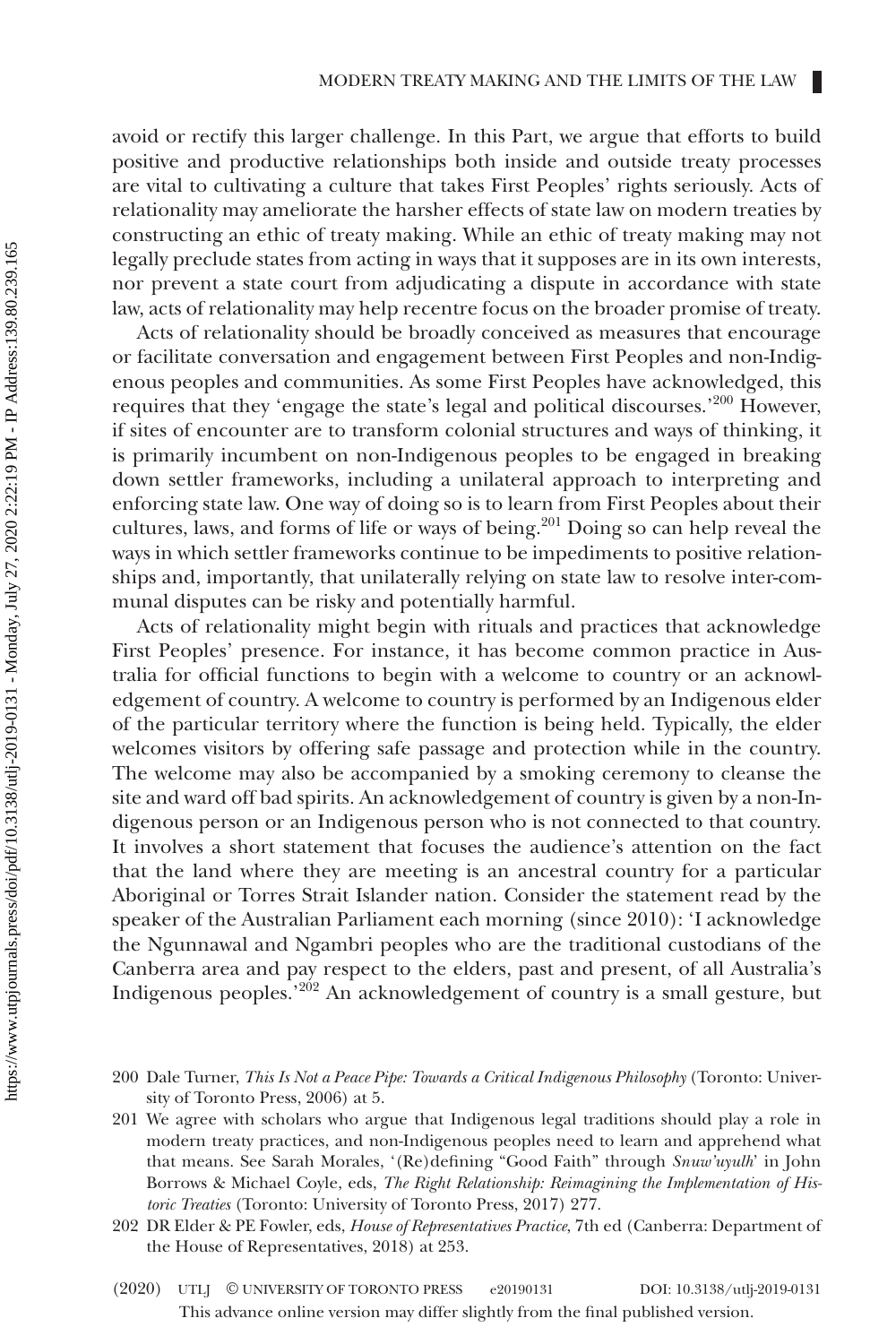it is also 'an opportunity for anyone to show respect for Traditional Owners and the continuing connection of Aboriginal and Torres Strait Islander people.'203 Despite anxieties that these rituals are 'tokenistic'<sup>204</sup> or 'patronising,'<sup>205</sup> research suggests that a majority of Indigenous Australians perceive these protocols 'as a valuable, albeit belated recognition of Indigenous culture and history.'206 As New South Wales Aboriginal Land Council Chairwoman Bev Manton has argued,

[i]t's simply wrong to suggest that recognising the Aboriginal custodians of land in this country is tokenistic or impractical. … By showing a modicum of respect for traditional owners and their ancestors' passed, you are doing a great deal to help bridge the gulf between black and white in this country. Using these words at official events may not heal the sick, or boost educational outcomes for Aboriginal kids, but it's not supposed to. It does however show that our elected leaders have an understanding and an admiration for Aboriginal culture and people. It's symbolism, but it's essential symbolism.<sup>207</sup>

In tracing the development of these public rituals, Mark McKenna locates their emergence in the early 1990s. While they may echo the highly structured meeting protocols adopted and adapted by Aboriginal and Torres Strait Islander peoples over generations, the contemporary manifestation was explicitly intended to 'create a national identity or ethos.'208 Even if there is a risk that not all invocations will be meaningful or sincere,<sup>209</sup> their existence forces non-Indigenous Australians to pause, if only for a moment, and consider how colonization has shaped the lives of Indigenous Australians. Although relatively minor, ritual acts of relationality like these affect social and institutional attitudes and aid in the development of an ethic necessary to protect and promote treaty relations. Former chief justice of the High Court of Australia, Robert French agrees, noting that it would 'be a bold conclusion that the Welcomes to Country and Acknowledgements of Country which are repeated day-in-day-out in countless events, public and private, across Australia have no impact upon societal and institutional cultures and awareness.'210

- 203 Reconciliation Australia, 'Welcome to Country: Acknowledgement of Country' (14 December 2017) online: [<www.reconciliation.org.au/wp-content/uploads/2018/03/welcome\\_](http://www.reconciliation.org.au/wp-content/uploads/2018/03/welcome_acknowledgement_v4.pdf) [acknowledgement\\_v4.pdf](http://www.reconciliation.org.au/wp-content/uploads/2018/03/welcome_acknowledgement_v4.pdf)>.
- 204 See discussion in Emma Kowal, 'Welcome to Country: Acknowledgment, Belonging and White Anti-Racism' (2015) 21:2 Cultural Studies Review 173.
- 205 Kristina Everett, 'Welcome to Country … Not' (2009) 79 Oceania 53 at 58.
- 206 Mark McKenna, 'Tokenism or Belated Recognition? Welcome to Country and the Emergence of Indigenous Protocol in Australia, 1991–2014' (2014) 38:4 Journal of Australian Studies 476 at 478 [McKenna, 'Tokenism']; Francesca Merlan, 'Recent Rituals of Indigenous Recognition in Australia: Welcome to Country' (2014) 116:2 American Anthropologist 297 at 297.
- 207 Cited in McKenna, 'Tokenism,' supra note 206 at 487.
- 208 Council for Aboriginal Reconciliation, 'National Strategy to Sustain the Reconciliation Process' (1998), cited in McKenna, 'Tokenism,' supra note 206 at 482.
- 209 John Stone, 'Aboriginal Policy: 50 Years of Failure,' *Quadrant*, vol 61 (11 November 2017) at 11, online: <[https://quadrant.org.au/magazine/2017/11/fifty-years-unremitting-failure](https://quadrant.org.au/magazine/2017/11/fifty-years-unremitting-failure-aboriginal-policy-since-1967-referendum/)[aboriginal-policy-since-1967-referendum/>](https://quadrant.org.au/magazine/2017/11/fifty-years-unremitting-failure-aboriginal-policy-since-1967-referendum/).
- 210 Robert French, 'Book Forum: The Hon Robert French AC,' *AusPubLaw* (14 August 2019), online: [<https://auspublaw.org/2019/08/book-forum-the-hon-robert-french-ac/](https://auspublaw.org/2019/08/book-forum-the-hon-robert-french-ac/)>.
- This advance online version may differ slightly from the final published version. (2020) UTLJ © UNIVERSITY OF TORONTO PRESS e20190131 DOI: 10.3138/utlj-2019-0131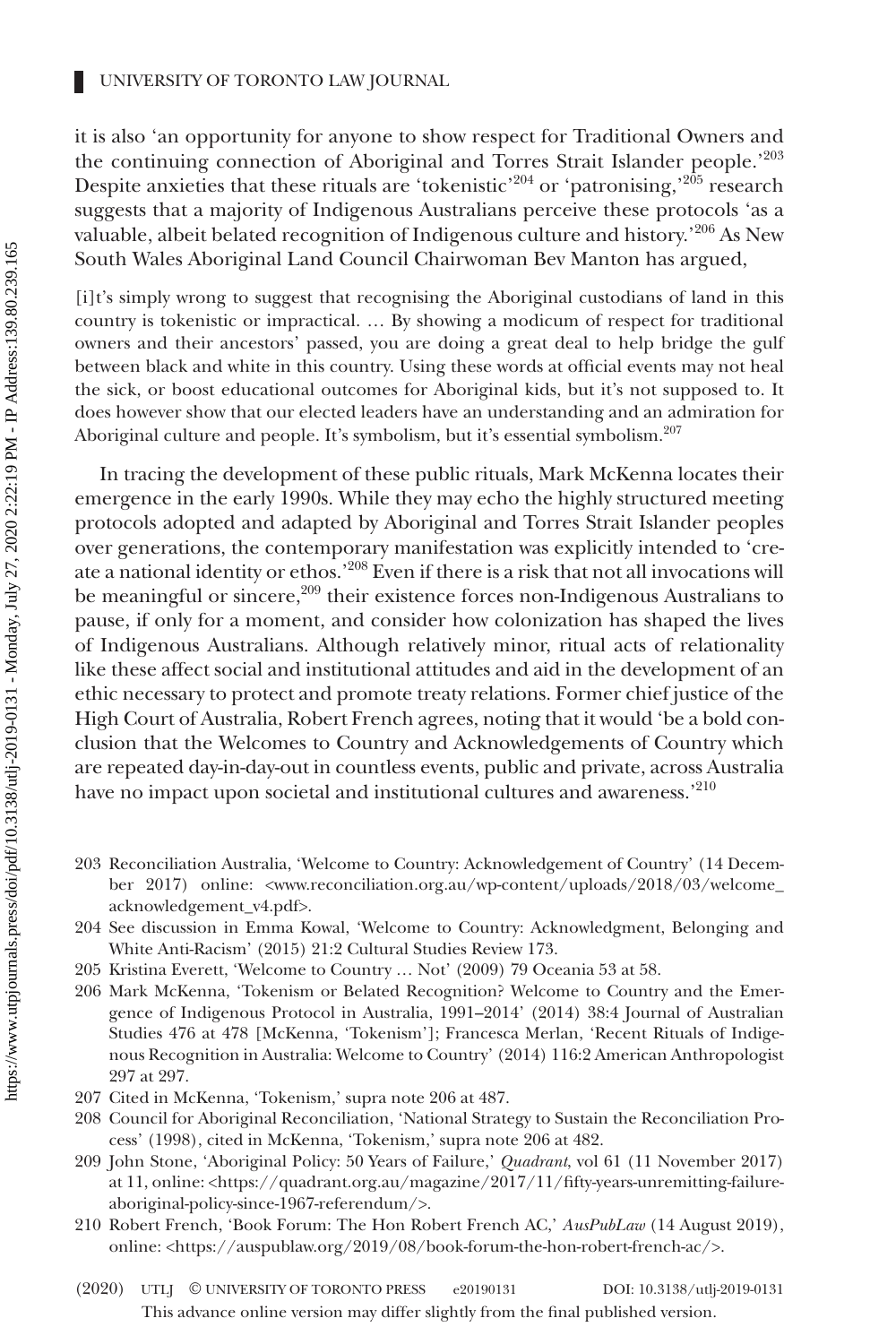A welcome to country may include a portion of an Aboriginal language, but, in Australia, it is likely that any speech will be conducted in English. Language itself is another critical element that speaks to the tenor of the relationship between Indigenous and non-Indigenous communities. As the Permanent Forum on Indigenous Issues has recently noted, '[l]inguistic diversity contributes to the promotion of cultural identity ... and to intercultural dialogue.'<sup>211</sup> Promoting and using Indigenous languages can contribute to 'reconciliation and peacebuilding,' transmit knowledge to future generations, reduce inequalities, and mitigate discrimination.212 Revitalizing First Peoples languages and both promoting their public use and encouraging non-Indigenous peoples to study or engage could thus help cultivate acts of relationality between First Peoples and non-Indigenous peoples. While there is increasing engagement with, and interest in, First Peoples languages in Australia<sup>213</sup> and North America,<sup>214</sup> the Māori in Aotearoa / New Zealand have pioneered the revitalization of Te Reo Māori (Māori language). Since the 1970s and 1980s, Te Reo Māori has been viewed as an important but, at times, contentious medium for bridging and building relations. In the 1970s, Māori began speaking their language in their capacity as government employees, causing some controversy. New Zealand's Ministry for Culture and Heritage explains:

In 1984 national telephone tolls operator Naida Glavish (of Ngāti Whātua) began greeting callers with 'Kia ora.' When her supervisor insisted that she use only formal English greetings, Glavish refused and was demoted. The issue sparked widespread public debate. Not everyone was keen to hear 'kia ora' used commonly … [others] called the tolls exchange to speak to 'the kia ora lady'. … After Prime Minister Robert Muldoon intervened, Glavish returned to her old job. Eventually, she was promoted to the international tolls exchange, where she greeted New Zealand and overseas callers alike with 'Kia ora.'215

The second article of the Treaty of Waitangi guarantees all Māori 'chieftainship over their lands, villages and all their treasures,' with the Te Reo Māori word for treasures (*taonga*) understood to mean not only more than merely physical possessions (as in the English text) but also other elements of cultural heritage.

211 Permanent Forum on Indigenous Issues, *Action Plan for Organizing the 2019 International Year of Indigenous Languages*, 17th Sess, UN Doc E/C19/2018/8 (21 February 2018) at para 3 [Permanent Forum on Indigenous Issues, *Action Plan*].

- 213 See e.g. *Aboriginal Languages Act 2017* (NSW), which promises to reconnect Aboriginal peoples in New South Wales with their culture and heritage 'by the reawakening, growing and nurturing of Aboriginal languages.' However, despite enactment in 2017, it has not yet entered into force.
- 214 See e.g. Serafín M Coronel-Molina & Teresa L McCarty, eds, *Indigenous Language Revitalization in the Americas* (Abingdon, UK: Routledge, 2016).
- 215 Ministry for Culture and Heritage, 'History of the Māori Language,' *New Zealand History* (10 October 2017), online: [<https://nzhistory.govt.nz/culture/maori-language-week/history-of-the](https://nzhistory.govt.nz/culture/maori-language-week/history-of-the-maori-language)[maori-language](https://nzhistory.govt.nz/culture/maori-language-week/history-of-the-maori-language)>.
- This advance online version may differ slightly from the final published version. (2020) UTLJ © UNIVERSITY OF TORONTO PRESS e20190131 DOI: 10.3138/utlj-2019-0131

<sup>212</sup> Ibid at para 31.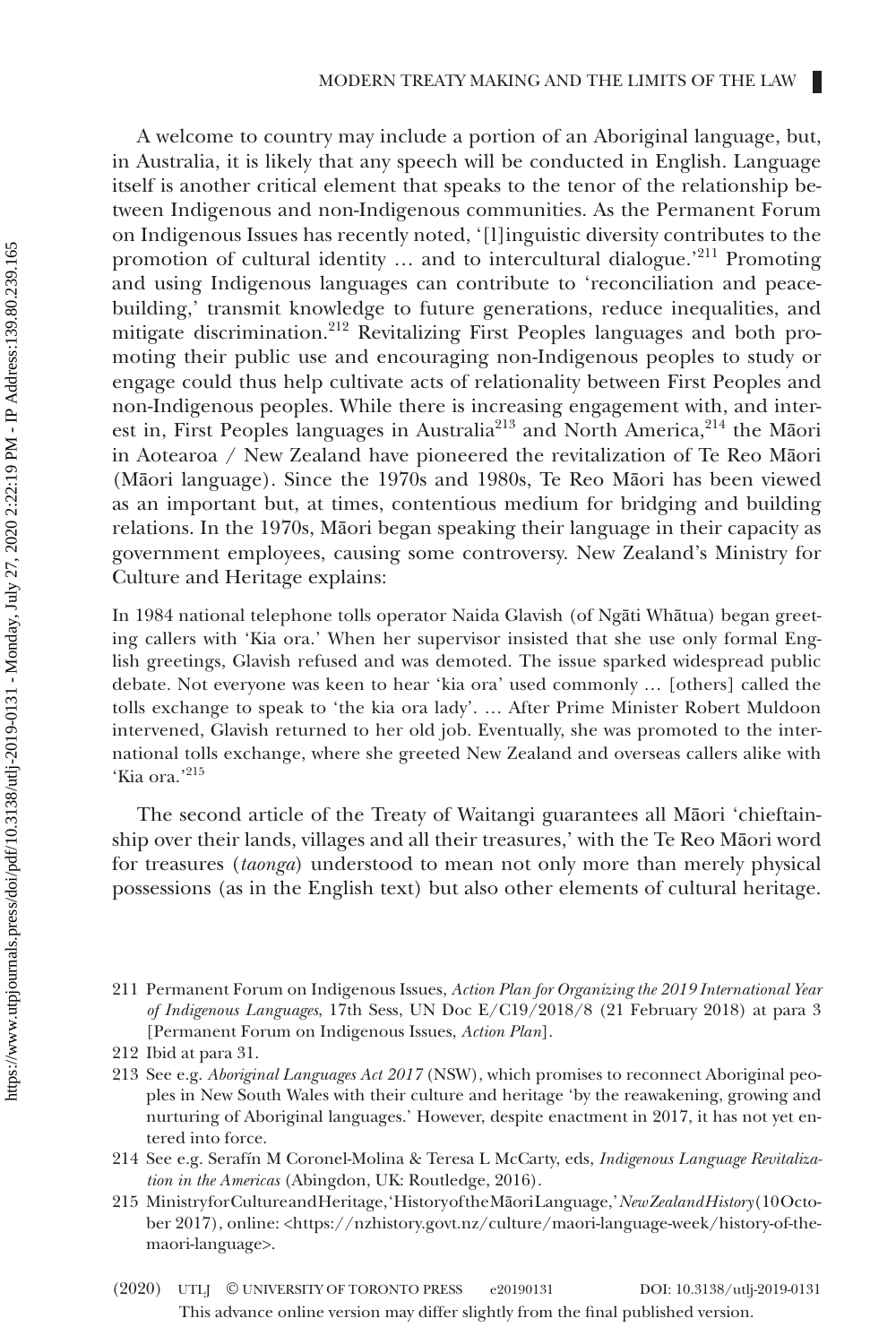In 1985, Māori claimants to the Waitangi Tribunal asserted that Te Reo Māori was taonga, a position subsequently confirmed by the tribunal.<sup>216</sup>

Alongside the Waitangi Tribunal process, Māori communities proactively sought to 'regain or hold on to Maori language and culture' through other means.<sup>217</sup> As Linda Tuhiwai Smith explains, '[w]hile the claims to the Tribunal were being made on the basis of tribal interests, and even these were contested within tribes,' a language revival movement 'was built on the more fundamental unit of *whanau* or extended family.'<sup>218</sup> Te Kōhanga Reo is a Te Reo Māori educational program designed for preschool children, which strives to transmit and revive Māori language and culture.<sup>219</sup> In its first year, 1982, the organization sought limited funding from the Department of Māori Affairs to start the program, with the ultimate goal of becoming self-sufficient.<sup>220</sup> Political success through the Waitangi Tribunal, led to legal change; in 1987, Te Reo Māori was adopted as an official state language, $221$  increasing state support. By 1994, there were eight hundred *kōhanga reo* (language nests), with many institutions also identifying adult learner needs.<sup>222</sup>

State support has led to some complications. In 2011, claimants brought a case before the Waitangi Tribunal, alleging that the Crown 'had effectively assimilated the kōhanga reo movement into its early childhood education regime … stifling its vital role in saving and promoting the Māori language, which led to a decline in the number of Māori children participating.<sup>223</sup> The tribunal largely accepted this allegation when it released its report in 2013. The report found that due to management and resourcing issues the Crown's early childhood education system had failed to support the needs of the Te Kōhanga Reo, and, in doing so,

- 216 Waitangi Tribunal, *Report of The Waitangi Tribunal on the Te Reo Maori Claim* (Wai 11, 1986) at 43.
- 217 Linda Tuhiwai Smith, *Decolonizing Methodologies: Research and Indigenous Peoples* (Dunedin, New Zealand: University of Otago Press, 2008) at 169.
- 218 Ibid.
- 219 Augie Fleras, 'Te Kohanga Reo: A Maori Renewal Program in New Zealand' (1989) 16 Canadian Journal of Native Education 78; Rachael Ka'ai-Mahuta, 'The Impact of Colonisation on te reo Māori: A Critical Review of the State Education System' (2011) 4 Te Kaharoa 195 at 216–18; Tania Rei & Cara Hamon, 'Te Kōhanga Reo 1982' in Anne Else, ed, *Women Together: A History of Women's Organisation in New Zealand Nga Ropu Wahine o te Motu* (Wellington: Daphne Brasell Associates Press and New Zealand Department of Internal Affairs, 1993) 40 [Rei & Hamon, 'Te Kōhanga Reo 1982'].
- 220 Rei & Hamon, 'Te Kōhanga Reo 1982,' supra note 219 at 40–2.
- 221 *Maori Language Act 1987* (NZ), s 3.
- 222 EY, *Te Kōhanga Reo National Trust Board: Independent Review of Financial Controls for Public Funding Received* (12 March 2014) at 4 [EY, *Te Kōhanga Reo*]; Kuni Jenkins & Tania Ka'ai, 'Maori Education: A Cultural Experience and Dilemma for the State – a New Direction for Maori Society' in Eve Coxon et al, eds, *The Politics of Learning and Teaching in Aotearoa: New Zealand* (Palmerston North, New Zealand: Dunmore Press, 1994) 148 at 168 (reporting a figure of 609 in June 1990).
- 223 Kelvin Davis, 'Kōhanga Reo Post-Budget Announcement Speech,' Speech (4 June 2019), online: New Zealand Government [<www.beehive.govt.nz/speech/k%C5%8Dhanga-reo](http://www.beehive.govt.nz/speech/k%C5%8Dhanga-reo-post-budget-announcement-speech)[post-budget-announcement-speech](http://www.beehive.govt.nz/speech/k%C5%8Dhanga-reo-post-budget-announcement-speech)>.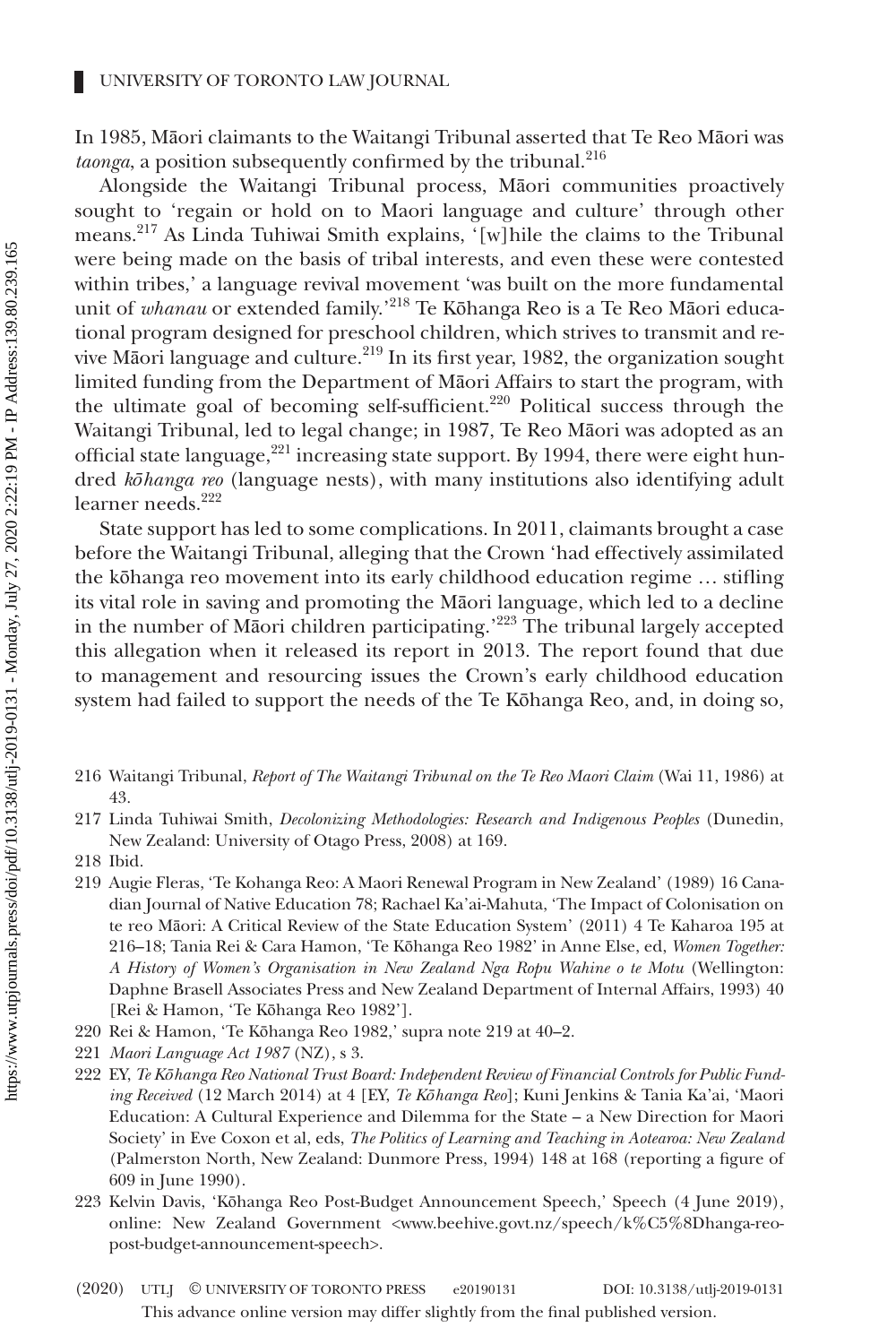had breached its duty under the treaty.<sup>224</sup> Nonetheless, although Te Kōhanga Reo continues to face funding issues, it continues to transmit knowledge to a new generation. In 2014, around 460 Te Kōhanga Reo were operating, responsible for educating nearly nine thousand children across the country.<sup>225</sup> It has 'led to flourishing networks of Māori centred educational institutions[,] it has been instrumental in increasing Māori participation in early childhood … and has seen Māori emerge with the highest rates of participation in tertiary education of any group aged at twenty-five years and over.'226 More broadly, and due to the success of programs like this, Te Reo Māori is visible throughout Aotearoa / New Zealand.

Of course, there are challenges and significant room for improvement.<sup>227</sup> While Te Kōhanga Reo has helped revitalize Te Reo Māori for some, scholars have argued that a 'strong monolingual (English only) attitude [persists] in the general population.'228 Māori remain the vast majority of Te Reo Māori speakers, and those who can 'hold a conversation in te reo dropped from 4.5 percent [of the entire New Zealand population] in 2001 to 3.7 in 2013.<sup>229</sup> It has become apparent that 'Pākehā need to embrace te reo me ngā tikanga Māori' too.<sup>230</sup> Doing so would not just reveal unique ontologies and ways of seeing the world,<sup>231</sup> but would also encourage non-Indigenous New Zealanders to understand and confront the ongoing effects of colonization. Building relationality aims to transform how state actors view their interests and, hence, what state law can do to facilitate shared governance. For this reason, it may help inform the approach of treaty negotiators. A move toward integrative bargaining, as suggested by Coyle,<sup>232</sup> or

- 224 Waitangi Tribunal, *Matua Rautia: The Report on the Kōhanga Reo Claim* (Wai 2336, 2013) at 185.
- 225 EY, *Te Kōhanga Reo*, supra note 222 at 4.
- 226 Mason Durie, 'Māori Achievement: Anticipating the Learning Environment' (Paper presented at the fourth Hui Taumata Mātauranga, 5 September 2004, Taupo, New Zealand) at 9, online: Massey University [<www.massey.ac.nz/massey/fms/Te%20Mata%20O%20Te%20](http://www.massey.ac.nz/massey/fms/Te%20Mata%20O%20Te%20Tau/Publications%20-%20Mason/Maori%20Achievement%20Anticipating%20the%20learnong%20environment.pdf) [Tau/Publications%20-%20Mason/Maori%20Achievement%20Anticipating%20the%20](http://www.massey.ac.nz/massey/fms/Te%20Mata%20O%20Te%20Tau/Publications%20-%20Mason/Maori%20Achievement%20Anticipating%20the%20learnong%20environment.pdf) [learnong%20environment.pdf>](http://www.massey.ac.nz/massey/fms/Te%20Mata%20O%20Te%20Tau/Publications%20-%20Mason/Maori%20Achievement%20Anticipating%20the%20learnong%20environment.pdf).
- 227 Laura French Bourgeois, Roxane de La Balonnière & Donald M Taylor, 'Revitalizing Indigenous Languages: A Call for Community Action to Address Systemic Discrimination' in Peter Trifonas & Themistoklis Aravossitas, eds, *Handbook of Research and Practice in Heritage Language Education* (Cham: Springer, 2017) 771 at 781–2; Tamati Reedy, 'Te Reo Māori: The Past 20 Years and Looking Forward' (2000) 39:1 Oceanic Linguistics 157 at 166–7.
- 228 Martin East, 'Promoting Positive Attitudes toward Foreign Language Learning: A New Zealand Initiative' (2009) 30:6 Journal of Multilingual and Multicultural Development 493 at 494.
- 229 Statistics New Zealand, 'Māori Language Speakers,' online: [<http://archive.stats.govt.nz/](http://archive.stats.govt.nz/browse_for_stats/snapshots-of-nz/nz-social-indicators/Home/Culture%20and%20identity/maori-lang-speakers.aspx) [browse\\_for\\_stats/snapshots-of-nz/nz-social-indicators/Home/Culture%20and%20iden](http://archive.stats.govt.nz/browse_for_stats/snapshots-of-nz/nz-social-indicators/Home/Culture%20and%20identity/maori-lang-speakers.aspx)[tity/maori-lang-speakers.aspx>](http://archive.stats.govt.nz/browse_for_stats/snapshots-of-nz/nz-social-indicators/Home/Culture%20and%20identity/maori-lang-speakers.aspx).
- 230 Andrew Robb, 'What Is the Role of Pākehā in Supporting Te Reo Māori?,' *E-Tangata* (15 July 2017), online: <[https://e-tangata.co.nz/reo/what-is-the-role-of-pakeha-in-supporting](https://e-tangata.co.nz/reo/what-is-the-role-of-pakeha-in-supporting-te-reo-maori/)[te-reo-maori/](https://e-tangata.co.nz/reo/what-is-the-role-of-pakeha-in-supporting-te-reo-maori/)>.
- 231 Permanent Forum on Indigenous Issues, *Action Plan*, supra note 211 at para 6.
- 232 Coyle, 'Negotiating Indigenous Peoples,' supra note 149.
- This advance online version may differ slightly from the final published version. (2020) UTLJ © UNIVERSITY OF TORONTO PRESS e20190131 DOI: 10.3138/utlj-2019-0131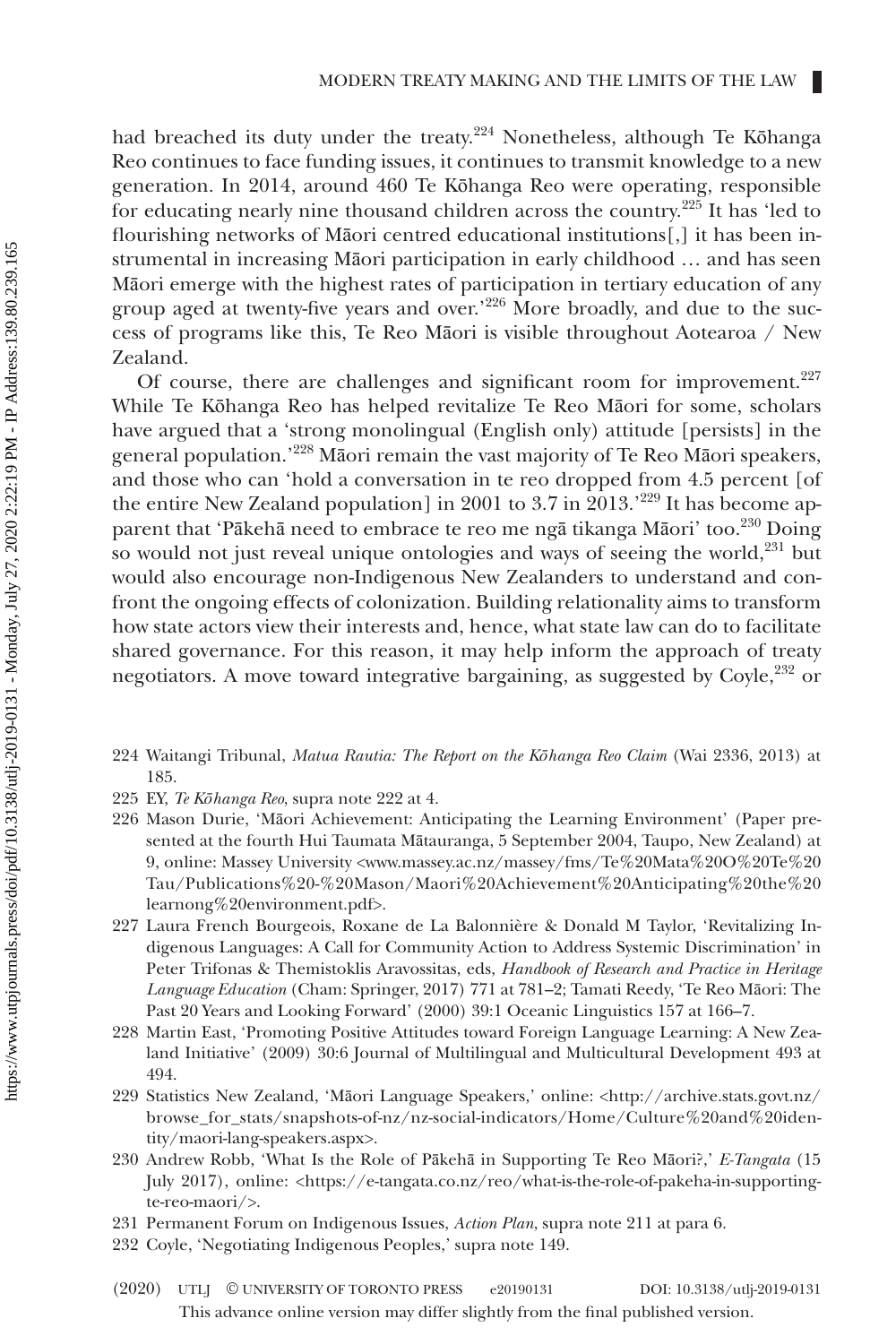even a shift in government policy not to aggressively contest First Peoples claims, could open up possibilities. While it would not directly change the legal framework in which negotiations are held, it could foster innovative and collaborative settlements and help promote good relations.

In developing an ethic of treaty making, acts of relationality could also affect how the state approaches the implementation of modern treaties. Research into the lived experiences of the Huu-ay-aht First Nations following the execution of the Maa-nulth First Nations Final Agreement confirms that, at present, 'colonial dynamics persist not only during [negotiation], but also through implementation.'233 Divergent approaches to the treaty has meant that the parties understood their relational obligations in very different ways, with potentially significant consequences:

After nearly two decades of active engagement and relationship-building at the negotiation table, the federal and provincial negotiating personnel were replaced with implementation personnel. Little protocol was outlined for this transition, leaving Huu-ay-aht feeling 'divorced' from a relationship that was purportedly based on mutual respect, not at all what was much-anticipated in the new 'nation-to-nation' relationship.<sup>234</sup>

The turnover of government personnel unaware of key details and problems obtaining relevant information led Huu-ay-aht First Nations to emphasize to the state the importance of relationships. Huu-ay-aht First Nations explained to government representatives responsible for implementation that, for the treaty to meet their aspirations, the state must 'develop a relational understanding of the territories (including lands, waters, and sockeye) as well as the basic geography of' treaty lands and signatories.<sup>235</sup> For Huu-ay-aht First Nation, the state's failure to meet its relational obligations put the treaty's promises at risk. Notwithstanding these challenges, Huu-ay-aht First Nations continues to view the treaty 'as a tool for advancing the Nation's self-determination.'236

Of course, there are many other examples of relational acts than those we have described here.<sup>237</sup> The key factor is that it involves non-Indigenous peoples engaging with, and learning from, First Peoples about their cultures, laws, and forms of life. In doing so, non-Indigenous peoples may come to appreciate how

233 Huu-ay-aht First Nations et al, 'Implementing a Modern Treaty in British Columbia: Lived Experiences from Huu-ay-aht First Nations – Maa-nulth Treaty Signatories' (2019) 6:2 Northern Public Affairs 41 at 41–2.

<sup>234</sup> Ibid at 43.

<sup>235</sup> Ibid at 44.

<sup>236</sup> Ibid.

<sup>237</sup> See e.g. John Borrows, 'Creating an Indigenous Legal Community' (2005) 50 McGill LJ 153; Amanda Woodrow, 'University of Victoria Offers First Combined Indigenous Law Degree,' *Canadian Lawyer* (7 March 2018), online: <www.canadianlawyermag.com/news/general/ university-of-victoria-offers-first-combined-indigenous-law-degree/274981>; Truth and Reconciliation Commission of Canada, *Honouring the Truth, Reconciling for the Future: Summary of the Final Report of the Truth and Reconciliation Commission of Canada* (2015) at 319–37. It is worth noting that Borrows has argued that '[r]econciliation has problematically dominated the jurisprudence dealing with Indigenous issues and is a flawed metaphor in this field.'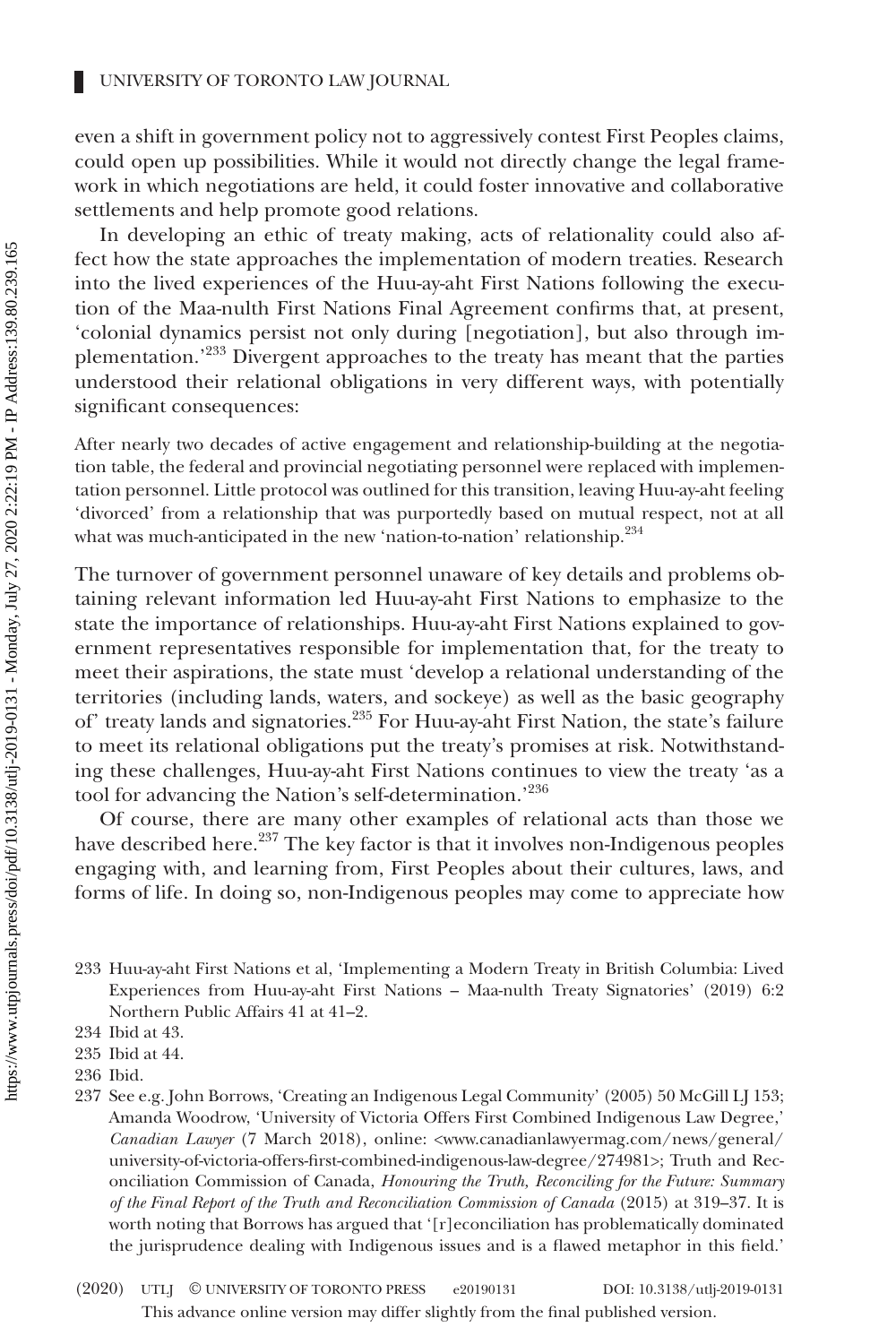settler frameworks continue to be impediments to shared governance and right relations. One of those impediments is an uncritical or unreflective use of state law to resolve disputes. As such, acts of relationality that break down settler frameworks and that aim to transform colonial structures can be useful in reframing modern treaty making.

# VI *Conclusion*

Treaties between First Peoples and settler states have a dual character. On the one hand, treaties are legal instruments, which formally commit the parties to a series of mutual obligations. At the same time, however, treaties are more than simple legal agreements; they are testaments to a certain type of relationship governed by mutual respect and partnership. This is the promise of treaty. This promise can fail to materialize. Our review of the negotiation and interpretation of historic treaties revealed a challenge for modern treaty making. Treaties are only effective when they are able to realize both legal and relational goals. As the balance of political and military might swung toward the colonial powers, these nation-to-nation agreements were domesticated within state law and grounded in 'a monistic account of constitutional order.'<sup>238</sup> This process allowed the state to pivot from treaty partner to treaty adjudicator, breaking the relational dimension of treaty.

Modern treaty practices in Canada and Australia have attempted to avoid the challenges arising from their historical antecedents. These practices demonstrate respect for the equal status of First Peoples by seeking to develop fairer processes of negotiation. However, as these agreements are domestic instruments, they obtain their legal force through the enactment of state legislation. Consequently, even assuming that fair and equitable negotiation processes can be designed, state law does not and cannot prevent states from making that same pivot from treaty partner to treaty adjudicator. Can this challenge be resolved? We have argued that engaging in treaty negotiations without building relational characteristics inside and outside treaty processes will likely reproduce the problems associated with historical treaties. If modern treaty making is to lead to right relations and shared governance in a way that does not simply fit First Peoples into pre-existing state frameworks, it is important for non-Indigenous peoples to engage in acts of relationality.

By their nature, acts of relationality are ephemeral, provisional, and partial. They are efforts to engage, to stop, to listen, to understand. While they are not a panacea and will not inevitably lead to right relations in an era of drastic power

John Borrows, 'Canada's Colonial Constitution' in John Borrows & Michael Coyle, eds, *The Right Relationship: Reimagining the Implementation of Historic Treaties* (Toronto: University of Toronto Press, 2017) 17 at 20–1. This is why we argue that state law is problematic and limited – it can always dominate relational aspects or programs designed to be relational, as it has with the reconciliation discourse in Canada.

<sup>238</sup> Macklem, 'Indigenous Peoples,' supra note 37 at 21.

This advance online version may differ slightly from the final published version. (2020) UTLJ © UNIVERSITY OF TORONTO PRESS e20190131 DOI: 10.3138/utlj-2019-0131